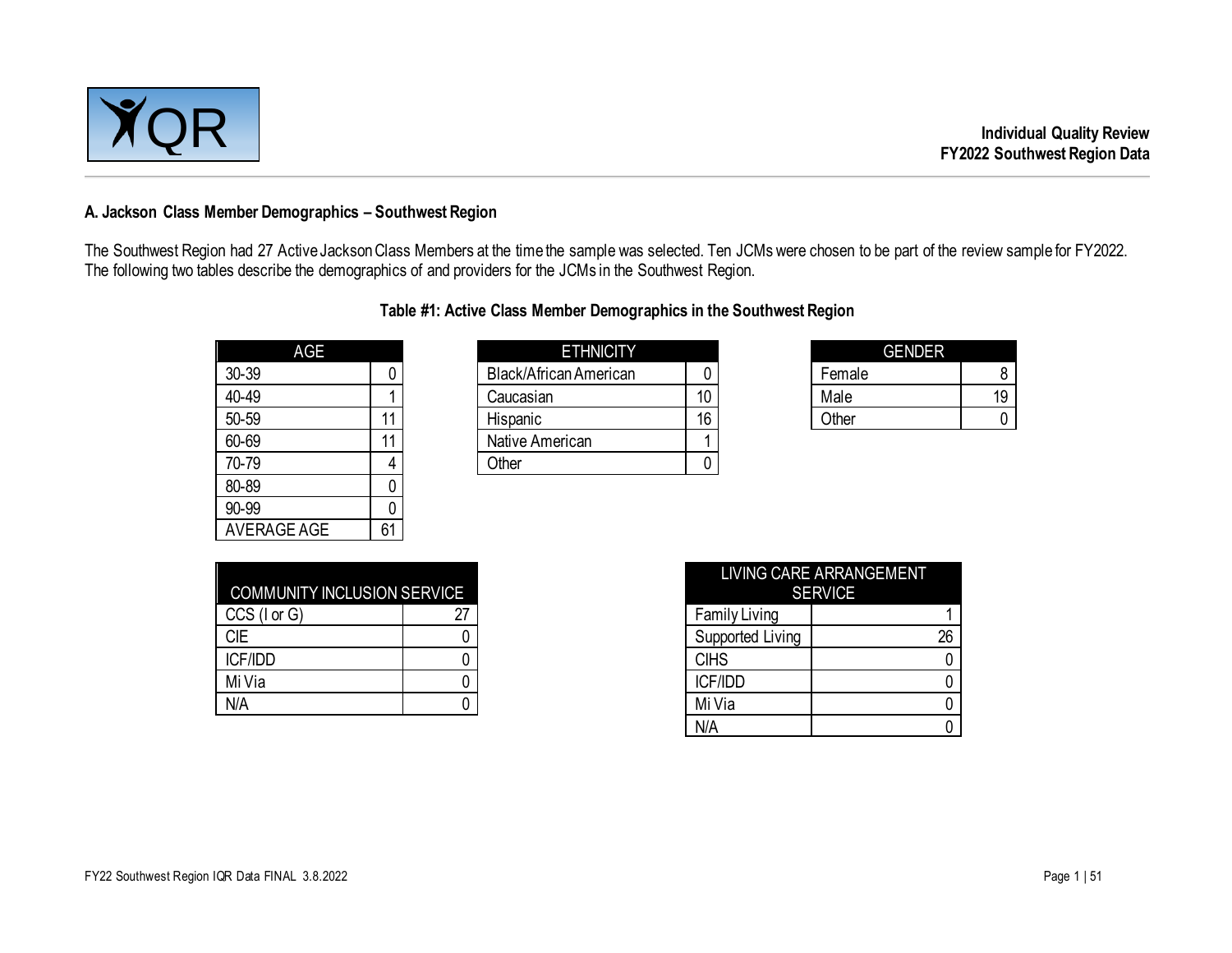#### **Table #2: Agencies Serving Class Members in the Southwest Region:**

| <b>Case Management</b>                                            | <b>SCCM (19)</b>                | Peak $(5)$             | Unidas (3)     |                |             |        |
|-------------------------------------------------------------------|---------------------------------|------------------------|----------------|----------------|-------------|--------|
| <b>Residential</b>                                                | Community<br>Options (4)        | Lessons of Life<br>(9) | Nezzy Care (1) | <b>PRS (4)</b> | Tresco (9)  |        |
| <b>Community Inclusion (CI)</b><br>One person has two CI agencies | <b>Community</b><br>Options (4) | Lessons of Life<br>(8) | Nezzy Care (1) | <b>PRS (4)</b> | Tresco (10) | Zia(1) |

### **B. Most Frequently Identified Findings by Category**

The Southwest Region had a total of 191 findings. The table below shows the categories and number of findings for this review.

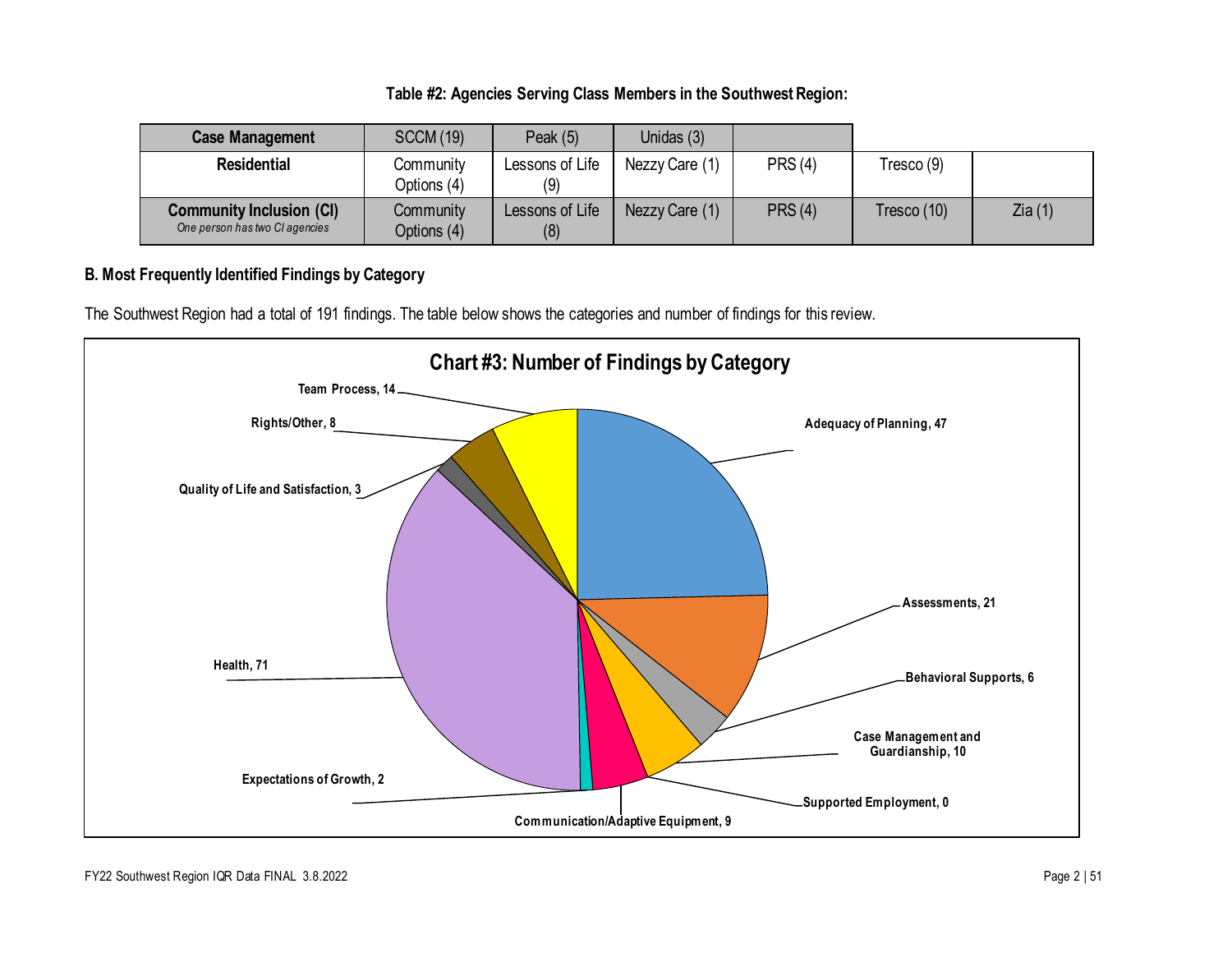#### **C. Most Frequently Repeated Findings by Category – Charts 4 &5**

IQR Findings include the identification of good and exemplary as well as deficient practice. Findings are developed by the Surveyor, reviewed by a Case Judge, Regional Office and State DDSD and DHI Staff before they become final. The expectation is that the identified issue will be resolved not only for the individual but, if applicable, for everyone in that agency for whom the finding is relevant, and resolved in a way that is sustainable so that the identified issue remains "fixed".

Of the 191 Findings in the Southwest Region's Review, there were 66 identified as "repeat findings". Repeat findings are those which have been identified by the IQR within the last ten years. The category where 'repeat findings' are most frequently identified is in the area of Adequacy of Planning (24) followed by Health (15). The charts below summarize, by agency, the number of repeat findings which were identified by topic area.

| Chart #4: Repeat Findings by Area and Residential Provider |                 |               |                 |    |                  |               |               |                |               |               |                               |              |
|------------------------------------------------------------|-----------------|---------------|-----------------|----|------------------|---------------|---------------|----------------|---------------|---------------|-------------------------------|--------------|
| <b>AREA</b>                                                | <b>ADEQUACY</b> | <b>ASSMTS</b> | <b>BEHAVIOR</b> | CM | <b>EQUIPMENT</b> | <b>GROWTH</b> | <b>HEALTH</b> | <b>QUALITY</b> | <b>RIGHTS</b> | <b>EMPLMT</b> | <b>TEAM</b><br><b>PROCESS</b> | <b>TOTAL</b> |
| <b>PROVIDER</b>                                            |                 |               |                 |    |                  |               |               |                |               |               |                               |              |
| Community<br>Options (2)                                   |                 |               |                 |    |                  |               | a             |                |               |               |                               | 14           |
| Lessons of Life (4)                                        | 10              |               |                 | c  |                  |               | đ             |                |               |               |                               | 27           |
| <b>PRS (2)</b>                                             |                 |               |                 |    |                  |               | 6             |                |               |               |                               | 22           |
| Tresco(2)                                                  |                 |               |                 | 0  |                  |               |               |                |               |               |                               |              |
| <b>TOTAL</b>                                               | 24              |               |                 |    |                  |               | 15            |                |               |               |                               | 66           |

| Chart #5: Repeat Findings by Area and Case Management Agency |                 |               |                 |           |                  |               |               |                |               |               |                               |              |
|--------------------------------------------------------------|-----------------|---------------|-----------------|-----------|------------------|---------------|---------------|----------------|---------------|---------------|-------------------------------|--------------|
| <b>AREA</b>                                                  | <b>ADEQUACY</b> | <b>ASSMTS</b> | <b>BEHAVIOR</b> | <b>CM</b> | <b>EQUIPMENT</b> | <b>GROWTH</b> | <b>HEALTH</b> | <b>QUALITY</b> | <b>RIGHTS</b> | <b>EMPLMT</b> | <b>TEAM</b><br><b>PROCESS</b> | <b>TOTAL</b> |
| <b>PROVIDER</b>                                              |                 |               |                 |           |                  |               |               |                |               |               |                               |              |
| Peak $(2)$                                                   | 10              |               |                 |           |                  |               |               |                |               |               |                               | 22           |
| SCCM(7)                                                      | 12              |               |                 |           |                  |               |               |                |               |               |                               | 39           |
| Unidas (1)                                                   |                 |               |                 |           |                  |               |               |                |               |               |                               |              |
| <b>TOTAL</b>                                                 | 24              |               |                 |           |                  |               | 15            |                |               |               |                               | 66           |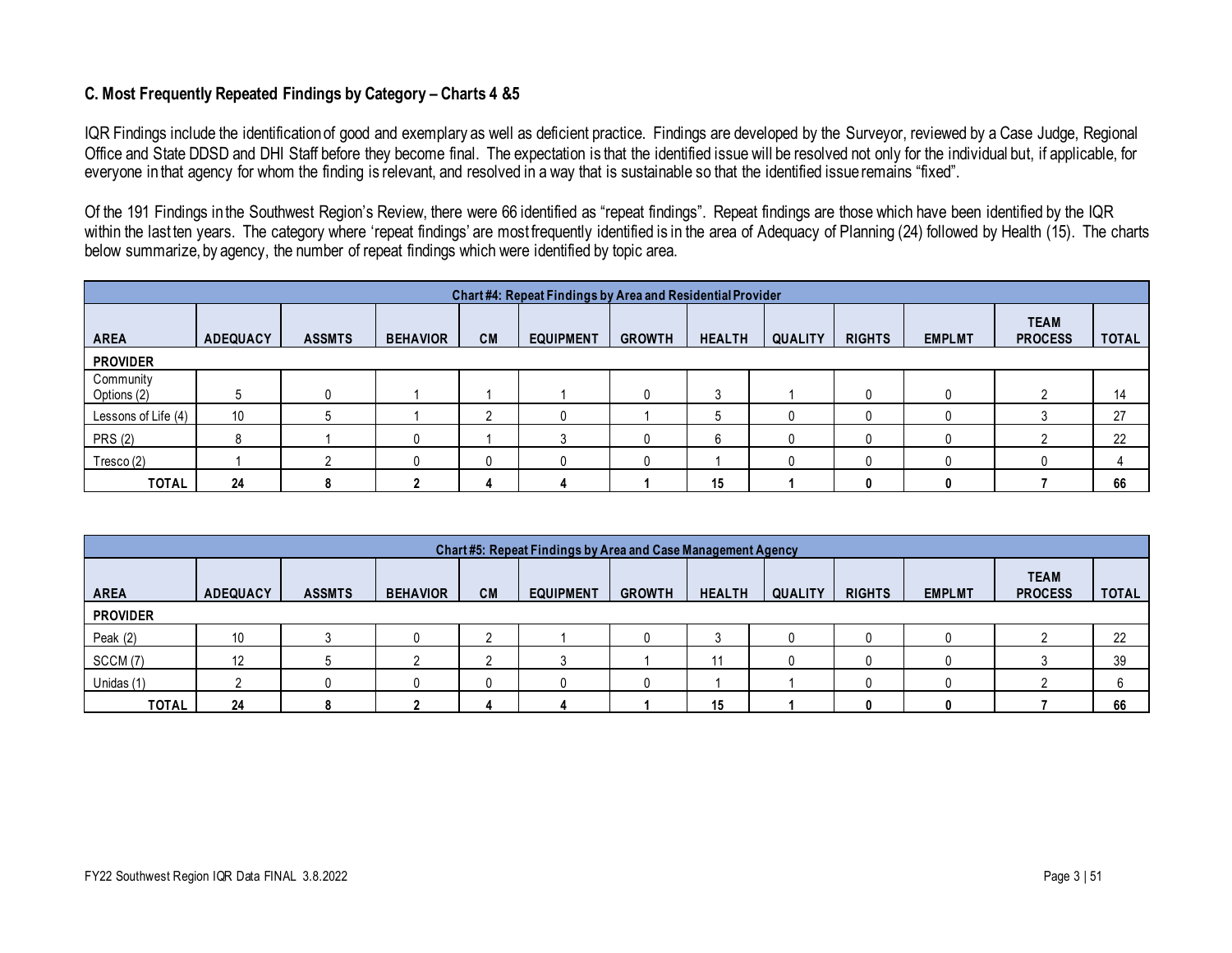#### **D. Immediate and Special Findings**

There were ten (10) Class Members reviewed in the Southwest Region as part of the FY22 IQR. One individual (10% of the total sample) was found to have immediate and/or special findings. There were two Special Findings.

Class Members identified as **"***needing immediate attention***"** are persons for whom urgent health, safety, environment and/or abuse/neglect/exploitation issues were identified which the team is not successfully and actively in the process of addressing in a timely fashion. Immediate Findings must be **resolved** by the IDT within **30** days to ensure the health, safety and well-being of the individual. Specific timelines will be provided per review.

Class Members identified as **"***needing special attention***"** are individuals for whom issues have been identified that, are likely to become an urgent health and safety concern. Special Findings must be **resolved** by the IDT within **60** days to ensure the health, safety and well-being of the individual. Specific timelines will be provided per review.

*Civil Monetary Penalties (CMPs) for non-compliance may be issued for immediate, special and/or other egregious findings.*

| CM          | <b>LCA</b> | <b>Immd</b> | <b>Spec</b> | IR | <b>Issue</b>                                                                                                                                                                                                                                                                                                                                                                                                                                                                                                                                                                                                                                                                                                                                                                                                                                                                                                                                                                                                                                                                                                                                                                                                                                                                                                     |
|-------------|------------|-------------|-------------|----|------------------------------------------------------------------------------------------------------------------------------------------------------------------------------------------------------------------------------------------------------------------------------------------------------------------------------------------------------------------------------------------------------------------------------------------------------------------------------------------------------------------------------------------------------------------------------------------------------------------------------------------------------------------------------------------------------------------------------------------------------------------------------------------------------------------------------------------------------------------------------------------------------------------------------------------------------------------------------------------------------------------------------------------------------------------------------------------------------------------------------------------------------------------------------------------------------------------------------------------------------------------------------------------------------------------|
| <b>SCCM</b> | <b>PRS</b> |             | X           |    | Based on document review, there is a discrepancy identifying what FH's allergies are:<br>· 2/5/21 PCP lists allergies as Bactrim, Vancomycin, Neurontin, Depakote, Dilantin<br>· 2/22/21 PCP lists allergies as Hemophilus PS, Tetanus Conjugate, DPT injections, Bactroban, Mupirocin<br>· 1/5/21 ENT lists Allergies as Diphtheria-Tetanus Toxoids DT, Fluid Selector Valve, Mupirocin, Pertussis vaccine, Tetanus Toxoid<br>Adsorbed, Bactroban<br>• Health passport lists allergies as:<br>Allergy Status: Known Allergy<br>Drug Allergy Status: Known Drug Allergy<br>Allergies: Bactroban; DPT Injections; Haemophilus PS/Tetanus Conjugate<br>Comments : Seasonal Allergies                                                                                                                                                                                                                                                                                                                                                                                                                                                                                                                                                                                                                               |
| <b>SCCM</b> | <b>PRS</b> |             | X           |    | The 2/17/21 CARMP Section B. Health Monitoring and Reporting states that if FH vomits to check temperature, pulse and<br>respirations three times a day, for three days. Document all results in Therap and notify nurse of each result. If any S&S of aspiration<br>or aspiration associated illness are present after vomiting, immediately have the person seen by the PCP, urgent care or in the ER.<br>Based on review of PRS Internal Incident Reports, it appears that this direction in the CARMP was not followed on the following<br>occasions:<br>. 8/25/21 Internal Incident report indicates FH vomited prior to a doctor appointment. The DSP did call the nurse. The CARMP<br>instruction was not given to staff by on-call nurse. Per vital tracking in Therap vitals were taken on 8/25/21 twice, on 8/26/21 twice,<br>on 8/27/21 twice, on 8/28/21 once.<br>. 10/20/21 Internal Incident report indicates FH vomited. There were 3 Internal IRs that day including signs and symptoms of<br>coughing, vomiting, runny nose, and being uncomfortable when breathing. For all 3 IRs the nurse was called. The CARMP<br>instruction was not given to staff by on-call nurse. Per vital tracking in Therap on 10/20 vitals were taken on 10/21/21 twice, on<br>10/22/21 once and on 10/23/21 once. |

### **Table #6: Immediate/Special Identified Individual Issues – FY22 IQR Southwest**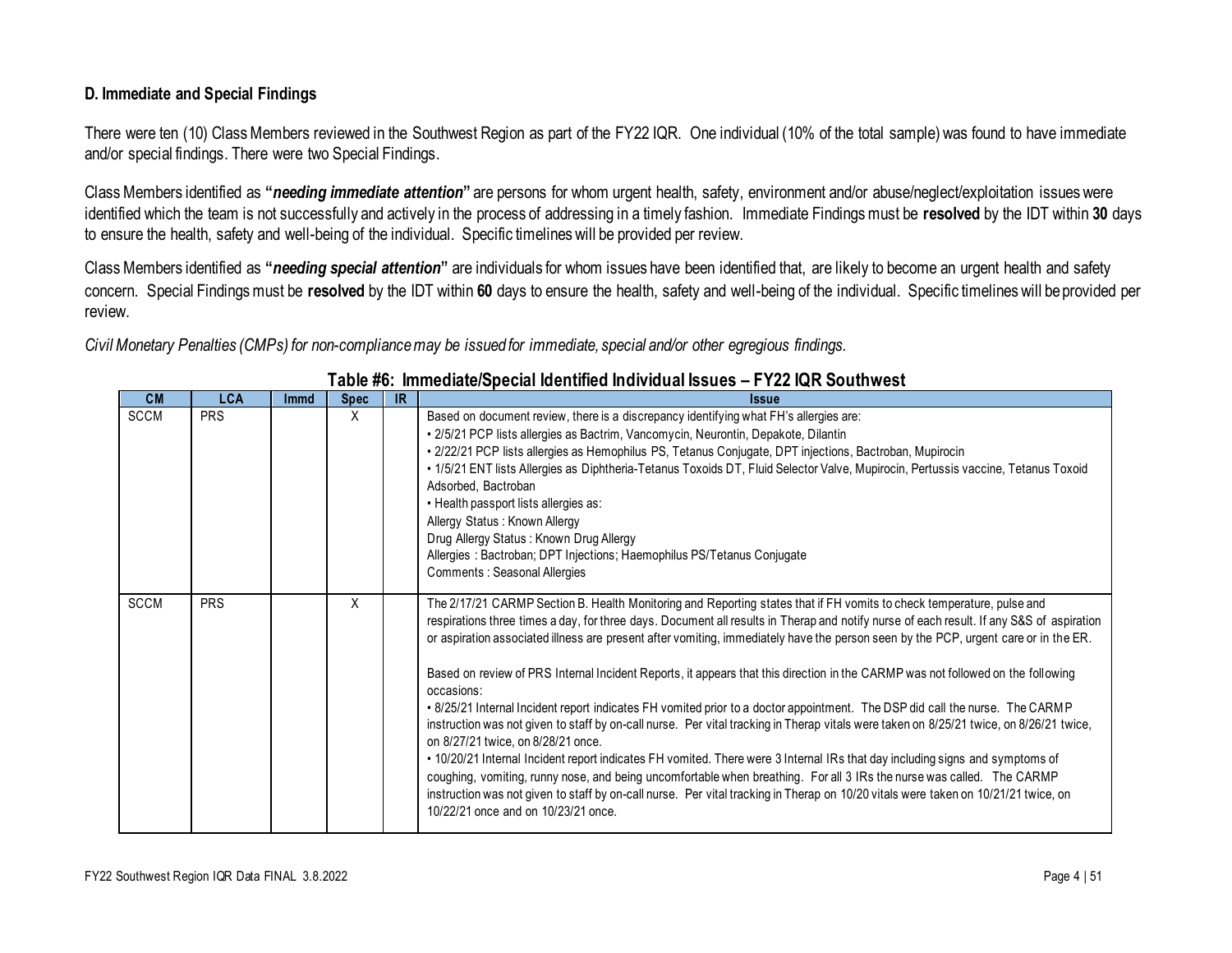#### **E. Health, Assessments and Overall Wellness**

There is a series of scored questions in the IQR protocol that specifically relate to the medical attention received by the class members. The tables which follow detail the findings based on the specific questions asked, those questions are listed prior to each table.

Question #51. Are all of the individual's needed medical treatments, including routine, scheduled and chronic needs, timely received? Question #52. Has the individual received … appropriate health screening/immunizations in accordance with national best practice and/or as recommended Question #53: Does the individual receive medication as prescribed?

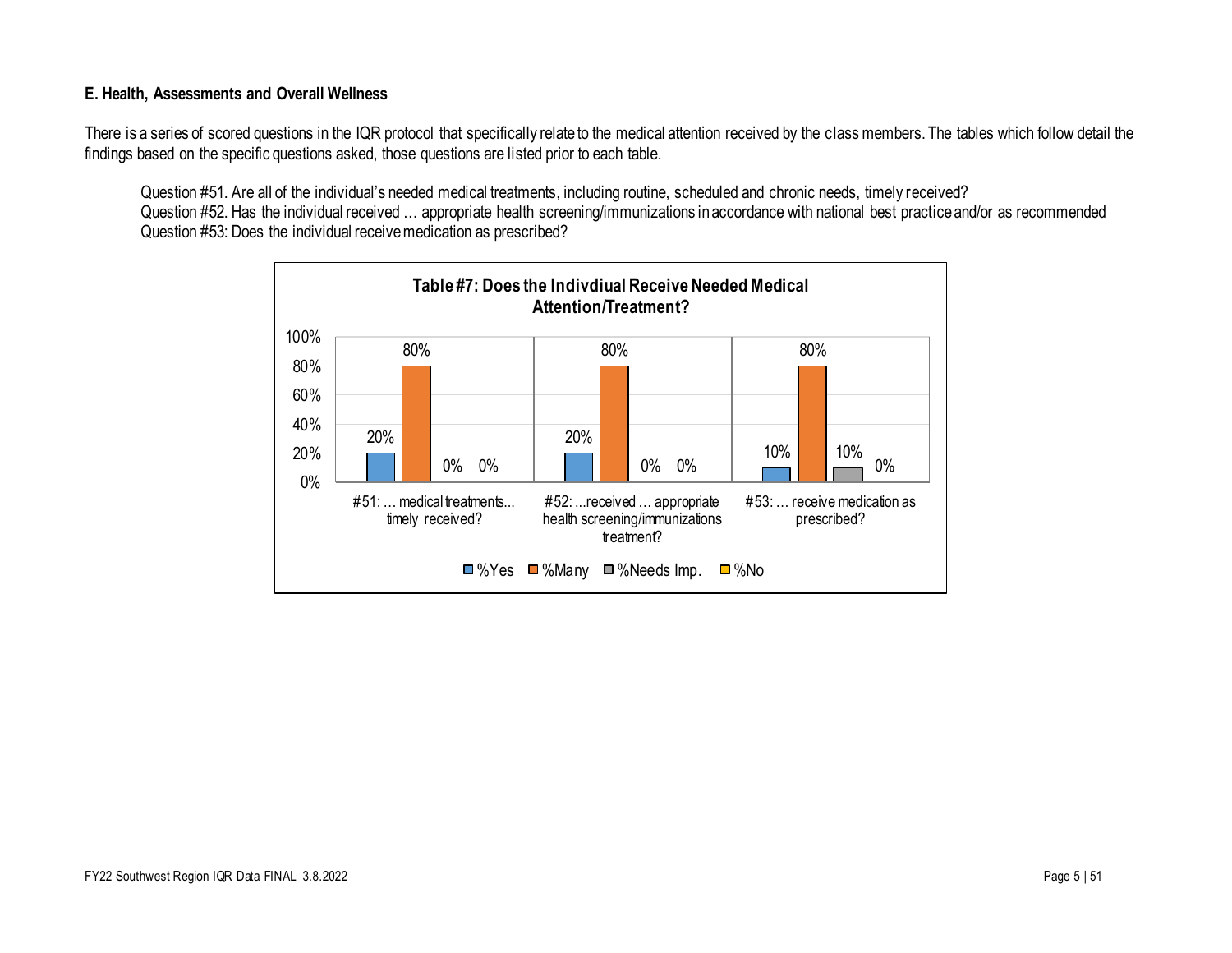Ensuring individuals have the medical treatment they require includes scheduling and obtaining needed assessments, and using information from those assessments to influence treatment and inform future planning. The IQR also evaluates the assessments needed by the individual and whether or not those assessments are obtained by the teams as summarized below.

Question #58: Did the team arrange for and obtain the needed, relevant assessments?

Question #59: Are the assessments adequate for planning?

Question #60: Were the recommendation from assessments used in planning?

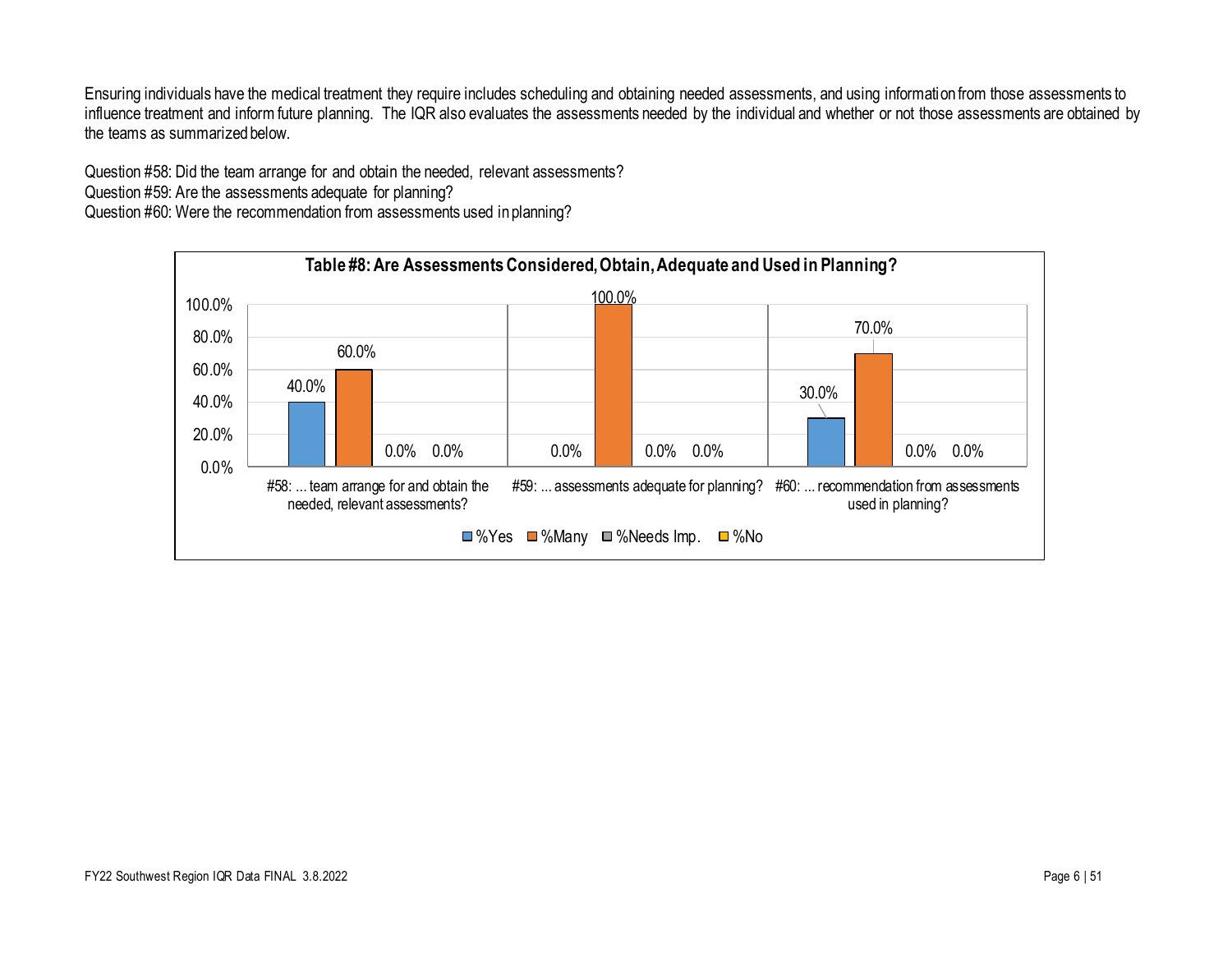Beyond the protocol questions, a letter of Findings is issued for each class member. This letter is developed by the Surveyor, reviewed by the Case Judge, Regional and State DDSD and DHI staff prior to becoming final. The table below summarizes some of the issues which were identified. It is important to note that the information below identifies the number of issues found; not the number of findings. For example, if one individual was found to have a Medication Administration Record (MAR) which called for the administration of a medication for which a doctors order was not found AND was also found to have been given a medication twice a day when the doctor's order called for one time a day, that might be ONE finding regarding medication but TWO different issues.

| Chart #9: Type of Issues identified by Residential Agency                                 |                       |                     |                |                |              |  |  |  |  |  |  |
|-------------------------------------------------------------------------------------------|-----------------------|---------------------|----------------|----------------|--------------|--|--|--|--|--|--|
| <b>PROVIDER (# IN SAMPLE)</b>                                                             | Community Options (2) | Lessons of Life (4) | <b>PRS (2)</b> | Tresco $(2)$   | <b>TOTAL</b> |  |  |  |  |  |  |
| <b>ISSUE</b>                                                                              |                       |                     |                |                |              |  |  |  |  |  |  |
| <b>APPOINTMENTS</b>                                                                       |                       |                     |                |                |              |  |  |  |  |  |  |
| Audiology: not completed                                                                  | $\mathbf{0}$          | 0                   | $\mathbf{0}$   | $\mathbf{0}$   | U            |  |  |  |  |  |  |
| Dental: follow up not completed / not timely                                              | $\mathbf 0$           | 0                   | $\mathbf{0}$   | $\overline{1}$ |              |  |  |  |  |  |  |
| Neurology: follow up not completed / not timely                                           | $\mathbf{0}$          | 0                   | $\Omega$       | $\Omega$       | U            |  |  |  |  |  |  |
| PCP: follow up not completed / not timely                                                 | $\mathbf{0}$          | $\mathbf{0}$        | $\mathbf{0}$   | $\mathbf{0}$   | n            |  |  |  |  |  |  |
| Psych: follow up not completed/not timely                                                 | $\mathbf 0$           | $\mathbf 0$         | $\mathbf{0}$   | $\mathbf{0}$   | ŋ            |  |  |  |  |  |  |
| Specialists: follow up not completed / not timely                                         | $\mathbf 0$           | 0                   | 3              | 3              | 6            |  |  |  |  |  |  |
| Specialists: report not provided for review                                               | $\mathbf 0$           | 0                   | $\mathbf{0}$   | $\mathbf{0}$   | 0            |  |  |  |  |  |  |
| Vision: not completed / not current                                                       | 0                     | $\pmb{0}$           | $\mathbf{0}$   | $\pmb{0}$      | 0            |  |  |  |  |  |  |
| <b>MAR/MEDICATIONS</b>                                                                    |                       |                     |                |                |              |  |  |  |  |  |  |
| MAR/Medication/Dr. Orders do not match (med strength,<br>delivery method, purpose of med) | 5                     | 16                  | 4              | 16             | 41           |  |  |  |  |  |  |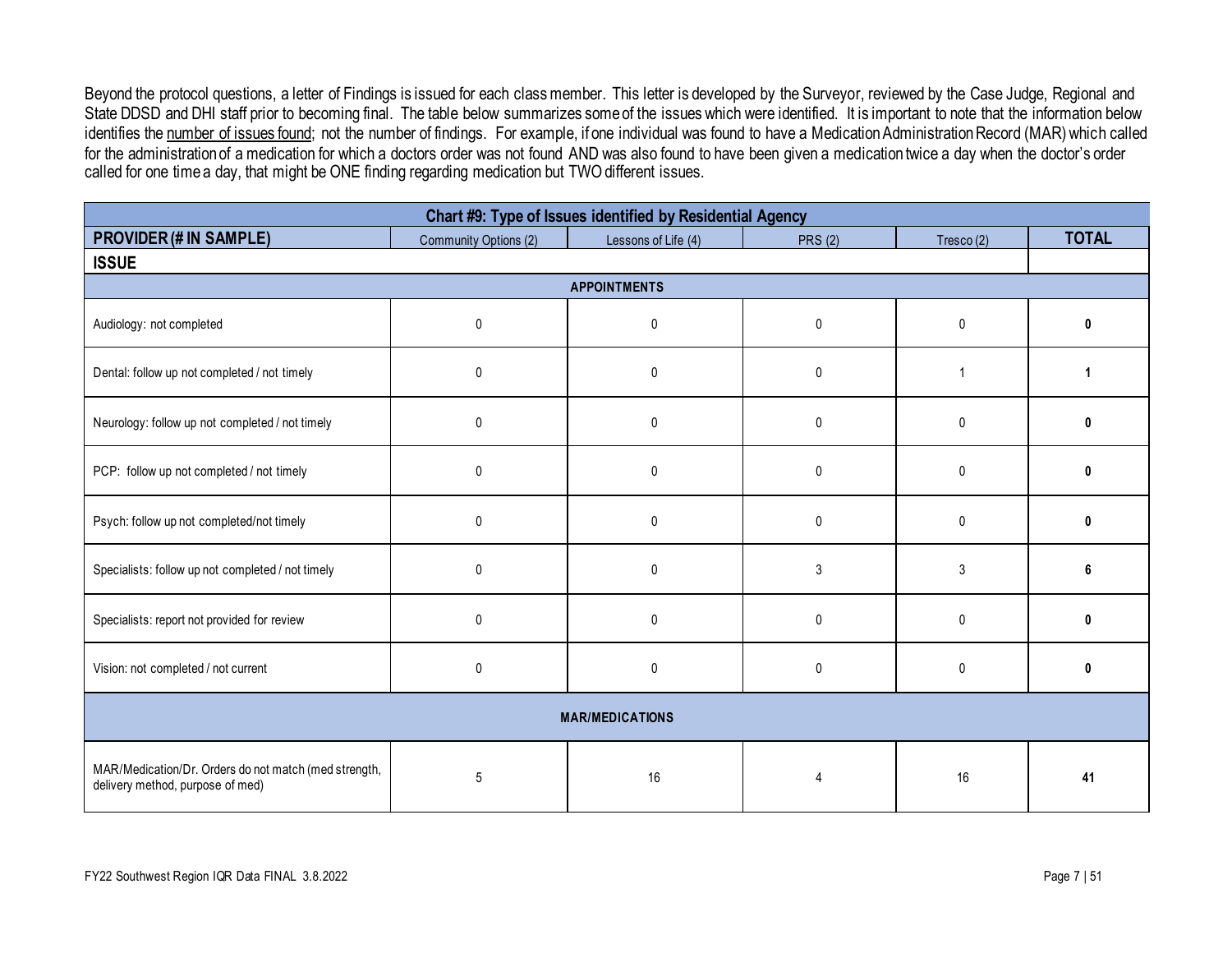| Chart #9: Type of Issues identified by Residential Agency                |                       |                     |                |                |              |  |  |  |  |  |  |
|--------------------------------------------------------------------------|-----------------------|---------------------|----------------|----------------|--------------|--|--|--|--|--|--|
| <b>PROVIDER (# IN SAMPLE)</b>                                            | Community Options (2) | Lessons of Life (4) | <b>PRS (2)</b> | Tresco $(2)$   | <b>TOTAL</b> |  |  |  |  |  |  |
| MAR needs updating                                                       | $\pmb{0}$             | $\mathbf 0$         | $\mathbf 0$    | 0              | U            |  |  |  |  |  |  |
| Meds not administered / given as required                                | $\pmb{0}$             | $\mathbf{1}$        | $\pmb{0}$      | 0              | 1            |  |  |  |  |  |  |
| Med review needed                                                        | $\pmb{0}$             | $\mathbf 0$         | $\pmb{0}$      | 0              | $\mathbf{0}$ |  |  |  |  |  |  |
| Expired med in home                                                      | $\mathbf 0$           | $\mathbf 0$         | $\mathbf 0$    | 0              | 0            |  |  |  |  |  |  |
| Med orders not received                                                  | $\pmb{0}$             | $\mathbf 0$         | $\mathbf 0$    | 0              | 0            |  |  |  |  |  |  |
| Expired prescriptions found / orders not current                         | $\mathbf{0}$          | $\mathbf{0}$        | $\mathbf{0}$   | $\mathbf{0}$   | $\bf{0}$     |  |  |  |  |  |  |
| Meds not stored properly                                                 | $\pmb{0}$             | 0                   | $\pmb{0}$      | 0              | 0            |  |  |  |  |  |  |
|                                                                          |                       | <b>Screenings</b>   |                |                |              |  |  |  |  |  |  |
| a. No evidence of Hep B/HepC screening or team<br>discussion thereof     | $\mathbf 0$           | 3                   | $\overline{2}$ | $\mathbf{1}$   | หิ           |  |  |  |  |  |  |
| b. No evidence of shingles vaccine or team discussion<br>thereof         | $\pmb{0}$             | 0                   | $\mathbf 0$    | 0              | 0            |  |  |  |  |  |  |
| c. No evidence of HIV screening or team discussion<br>thereof            | $\pmb{0}$             | $\overline{2}$      | $\overline{2}$ | $\overline{2}$ | 6            |  |  |  |  |  |  |
| d. No evidence of TD/Tdap immunizations or team<br>discussion thereof    | $\pmb{0}$             | $\overline{1}$      | $\overline{1}$ | 0              | $\mathbf{2}$ |  |  |  |  |  |  |
| e. No evidence of colorectal screening or team<br>discussion thereof     | $\mathbf 0$           | $\mathbf{1}$        | $\mathbf{1}$   | 0              | $\mathbf{2}$ |  |  |  |  |  |  |
| f. No evidence of flu or pneumonia vaccine or team<br>discussion thereof | $\pmb{0}$             | $\mathbf{1}$        | $\mathbf 0$    | $\mathbf{1}$   | $\mathbf{2}$ |  |  |  |  |  |  |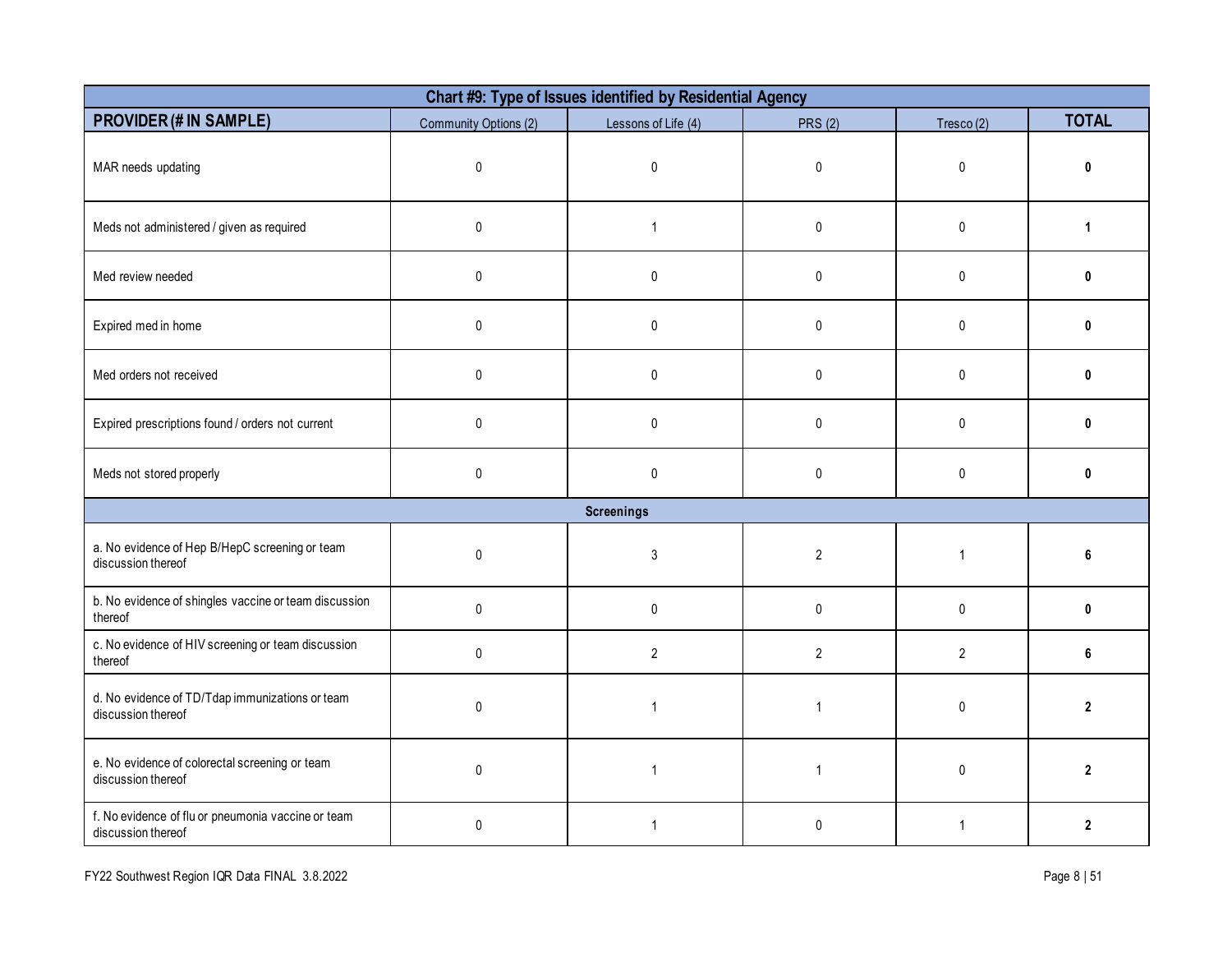| Chart #9: Type of Issues identified by Residential Agency                 |                       |                     |                |              |              |  |  |  |  |  |
|---------------------------------------------------------------------------|-----------------------|---------------------|----------------|--------------|--------------|--|--|--|--|--|
| <b>PROVIDER (# IN SAMPLE)</b>                                             | Community Options (2) | Lessons of Life (4) | <b>PRS (2)</b> | Tresco $(2)$ | <b>TOTAL</b> |  |  |  |  |  |
| g. No evidence of mammogram or team discussion<br>thereof                 | $\Omega$              | 0                   | 0              | $\Omega$     | ŋ            |  |  |  |  |  |
| h. No evidence of cervical cancer screening or team<br>discussion thereof | $\mathbf{0}$          | 0                   | 0              | 0            |              |  |  |  |  |  |
| i. No evidence of lung cancer screening or team<br>discussion thereof     |                       | 0                   | 0              | 0            |              |  |  |  |  |  |
| j. No evidence of aspirin regimen or team discussion<br>thereof           | 0                     |                     | 0              | 0            | 1            |  |  |  |  |  |
| k. No evidence of taking a statin or team discussion<br>thereof           | $\mathbf{0}$          |                     | 0              | 0            |              |  |  |  |  |  |
| AIMS or other TD screening                                                |                       |                     | 0              | 1            | 3            |  |  |  |  |  |
| No evidence of test / lab screening or alt. option<br>discussed.          | 0                     | 0                   | 0              |              |              |  |  |  |  |  |
| No evidence of recommended bone density scan (not<br>healthfinder).       | $\Omega$              | 0                   |                | 0            |              |  |  |  |  |  |
|                                                                           |                       | Other               |                |              |              |  |  |  |  |  |
| AT Equipment; not on AT list / found / provided /or<br>working, etc.      | 3                     | 3                   | $\mathsf{3}$   | 0            | 9            |  |  |  |  |  |
| DNR: confusion about status                                               | $\mathbf{0}$          | 0                   | $\mathbf{0}$   | 0            | 0            |  |  |  |  |  |
| <b>Totals</b>                                                             |                       | 28                  | 14             | 26           | 75           |  |  |  |  |  |
| Average                                                                   | 3.5                   | $\overline{7}$      | $\overline{7}$ | 13           | 7.5          |  |  |  |  |  |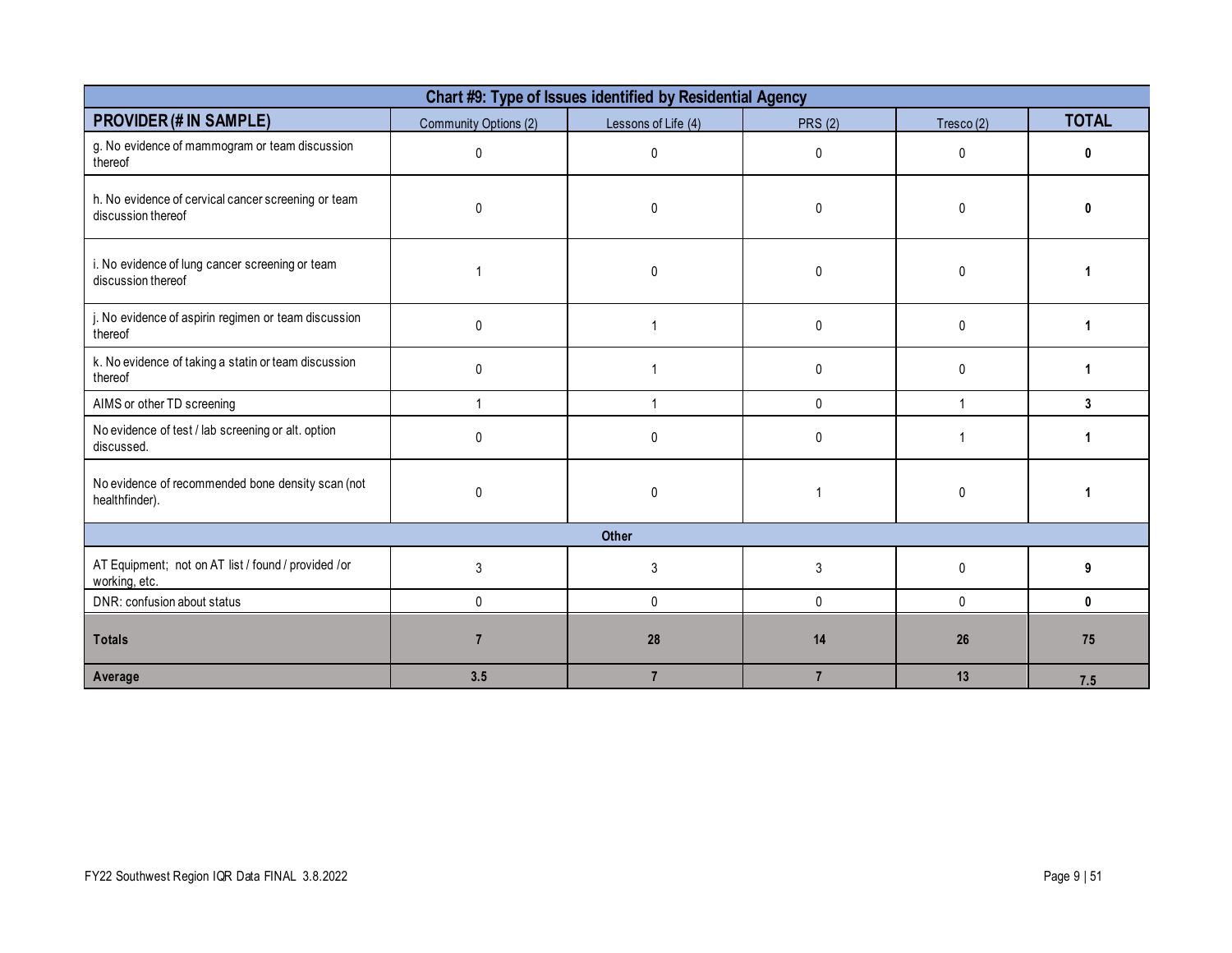For health care coordination, oversight and monitoring, I/DD services rely heavily on nurses, primary care physicians and referrals to needed specialists. Nurses and the supports they can provide are essential for the protection and healthy living of class members. Relevant scored protocol questions related directly to nursing include:

Question #50a: Is the eChat updated timely with the ISP and after changes in condition? Question #50b: Is the eCHAT complete? Question #50c: Is the eCHAT accurate? Question #54: Are nursing services provided as needed by the individual? Question #55: Is the CARMP consistent with recommendations in other healthcare documents? Question #56: Is the CARMP consistently implemented as intended?

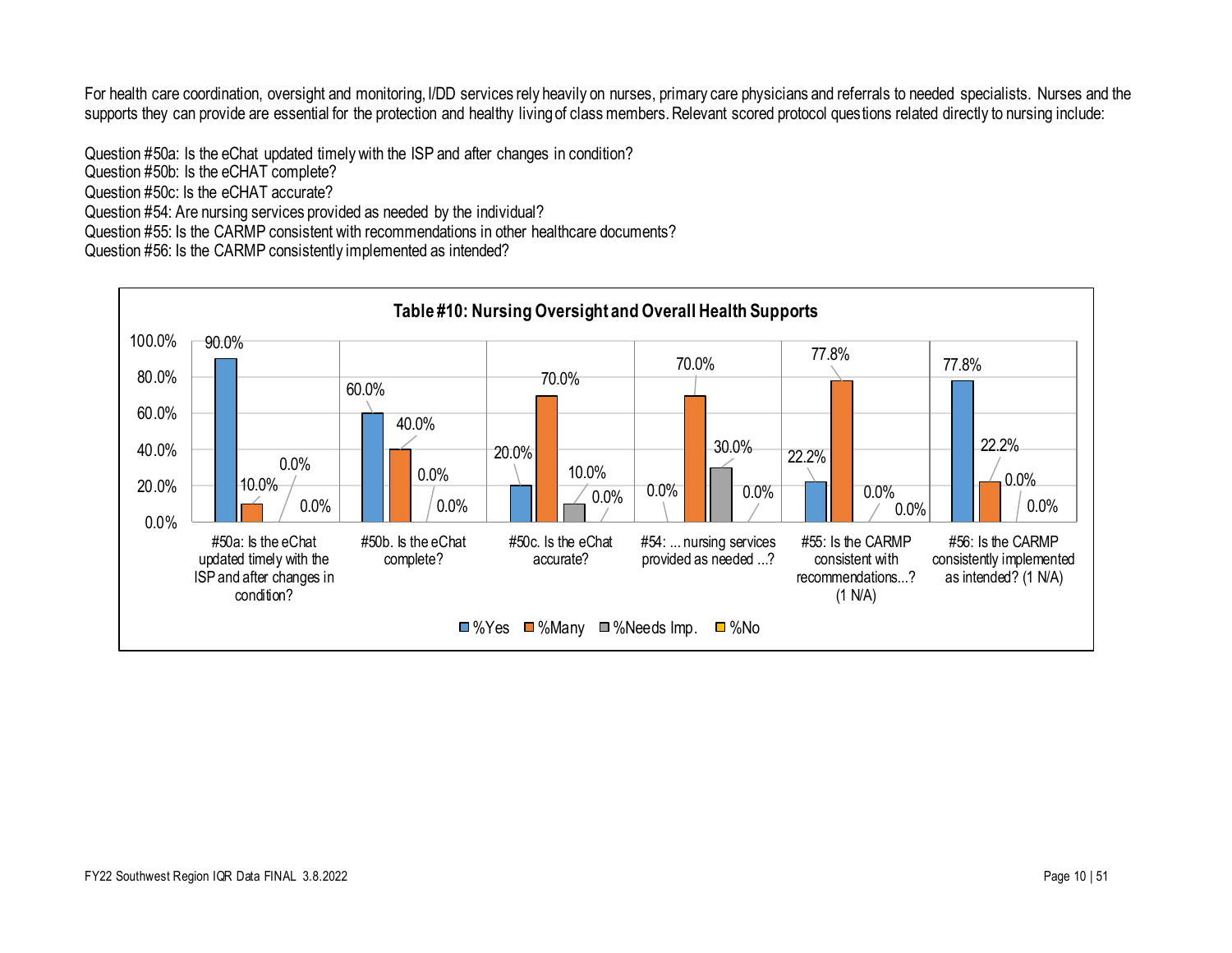Oversight provided by nurses is a critical safeguard for Jackson Class Members, direct support professionals and their supervisors. The table below provides specific details, by Residential provider, of nursing related issues identified during the 2020 Southwest IQR. Again, this represents the number of issues found; not the number of findings.

| Chart #11: Type of Nursing Related Issues Identified by Residential Provider |                       |                     |                |                |                |  |  |  |  |  |  |
|------------------------------------------------------------------------------|-----------------------|---------------------|----------------|----------------|----------------|--|--|--|--|--|--|
| <b>PROVIDER (# IN SAMPLE)</b>                                                | Community Options (2) | Lessons of Life (4) | <b>PRS (2)</b> | Tresco(2)      | <b>TOTAL</b>   |  |  |  |  |  |  |
| <b>ISSUE</b>                                                                 |                       |                     |                |                |                |  |  |  |  |  |  |
| <b>Nursing Assessments</b>                                                   |                       |                     |                |                |                |  |  |  |  |  |  |
| ARST contains conflicting information/not timely/not<br>accurate             | $\mathbf{0}$          | 0                   | 0              | 0              | 0              |  |  |  |  |  |  |
| Aspiration: documents conflict on risk level                                 | $\mathbf{0}$          | $\mathbf{0}$        | $\mathbf 0$    | 0              | 0              |  |  |  |  |  |  |
| CARMP inaccurate/incomplete/not current/inconsistent                         |                       | Δ                   |                | 0              |                |  |  |  |  |  |  |
| CARMP not timely                                                             | $\mathbf{0}$          | $\mathbf{0}$        | $\mathbf 0$    | $\mathbf{0}$   | $\mathbf{0}$   |  |  |  |  |  |  |
| CARMP not implemented properly                                               | $\pmb{0}$             | $\pmb{0}$           | $\overline{2}$ | 0              | $\overline{2}$ |  |  |  |  |  |  |
| CARMP conflicts with other documents                                         | $\mathbf{0}$          | 1                   |                | $\mathbf{0}$   | $\mathbf{2}$   |  |  |  |  |  |  |
| e-CHAT incorrect/inconsistent /not updated timely                            | $\Omega$              |                     |                | 1              | 3              |  |  |  |  |  |  |
| e-CHAT inconsistencies with diagnoses/conditions in<br>other documents       | $\Omega$              | 12                  | 18             | $\mathbf{0}$   | 30             |  |  |  |  |  |  |
| HCPs inaccurate/incomplete                                                   | $\overline{2}$        | 10                  | 3              | 0              | 15             |  |  |  |  |  |  |
| HCPs need review/updating/more detail                                        | $\mathbf{0}$          | 0                   | $\mathbf{0}$   | $\mathbf{0}$   | 0              |  |  |  |  |  |  |
| HCPs not found                                                               | $\pmb{0}$             | $\mathbf{0}$        | 1              | 0              | 1              |  |  |  |  |  |  |
| <b>HCP</b> for Aspiration and CARMP                                          | $\mathbf{0}$          | $\overline{1}$      | 0              | $\mathbf{0}$   | 1              |  |  |  |  |  |  |
| MAAT: incorrect/inconsistent information                                     | $\mathbf 0$           | 0                   | 0              | 0              | $\bf{0}$       |  |  |  |  |  |  |
| MAAT not timely                                                              | $\mathbf 0$           | $\mathbf{0}$        | $\mathbf 0$    | 0              | 0              |  |  |  |  |  |  |
| MERPs inaccurate/incomplete                                                  | 6                     | 12                  | $\overline{2}$ | $\overline{7}$ | 27             |  |  |  |  |  |  |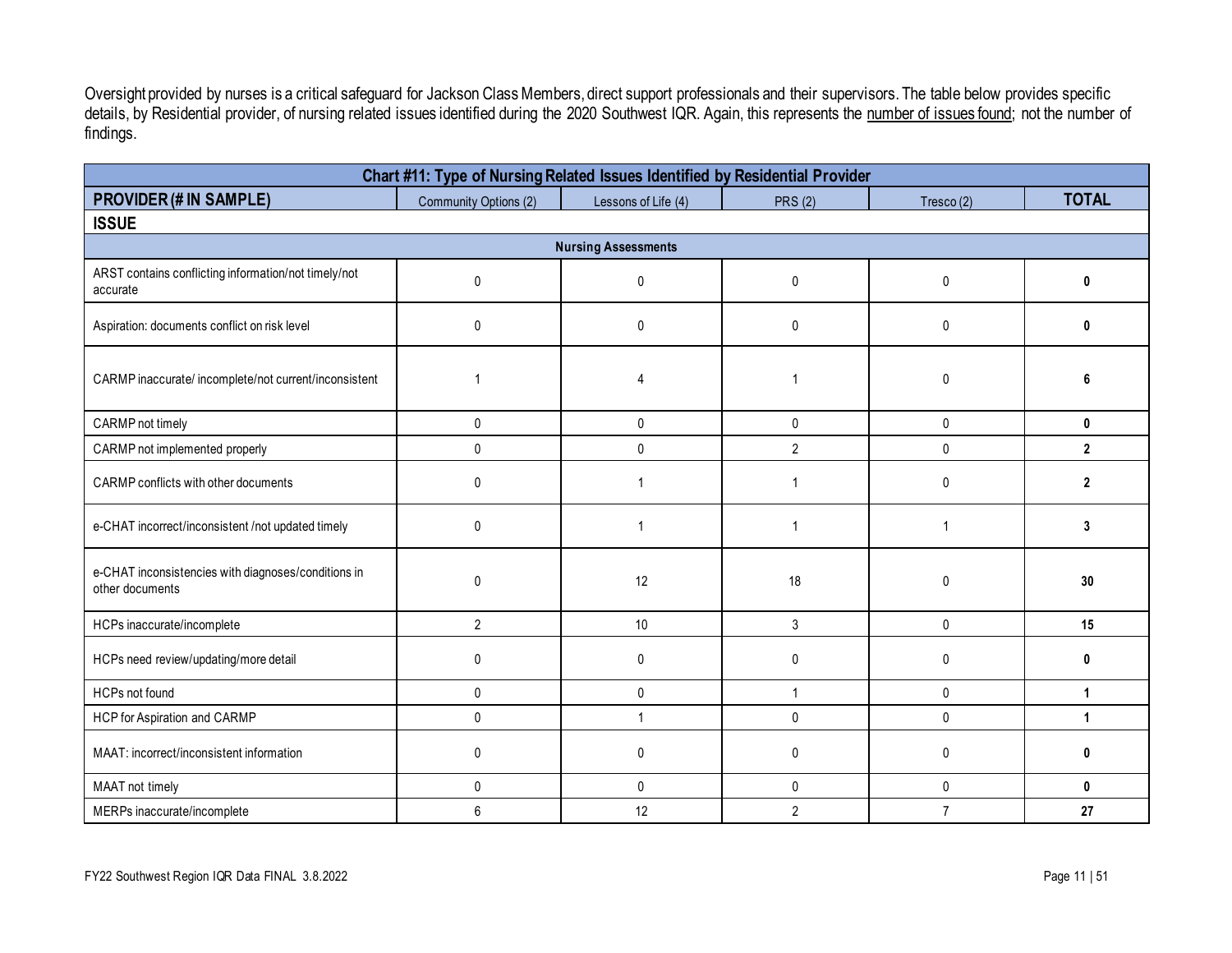| Chart #11: Type of Nursing Related Issues Identified by Residential Provider         |                       |                              |                |                |                |  |  |  |  |  |
|--------------------------------------------------------------------------------------|-----------------------|------------------------------|----------------|----------------|----------------|--|--|--|--|--|
| <b>PROVIDER (# IN SAMPLE)</b>                                                        | Community Options (2) | Lessons of Life (4)          | <b>PRS (2)</b> | Tresco(2)      | <b>TOTAL</b>   |  |  |  |  |  |
| MERPs need review, updating, more detail                                             | $\mathbf{0}$          | 5                            | $\mathbf{0}$   | $\Omega$       | 5              |  |  |  |  |  |
| Inconsistency between HCP/CARMP/MERP/e-<br>CHAT/MARS/Plans                           | $\mathbf{0}$          | 6                            | 8              | $\overline{2}$ | 16             |  |  |  |  |  |
|                                                                                      |                       | <b>Nursing Documentation</b> |                |                |                |  |  |  |  |  |
| Nursing reports not timely completed                                                 | $\Omega$              | 0                            | $\Omega$       | $\overline{2}$ | 2              |  |  |  |  |  |
| Nursing reports not provided for review                                              | 1                     | $\mathbf{0}$                 | 6              | $\mathbf{0}$   | $\overline{7}$ |  |  |  |  |  |
| Nursing reports not accurate/missing<br>information/inadequate                       | -1                    | 9                            |                | $\Omega$       | 11             |  |  |  |  |  |
| No evidence of nursing face-to-face visits as required                               | $\mathbf 0$           | 0                            | 4              |                | 5              |  |  |  |  |  |
| Nurse not attending ISP meeting                                                      | $\mathbf{0}$          | 0                            | 0              | $\mathbf 0$    | 0              |  |  |  |  |  |
| Nurse not familiar with health-related<br>needs/recommendations                      | $\Omega$              | $\mathbf{0}$                 | $\mathbf{0}$   | $\Omega$       | Λ              |  |  |  |  |  |
| Staff needs more training on health-related needs                                    | 3                     | 9                            | 9              | $\overline{2}$ | 23             |  |  |  |  |  |
| Nurse not monitoring as required, e.g., tracking, plans,<br>meds, appointments, etc. | $\Omega$              | 0                            | $\Lambda$      | $\overline{2}$ |                |  |  |  |  |  |
| <b>Totals</b>                                                                        | 14                    | 70                           | 61             | 17             | 162            |  |  |  |  |  |
| Average                                                                              | $\overline{7}$        | 17.5                         | 30.5           | 8.5            | 16.2           |  |  |  |  |  |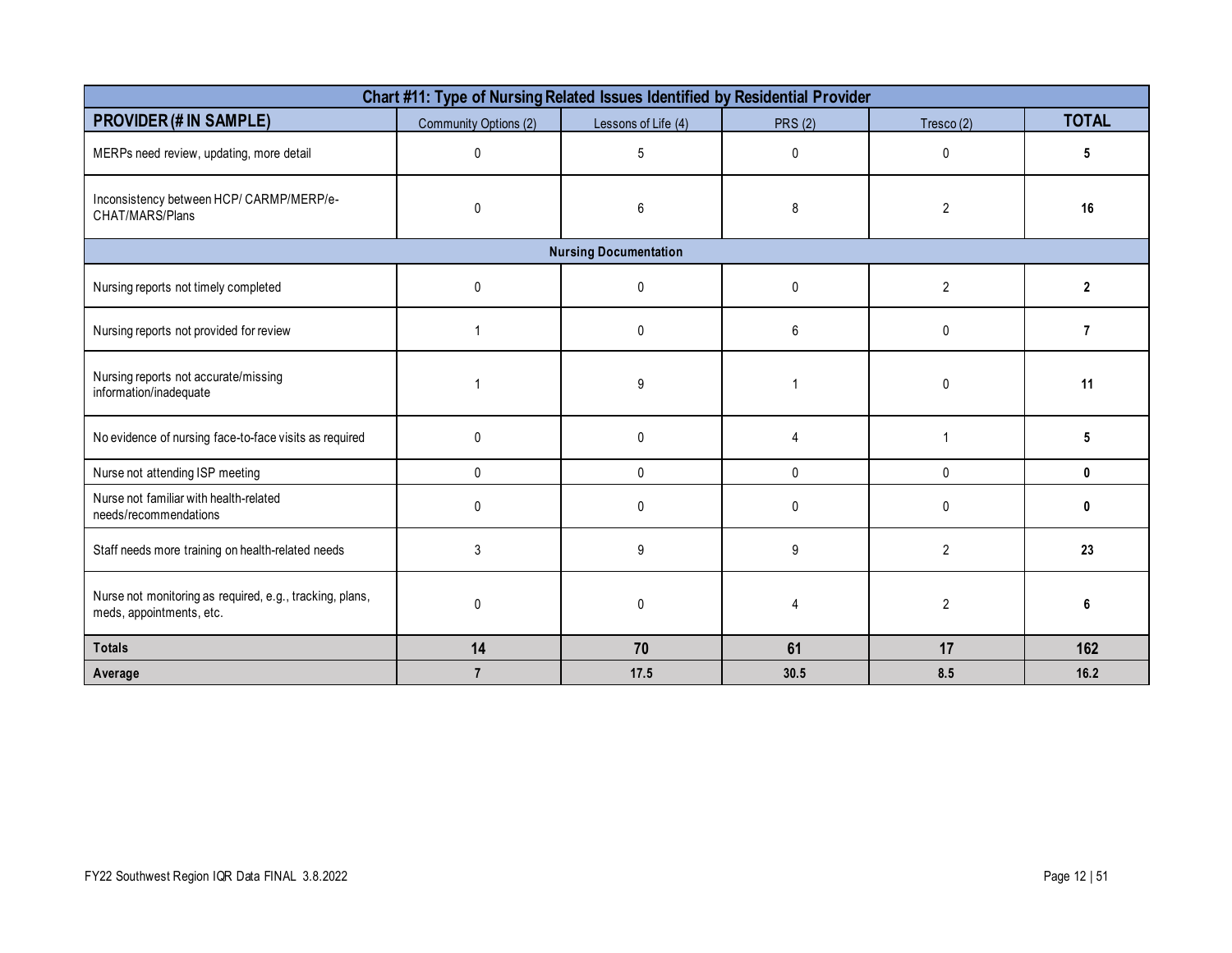In addition to the issues and questions noted above, the individual's nurse is responsible, with the assistance of the rest of the Team, to assure that the documents presented and created for planning, such as the ISP, are accurate, thorough and contain the needed plans and information required. The protocol questions related to ensuring this is done include:

Question #80: If needed, does the ISP contain a specific MERP? Question #81: Does the ISP contain information regarding primary health (medical) care? Question #81a: Does the ISP face sheet contain contact information listed in the ISP? Question #81b: Is the Health Care Coordinator's name and contact information listed in the ISP?

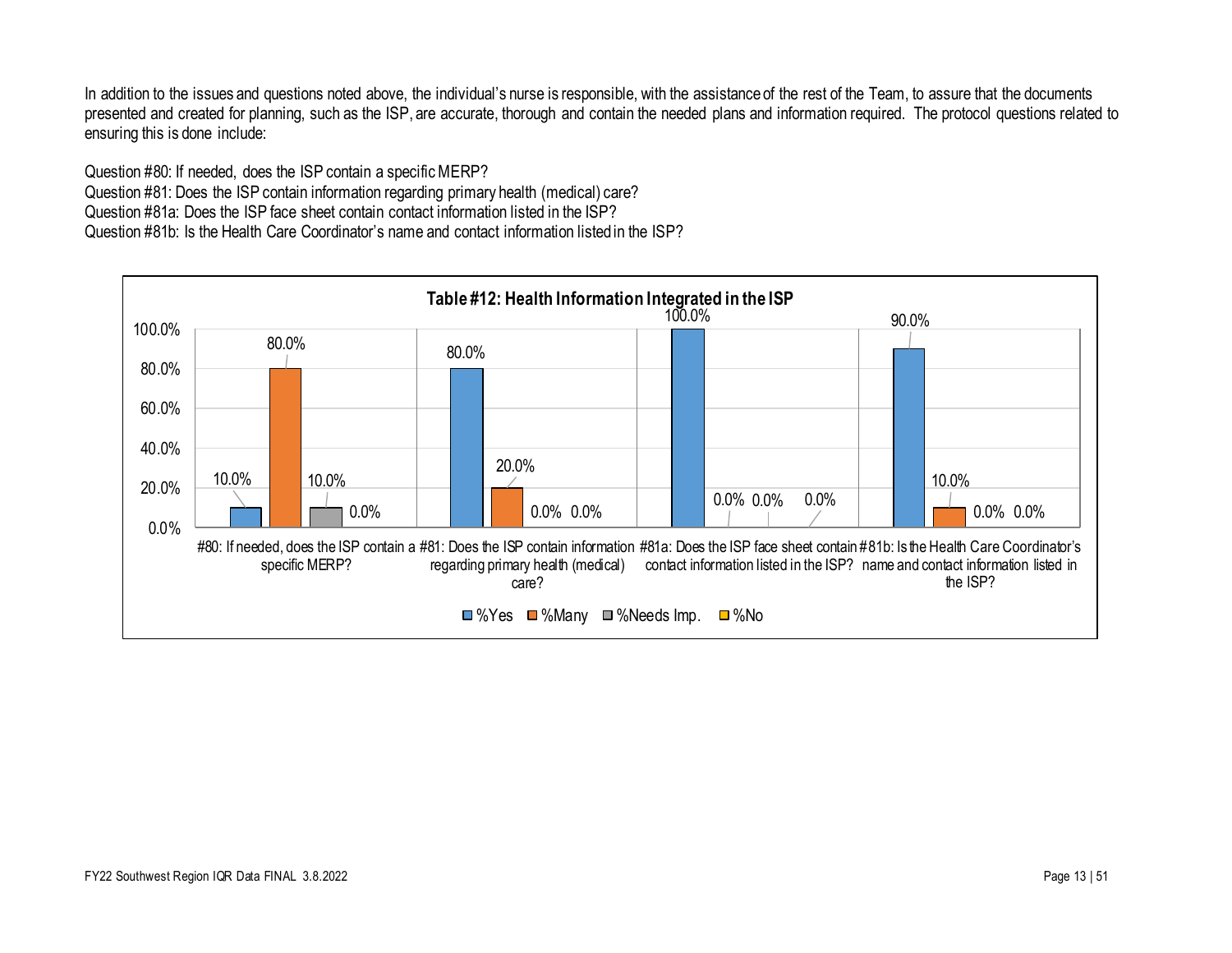There are many components to ensuring the health and safety of individuals with I/DD. These components vary and are unique to each individual. While the scored protocol questions cannot encompass each and every issue, it does allow for a general score that measures the adequacy of response to the individual's overall health needs. That question is #57: Are the person's health supports/needs being adequately addressed?

As noted in the table below, for the 10 people scored in Southwest review, overall, one class member had their health supports/needs adequately addressed. The other nine people had many of their needs addressed.

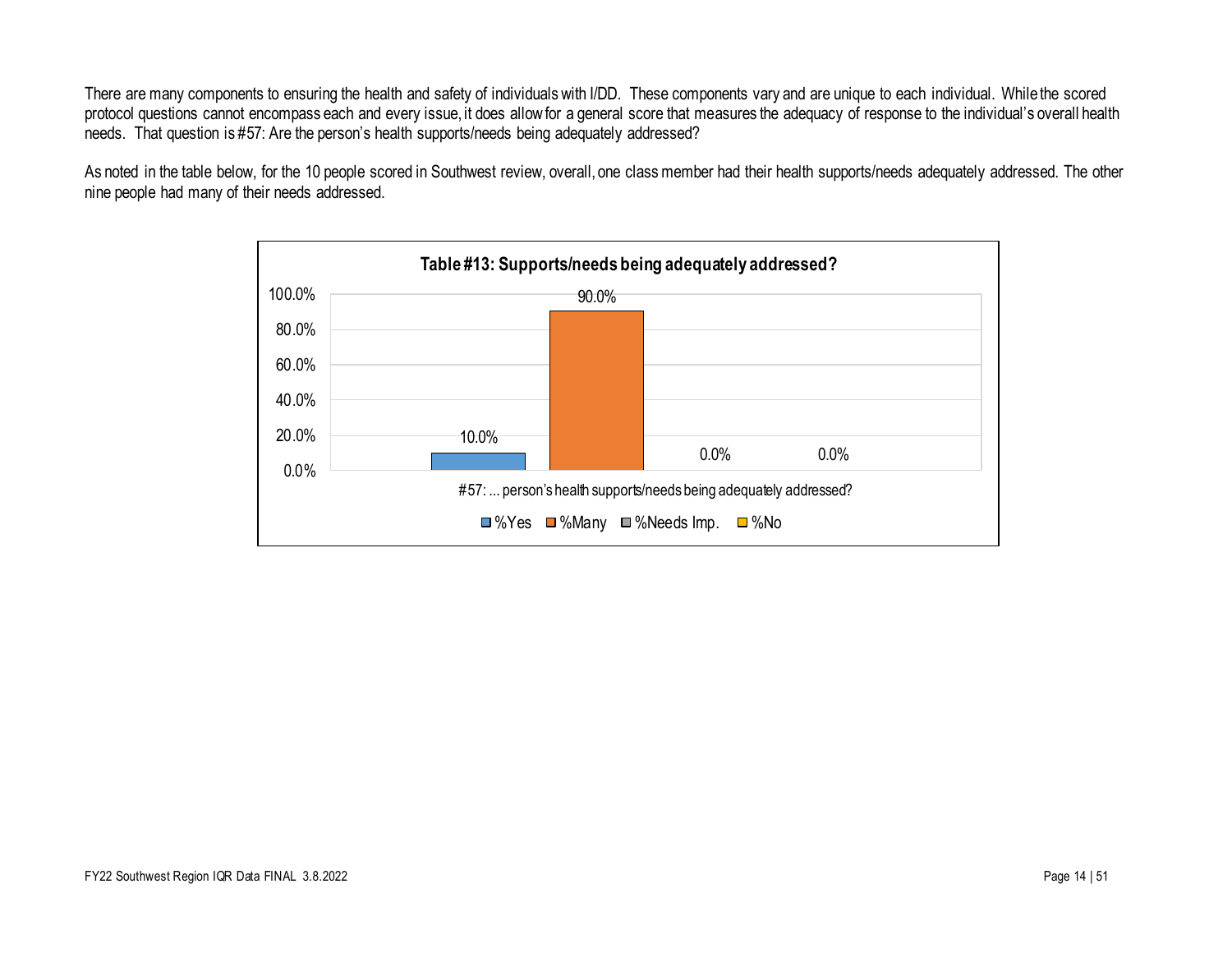See the following chart for further detail on the specific items assessed in Question #57.

Question # 57a. Are assessment recommendations followed up on in a timely way? Question # 57b. Were needed equipment/communication devices delivered timely? Question # 57c. Were medical specialist appointments attended timely? Question # 57d. Were changes in personal condition, if any, responded to timely? Question # 57e. Were Health Care Plans available, accurate and consistently implemented?

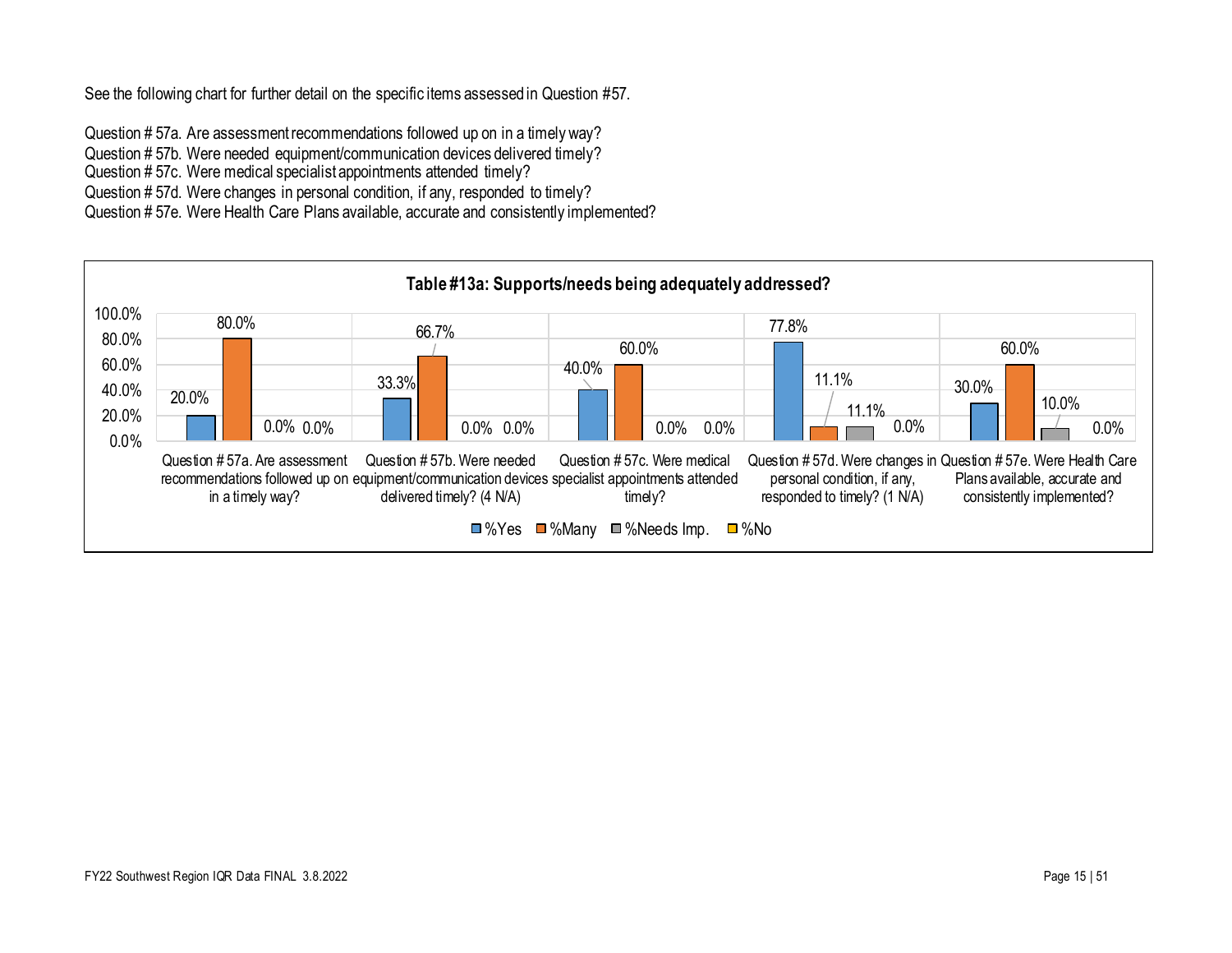As noted earlier, beyond the scored protocol questions, the Findings Letters issued for each class member in a review provides person-specific detail about the issues which impact the answer to protocol question #57. This includes the adequacy and incorporation of needed tracking, ancillary support services, and other areas to ensure the health and safety of the individual being reviewed. Again, it is important to note that the indications are number of issues found; not the number of findings in the Findings letters. For example, if one individual had a finding that noted four different inconsistencies in that person's seizure tracking, that would be counted as a "4", for the number of issues, not just a "1" for the individual to whom the findings apply.

| Chart #14: Issues Found Which Affect the Adequacy of Health Care Provision, by Residential Provider |                       |                             |                |              |                |  |  |  |  |  |
|-----------------------------------------------------------------------------------------------------|-----------------------|-----------------------------|----------------|--------------|----------------|--|--|--|--|--|
| <b>PROVIDER (# IN SAMPLE)</b>                                                                       | Community Options (2) | Lessons of Life (4)         | <b>PRS (2)</b> | Tresco(2)    | <b>TOTAL</b>   |  |  |  |  |  |
| <b>ISSUE</b>                                                                                        |                       |                             |                |              |                |  |  |  |  |  |
| <b>Healthcare Tracking</b>                                                                          |                       |                             |                |              |                |  |  |  |  |  |
| <b>Blood Pressure Tracking issues</b>                                                               | 0                     | 0                           | $\mathbf{0}$   | 0            | $\pmb{0}$      |  |  |  |  |  |
| <b>Blood Glucose Tracking issues</b>                                                                | 0                     | 0                           | $\mathbf 0$    | 10           | 10             |  |  |  |  |  |
| Fluid Input/Urine Output/Bowel Movement Tracking issues                                             | 0                     | 21                          | 17             | 0            | 38             |  |  |  |  |  |
| Repositioning Tracking issues                                                                       | 0                     | $\mathbf{0}$                | $\mathbf{0}$   | $\mathbf{0}$ | $\mathbf{0}$   |  |  |  |  |  |
| Seizure Tracking issues                                                                             | 0                     | $\mathbf 0$                 | $\mathbf 0$    | $\mathbf{0}$ | $\mathbf{0}$   |  |  |  |  |  |
| Skin & Wound Tracking issues                                                                        | 0                     | $\mathbf 0$                 | $\mathbf{0}$   | $\mathbf{0}$ | $\mathbf{0}$   |  |  |  |  |  |
| Tracking requested, not provided for review                                                         | 0                     | $\mathbf{0}$                | $\Omega$       | $\mathbf{0}$ | $\Omega$       |  |  |  |  |  |
| Weight Tracking issues                                                                              | $\overline{2}$        | 20                          | 6              | 4            | 32             |  |  |  |  |  |
|                                                                                                     |                       | <b>Nutrition</b>            |                |              |                |  |  |  |  |  |
| Nutrition: Inadequate/inconsistent                                                                  | 0                     | 1                           | $\mathfrak{Z}$ | $\mathbf{0}$ | $\overline{4}$ |  |  |  |  |  |
| Nutrition: Not timely                                                                               | 1                     | $\mathbf{0}$                | $\mathbf{0}$   | 0            |                |  |  |  |  |  |
|                                                                                                     |                       | <b>Physical Therapy</b>     |                |              |                |  |  |  |  |  |
| PT Report/Eval not available/timely for planning/use                                                | 0                     | 3                           | $\mathbf{0}$   | $\mathbf{0}$ | 3              |  |  |  |  |  |
| PT Report/Eval not adequate                                                                         | $\overline{2}$        | $\overline{2}$              | $\overline{4}$ | $\mathbf{1}$ | 9              |  |  |  |  |  |
| PT WDSI not timely                                                                                  | $\overline{7}$        | 1                           | $\mathbf 0$    | 0            | 8              |  |  |  |  |  |
| PT WDSI not updated/reviewed                                                                        | 0                     | $\mathbf{0}$                | $\mathbf{0}$   | $\mathbf{0}$ | $\mathbf{0}$   |  |  |  |  |  |
| PT Report/Eval/WDSI not provided for review                                                         | 0                     |                             | $\mathbf{0}$   | 0            |                |  |  |  |  |  |
|                                                                                                     |                       | <b>Occupational Therapy</b> |                |              |                |  |  |  |  |  |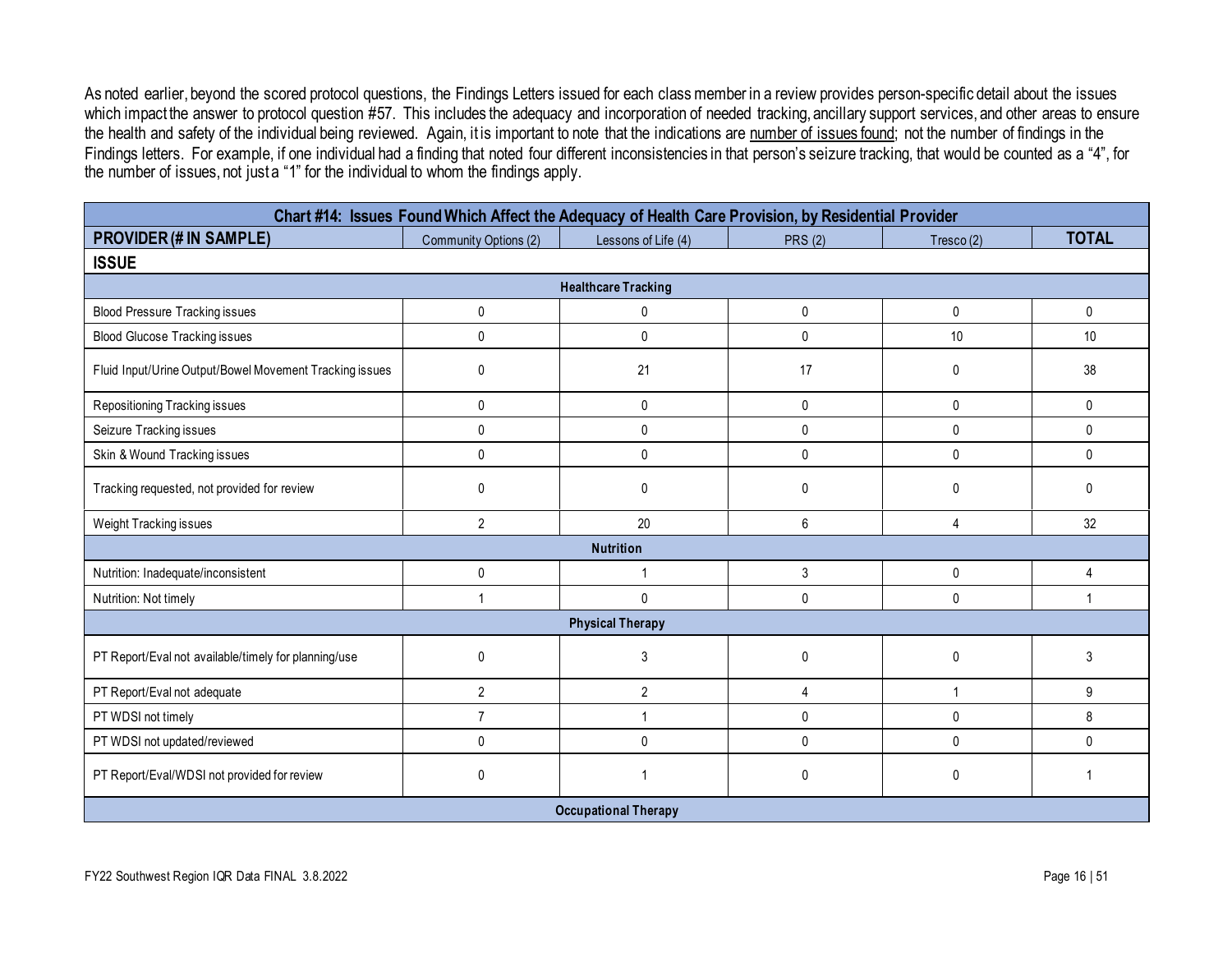| Chart #14: Issues Found Which Affect the Adequacy of Health Care Provision, by Residential Provider |                       |                                      |                |                |              |  |  |  |  |
|-----------------------------------------------------------------------------------------------------|-----------------------|--------------------------------------|----------------|----------------|--------------|--|--|--|--|
| <b>PROVIDER (# IN SAMPLE)</b>                                                                       | Community Options (2) | Lessons of Life (4)                  | <b>PRS (2)</b> | Tresco $(2)$   | <b>TOTAL</b> |  |  |  |  |
| OT Report/Eval not available/timely for planning/use                                                |                       |                                      | 0              | $\overline{2}$ | Δ            |  |  |  |  |
| OT Report/Eval not adequate                                                                         | $\overline{2}$        | 8                                    | $\overline{2}$ | $\overline{7}$ | 19           |  |  |  |  |
| OT WDSI not updated/reviewed                                                                        | 0                     | 0                                    | 0              | 0              | $\mathbf 0$  |  |  |  |  |
| OT Report/Eval/WDSI not provided for review                                                         | 0                     |                                      | 4              | 0              | 5            |  |  |  |  |
|                                                                                                     |                       | Speech Language Pathology            |                |                |              |  |  |  |  |
| SLP Report/Eval not available/timely for planning/use                                               | 0                     | 4                                    | 0              | $\pmb{0}$      | 4            |  |  |  |  |
| SLP Report/Eval not adequate                                                                        | 3                     |                                      | 3              | $\mathbf{1}$   | 8            |  |  |  |  |
| SLP WDSI not adequate                                                                               | $\mathfrak{Z}$        | 0                                    | 0              | $\mathbf{1}$   | 4            |  |  |  |  |
| SLP WDSI not updated/reviewed                                                                       | 0                     | 1                                    | $\mathbf 0$    | $\mathbf{0}$   | $\mathbf{1}$ |  |  |  |  |
| SLP WDSI not available                                                                              | 4                     | 0                                    | 0              | 0              | 4            |  |  |  |  |
| SLP Report/Eval/WDSI not provided for review                                                        | $\mathbf 0$           | $10$                                 | 3              | 0              | 13           |  |  |  |  |
|                                                                                                     |                       | <b>Behavior Support Consultation</b> |                |                |              |  |  |  |  |
| BSC Report/Eval not available/timely for planning/use                                               | $\mathbf{0}$          | 3                                    | $\mathbf{0}$   | $\mathbf 0$    | 3            |  |  |  |  |
| Behavior Report/Eval not adequate                                                                   | $\overline{2}$        | 8                                    | $\mathbf{2}$   | $\mathbf{1}$   | 13           |  |  |  |  |
| BSC services needed and not received                                                                | $\mathbf 0$           | 0                                    | 0              | 0              | 0            |  |  |  |  |
| DSP not trained on PBSP/BCIP                                                                        | $\mathbf 0$           | $\mathbf 0$                          | $\mathbf 0$    | $\mathbf 0$    | $\mathbf 0$  |  |  |  |  |
| PBSP not available                                                                                  | $\mathbf{0}$          | $\overline{1}$                       | $\mathbf 0$    | $\mathbf 0$    | $\mathbf{1}$ |  |  |  |  |
| BSC Report/Eval not provided for review                                                             | $\mathbf 0$           | 1                                    | 0              | 0              |              |  |  |  |  |
| <b>Totals</b>                                                                                       | 27                    | 88                                   | 44             | 27             | 186          |  |  |  |  |
| Average                                                                                             | 13.5                  | 22                                   | 22             | 13.5           | 18.6         |  |  |  |  |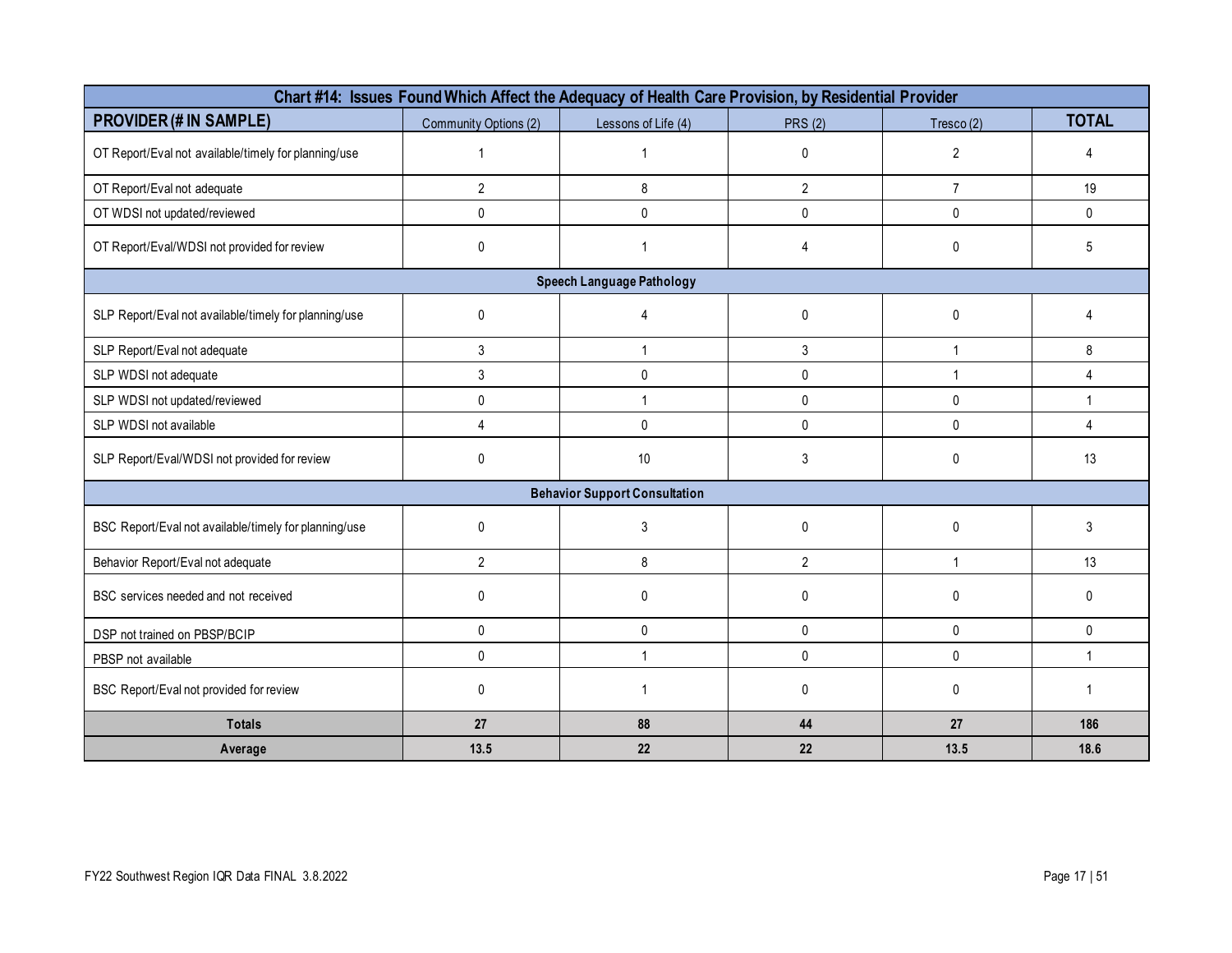#### **F. Adequacy of Planning, Adequacy of Services, Individual Service Plan**

Before a plan can be implemented, it must first be created. The ISPs that provide details regarding the individuals' visions and outcomes are supposed to be developed by an Interdisciplinary Team that includes the Individual and those who know and provide supports to that person. This includes the Case Manager, Guardian, the Direct Support Professionals, Therapists, Nurse(s), any additional individuals invited by the class member and persons who are needed to ensure the implementation of the Plan. The FY22 IQR protocol specifically probes many of the aspects of the planning process, including detail of who participates in plan creation. The table below lists answers to related questions in the FY22 Southwest review.

Question #63: Was the ISP developed by an appropriately constituted IDT?

Question #64: For any team members not physically present at the IDT meeting, is there evidence of their participation in the development of the ISP?

Question #32: Did the [day/employment] direct service staff have input into the person's ISP?

Question #40: Did the [residential] staff have input into the person's ISP?

Question #92: Was the person provided the assistance and support needed to participate meaningfully in the planning process?

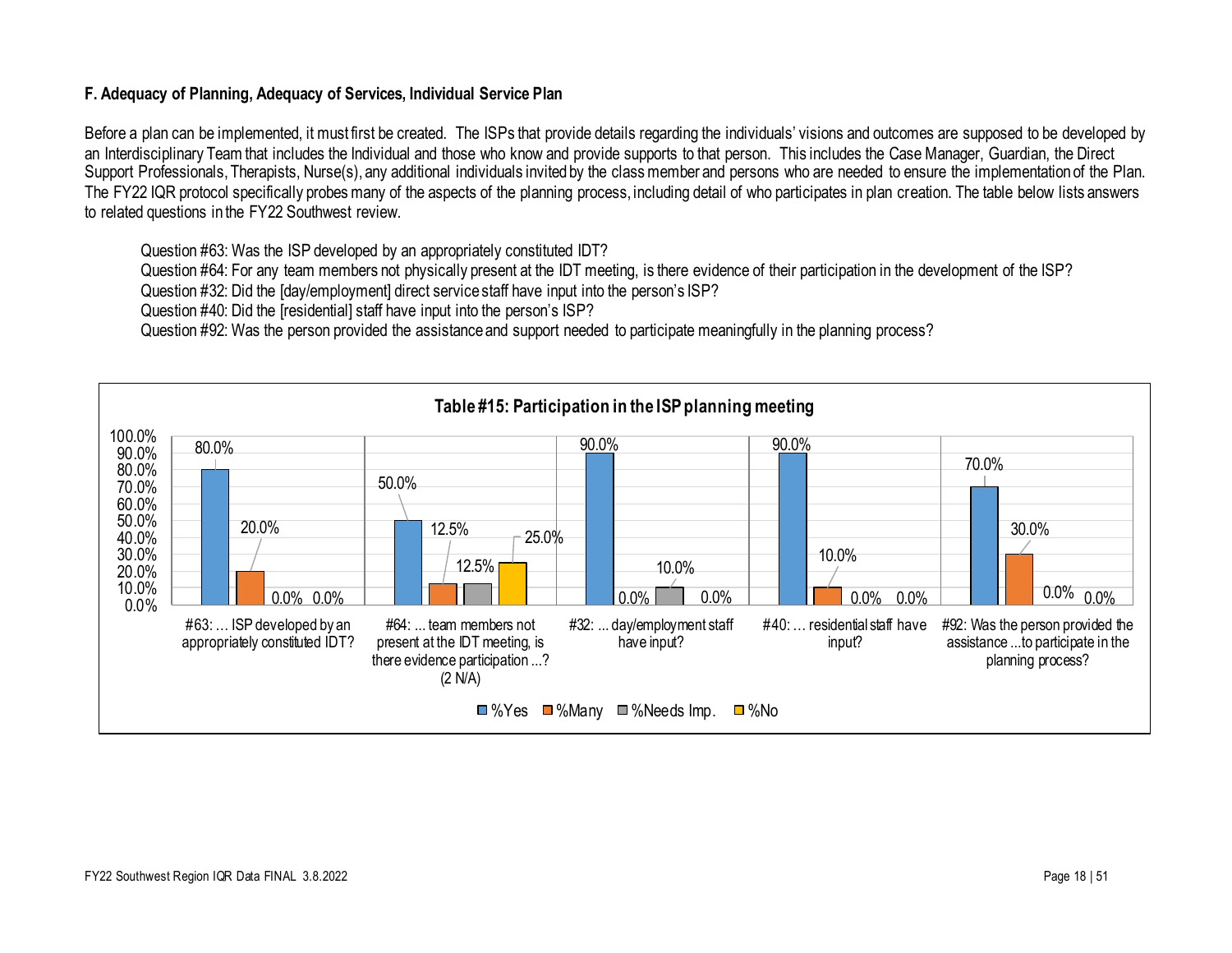| <b>Res. Agency</b><br>(# in sample) | #63                         | #64                                         | #32                               | #40                         | #92                         |
|-------------------------------------|-----------------------------|---------------------------------------------|-----------------------------------|-----------------------------|-----------------------------|
| Community Options (2)               | 100% Yes (2)                | 100% Yes (1)                                | 100% Yes (2)                      | 100% Yes (2)                | 100% Yes (2)                |
| Lessons of Life (4)                 | 50% Yes (2)<br>50% Many (2) | 25% Yes (1)<br>25% Many (1)<br>50% No (2)   | 100% Yes (4)                      | 100% Yes (4)                | 50% Yes (2)<br>50% Many (2) |
| <b>PRS (2)</b>                      | 100% Yes (2)                | $0\%$ Yes<br>100% Needs Impv (1)<br>(1 N/A) | 50% Yes (1)<br>50% Needs Impv (1) | 50% Yes (1)<br>50% Many (1) | 100% Yes (2)                |
| Tresco (2)                          | 100% Yes (2)                | 100% Yes (2)                                | 100% Yes (2)                      | 100% Yes (2)                | 50% Yes (1)<br>50% Many (1) |

## **Table #16: ISP Development Participation, by Residential Provider**

**Table #17: ISP Development Participation, by Case Management Agency**

| <b>CM Agency</b><br>(# in sample) | #63                             | #64                                                     | #32                | #40          | #92                             |
|-----------------------------------|---------------------------------|---------------------------------------------------------|--------------------|--------------|---------------------------------|
| Peak Developmental                | 50% Yes (1)                     | 0% Yes                                                  | 50% Yes (1)        | 50% Yes (1)  | 100% Yes (2)                    |
| Services (2)                      | 50% Many (1)                    | 50% Needs Impv (1)<br>50% No $(1)$                      | 50% Needs Impv (1) | 50% Many (1) |                                 |
| SCCM(7)                           | 85.7% Yes (6)<br>14.3% Many (1) | 60% Yes (3)<br>20% Many (1)<br>$20\%$ No (1)<br>(2 N/A) | 100% Yes (7)       | 100% Yes (7) | 57.1% Yes (4)<br>42.9% Many (3) |
| Unidas (1)                        | 100% Yes (1)                    | 100% Yes (1)                                            | 100% Yes (1)       | 100% Yes (1) | 100% Yes (1)                    |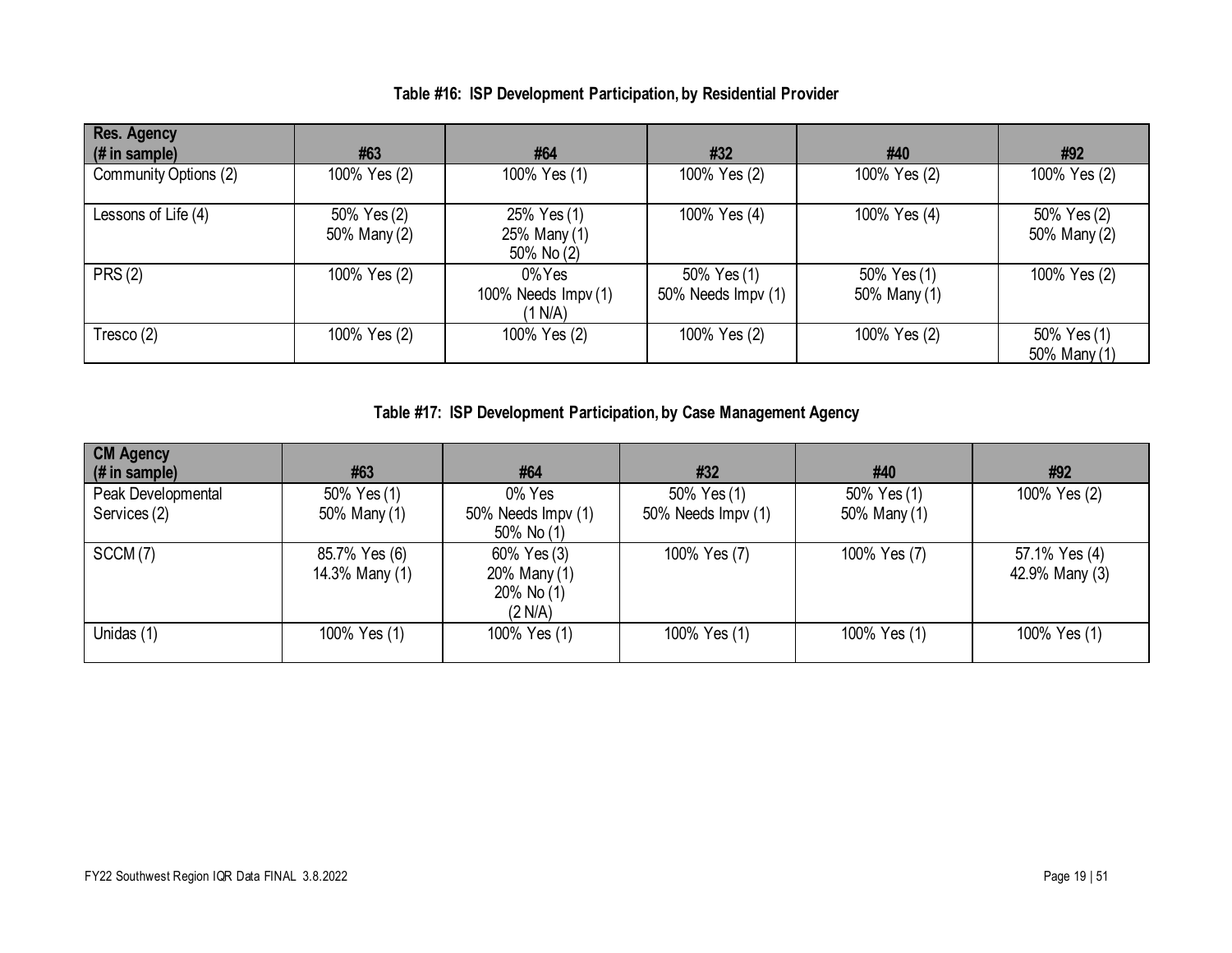One foundational component of an individual's ISP is the Long Term Vision, which summarizes what the individual wants to accomplish in the near future (3 to 5 years) in each life area. To that end, Outcomes are to be developed by the Team in a way that results in an accomplishable path to the visions. The FY22 IQR protocol specifically probes the content of identified visions as well as the content and clarity of related outcomes. The table below details the findings related to the following identified questions related to class members ISP in the FY22 Southwest review.

Question #66: Overall, does the long-term vision show expectations for growth and skill building?

Question #160: Does the person have an ISP that contains a complete Vision Section that is based on a long term view?

Question #67: Overall, does the ISP give adequate guidance to achieving the person's long-term vision?

Question #75: Overall, are the ISP outcomes related to achieving the person's long-term vision?

Question #76: Overall, do the ISP outcomes, action plans and T&SS address the person's major needs?

Question #74: Overall, do the outcomes in the ISP include criteria by which the team can determine when the outcomes have been achieved?

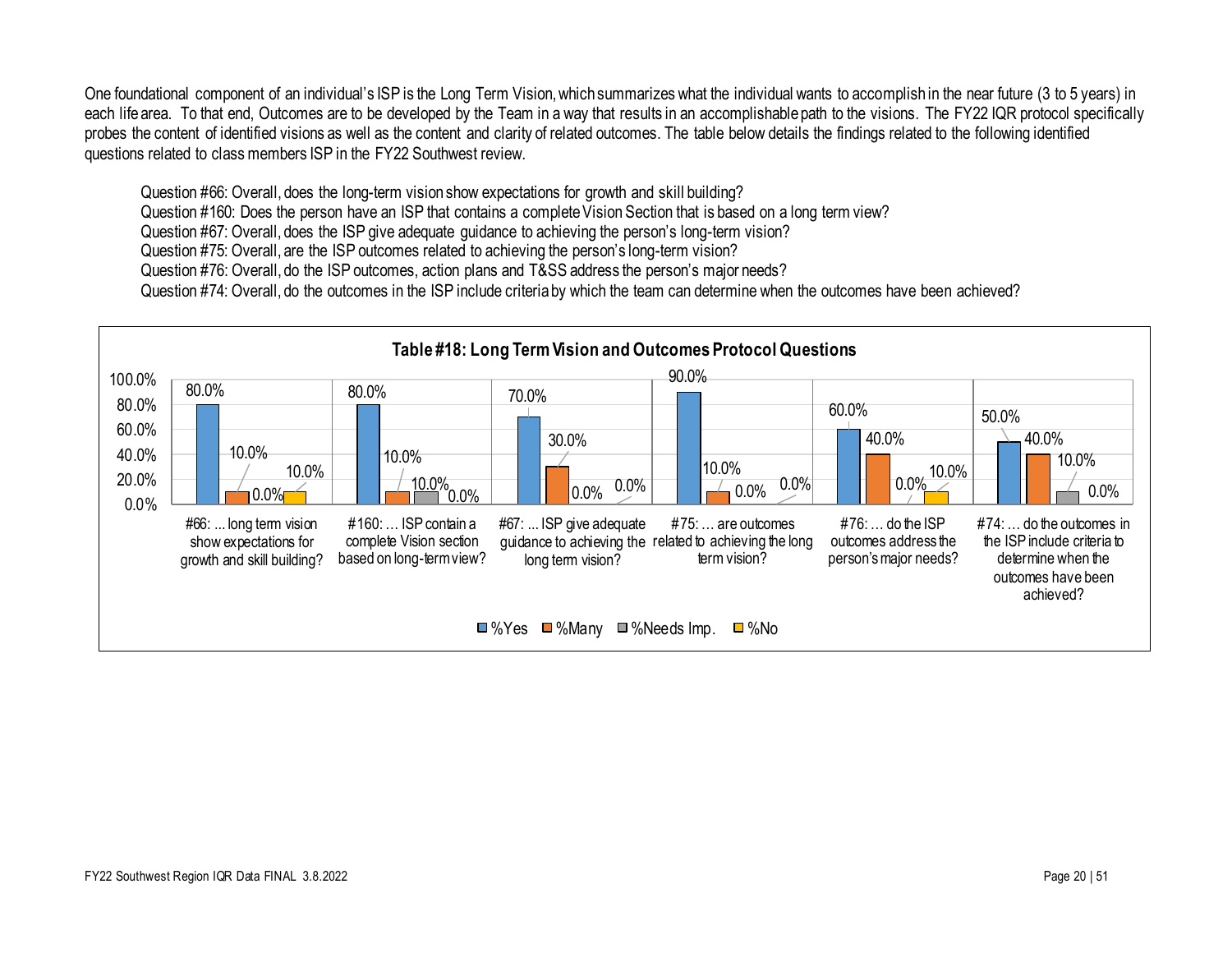| Table #19: Vision and Outcome Scores, by Residential Agency |  |  |
|-------------------------------------------------------------|--|--|
|-------------------------------------------------------------|--|--|

| <b>Res Agency</b><br>$#$ in sample) | #66                                       | #160                              | #67                         | #75                         | #76                         | #74                                             |
|-------------------------------------|-------------------------------------------|-----------------------------------|-----------------------------|-----------------------------|-----------------------------|-------------------------------------------------|
| <b>Community Options</b><br>(2)     | 100% Yes (2)                              | 50% Yes (1)<br>50% Many (1)       | 50% Yes (1)<br>50% Many (1) | 50% Yes (1)<br>50% Many (1) | 50% Yes (1)<br>50% Many (1) | 100% Yes (2)                                    |
| Lessons of Life (4)                 | 50% Yes (2)<br>25% Many (1)<br>25% No (1) | 75% Yes (3)<br>25% Needs Impv (1) | 50% Yes (2)<br>50% Many (2) | 100% Yes (4)                | 25% Yes (1)<br>75% Many (3) | $0\%$ Yes<br>75% Many (3)<br>25% Needs Impv (1) |
| <b>PRS (2)</b>                      | 100% Yes (2)                              | 100% Yes (2)                      | 100% Yes (2)                | 100% Yes (2)                | 100% Yes (2)                | 50% Yes (1)<br>50% Many (1)                     |
| Tresco (2)                          | 100% Yes (2)                              | 100% Yes (2)                      | 100% Yes (2)                | 100% Yes (2)                | 100% Yes (2)                | 100% Yes (2)                                    |

**Table #20: Vision and Outcome Scores by Case Management Agency**

| <b>CM Agency</b><br>(# in sample) | #66            | #160             | #67            | #75           | #76            | #74              |
|-----------------------------------|----------------|------------------|----------------|---------------|----------------|------------------|
| Peak Developmental                | 100% Yes (2)   | 100% Yes (2)     | 50% Yes (1)    | 100% Yes (2)  | 50% Yes (1)    | 0% Yes           |
| Services (2)                      |                |                  | 50% Many (1)   |               | 50% Many (1)   | 100% Many (2)    |
| SCCM(7)                           | 71.4% Yes (5)  | 71.4% Yes (5)    | 71.4% Yes (5)  | 100% Yes (7)  | 57.1% Yes (4)  | 57.1% Yes (4)    |
|                                   | 14.3% Many (1) | 14.3% Many (1)   | 28.6% Many (2) |               | 42.9% Many (3) | 28.6% Many (2)   |
|                                   | 14.3% No (1)   | 14.3% Needs Impv |                |               |                | 14.3% Needs Impv |
|                                   |                |                  |                |               |                |                  |
| Unidas (1)                        | 100% Yes (1)   | 100% Yes (1)     | 100% Yes (1)   | 0%Yes         | 100% Yes (1)   | 100% Yes (1)     |
|                                   |                |                  |                | 100% Many (1) |                |                  |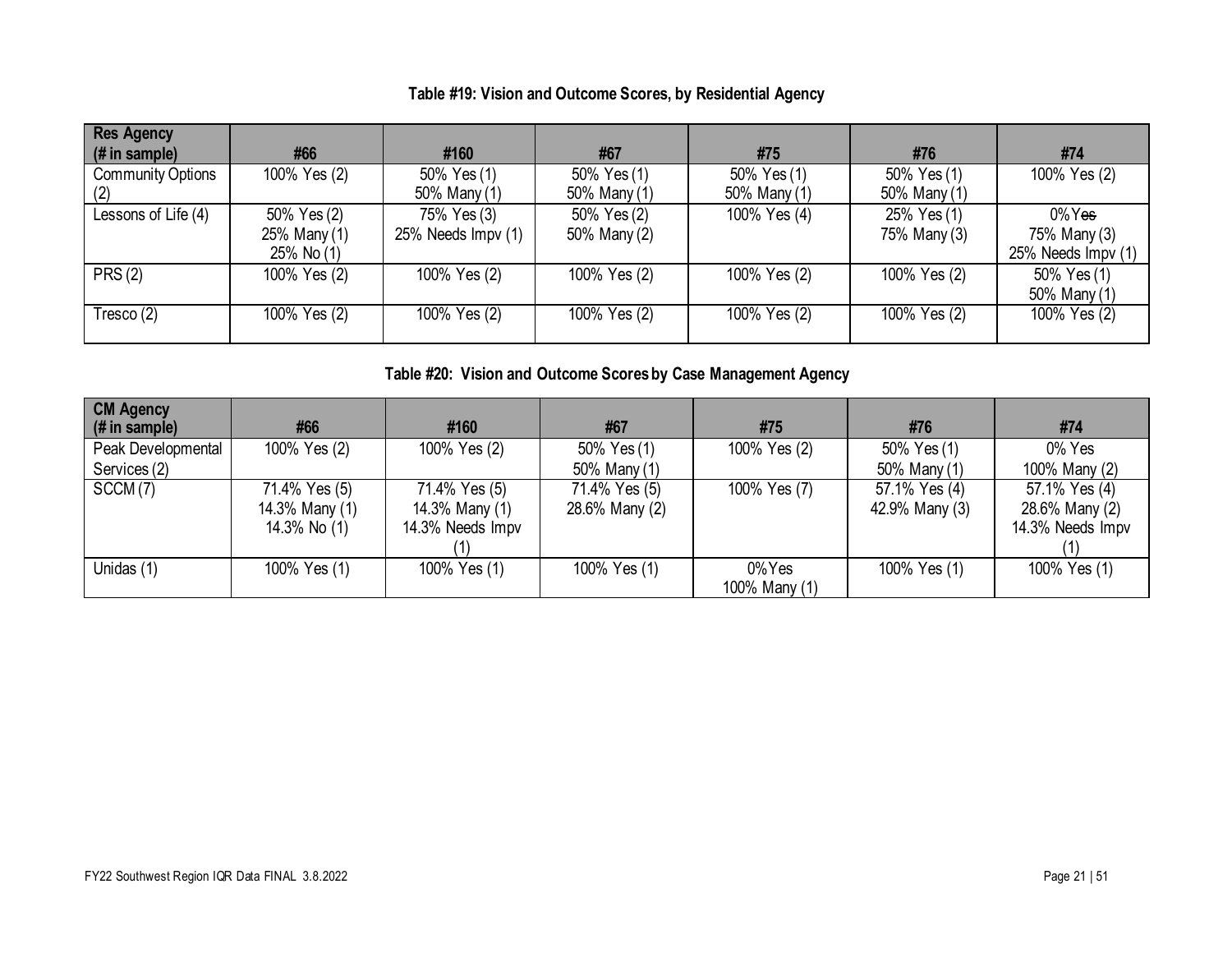Additional components of an individual's ISP include Action Steps, which should be written in measurable terms, which logically leads to the achievement of the related outcome. The data gathered during the implementation of the Action Steps should also be written in measurable terms, so team members can review them and determine if measurable progress toward the outcome is being made. The table below details the findings related to specific questions which probe the action steps and data collection intended to verify progress and opportunity for class members.

Question #68: Is measurable data kept which verifies the consistent implementation of each of the action steps? Question #69: Does the data kept identify what the person does so a determination can be made regarding the progress/lack of progress? Question #70: Is each action step in the ISP implemented at a frequency that enables the person to learn new skills? Question #71: If the person is not successful in achieving action steps, has the team tried to determine why, and change their approach as needed? Question #72: If the person achieves action steps, does the team move to the next in a progress of steps or develops a new one? Question #73: Has the person made measurable progress on action steps during the past year?

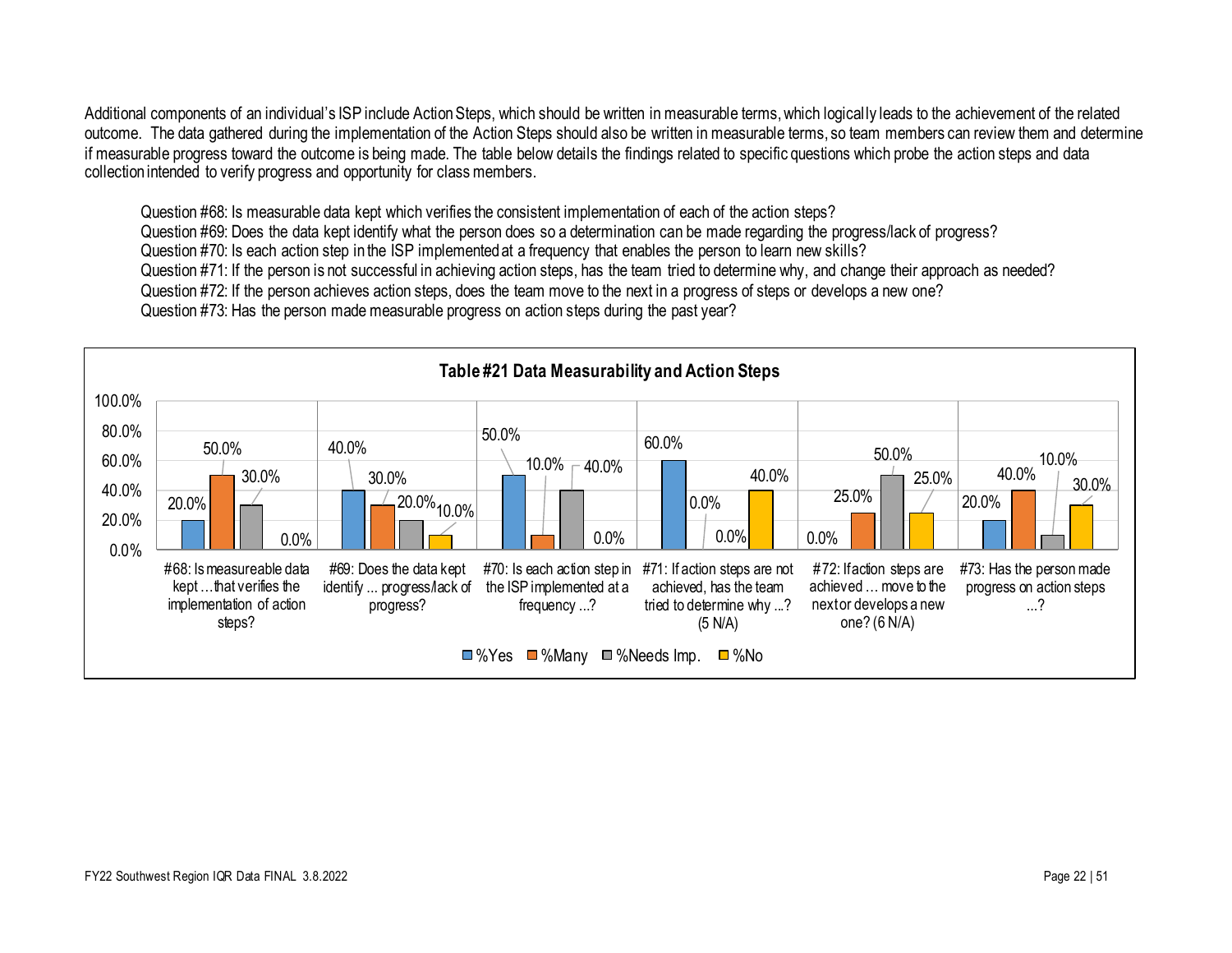As these tables show, data collection needed to verify progress being made and/or the frequency with which the person has the opportunity to engage in his/her ISP Action Steps continues to be a significant issue for the majority of class members and the agencies which support them.

| <b>Res Agency</b>   |                     |                    |                     |              |                     |                    |
|---------------------|---------------------|--------------------|---------------------|--------------|---------------------|--------------------|
| (# in sample)       | #68                 | #69                | #70                 | #71          | #72                 | #73                |
| Community           | 50% Yes (1)         | 50% Yes (1)        | 100% Yes (2)        | (2 N/A)      | 0%Yes               | $0\%$ Yes          |
| Options (2)         | 50% Many (1)        | 50% Many (1)       |                     |              | 100% Many (2)       | 100% Many (2)      |
| Lessons of Life (4) | 25% Yes (1)         | 50% Yes (2)        | 50% Yes (2)         | 50% Yes (1)  | $0\%$ Yes           | 25% Yes (1)        |
|                     | 75% Many (3)        | 25% Many (1)       | 25% Many (1)        | 50% No (1)   | 50% Needs Impv (1)  | 50% Many (2)       |
|                     |                     | 25% No (1)         | 25% Needs Impv (1)  | (2 N/A)      | 50% No (1)          | 25% No (1)         |
| PRS(2)              | 0%Yes               | 50% Yes (1)        | 50% Yes (1)         | 50% Yes (1)  | $0\%$ Yes           | 50% Yes (1)        |
|                     | 50% Many (1)        | 50% Needs Impv (1) | 50% Needs Impv (1)  | 50% No $(1)$ | 100% Needs Impv (1) | 50% No (1)         |
|                     | 50% Needs Impv (1)  |                    |                     |              | (1 N/A)             |                    |
| Tresco (2)          | $0\%$ Yes           | $0\%$ Yes          | $0\%$ Yes           | 100% Yes (1) | (2 N/A)             | 0%Yes              |
|                     | 100% Needs Impv (2) | 50% Many (1)       | 100% Needs Impv (2) |              |                     | 50% Needs Impv (1) |
|                     |                     | 50% Needs Impv (1) |                     |              |                     | 50% No (1)         |

### **Table #22: Data and Related ISP Action Step Scores by Residential Agency**

**Table #23: Data and Related Action Step Scores by Case Management Agency**

| <b>CM Agency</b><br>(# in sample)     | #68                                                     | #69                                                                     | #70                                                      | #71                     | #72                                                            | #73                                                                      |
|---------------------------------------|---------------------------------------------------------|-------------------------------------------------------------------------|----------------------------------------------------------|-------------------------|----------------------------------------------------------------|--------------------------------------------------------------------------|
| Peak<br>Developmental<br>Services (2) | 0% Yes<br>50% Many (1)<br>50% Needs Impv (1)            | 50% Yes (1)<br>50% Needs Impv (1)                                       | 50% Yes (1)<br>50% Needs Impv (1)                        | 0% Yes<br>100% No (2)   | 0% Yes<br>100% No (2)                                          | 0% Yes<br>50% Many (1)<br>50% No (1)                                     |
| SCCM(7)                               | 14.3% Yes (1)<br>57.1% Many (4)<br>28.6% Needs Impv (2) | 42.9% Yes (3)<br>28.5% Many (2)<br>14.3% Needs Impv (1)<br>14.3% No (1) | 42.9% Yes (3)<br>14.2% Many (1)<br>42.9% Needs $Impv(3)$ | 100% Yes (3)<br>(4 N/A) | $0\%$ Yes<br>33.3% Many (1)<br>66.7% Needs Impv (2)<br>(4 N/A) | 28.6% Yes (2)<br>28.6% Many (2)<br>14.2% Needs $Impv(1)$<br>28.6% No (2) |
| Unidas (1)                            | 100% Yes (1)                                            | $0\%$ Yes<br>100% Many (1)                                              | 100% Yes (1)                                             | (1 N/A)                 | (1 N/A)                                                        | 0% Yes<br>100% Many (1)                                                  |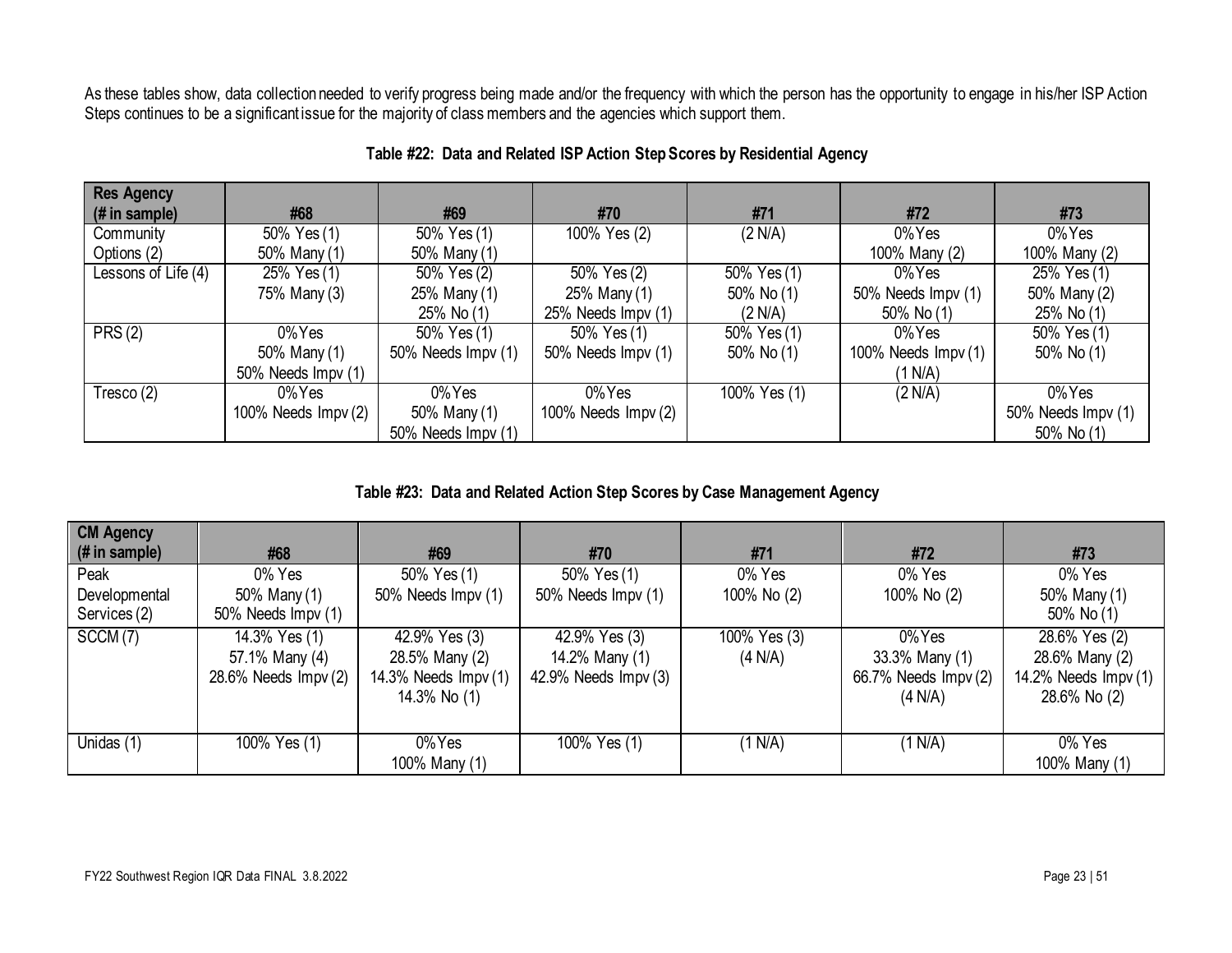In addition to the components listed above, the Teaching and Support Strategies (T&SS) are also an integral part of the ISP. T&SS should be developed by the residential and/or day provider responsible for implementing the T&SS. Input from others such as therapists should be included as needed. WDSIs are developed by therapists as a complement to the T&SS. All T&SS and WDSIs should provide guidance for those direct support professionals who support the person in achieving his/her Vision/Outcomes. The following protocol questions in the FY22 IQR relate to the T&SS and implementation of the ISP.

Question #77: Are the T&SS sufficient to ensure consistent implementation of the services planned? Question #78: Are the recommendations and/or objectives/strategies of ancillary provider integrated into the ISP? Question #89: Were the direct service staff able to describe their responsibilities in providing daily care/supports to the person? Question #88: Was the direct service staff trained on the implementation of this person's ISP? Question #86/87a: Is the ISP being implemented?

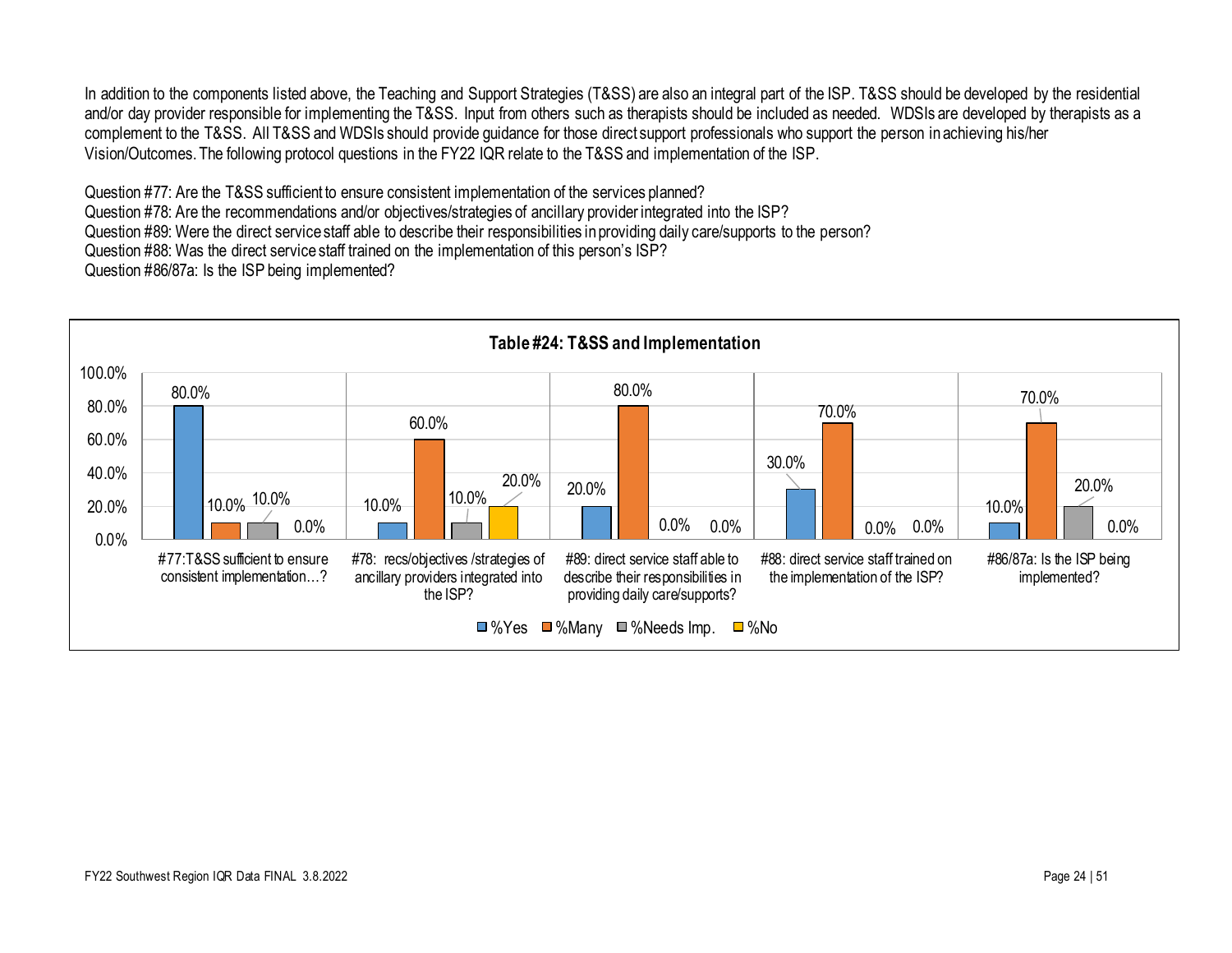| <b>Res. Agency</b><br>$#$ in sample) | #77                               | #78                                                        | #89                         | #88                         | #87a                                            |
|--------------------------------------|-----------------------------------|------------------------------------------------------------|-----------------------------|-----------------------------|-------------------------------------------------|
| Community Options (2)                | 50% Yes (1)<br>50% Needs Impv (1) | 0% Yes<br>100% Many (2)                                    | 0%Yes<br>100% Many (2)      | 50% Yes (1)<br>50% Many (1) | 0%Yes<br>100% Many (2)                          |
| Lessons of Life (4)                  | 75% Yes (3)<br>25% Many (1)       | 0% Yes<br>50% Many (2)<br>25% Needs Impv (1)<br>25% No (1) | 50% Yes (2)<br>50% Many (2) | 50% Yes (2)<br>50% Many (2) | $0\%$ Yes<br>75% Many (3)<br>25% Needs Impv (1) |
| PRS(2)                               | 100% Yes (2)                      | 0% Yes<br>50% Many (1)<br>50% No (1)                       | $0\%$ Yes<br>100% Many (2)  | 0%Yes<br>100% Many (2)      | 50% Yes (1)<br>50% Needs Impv (1)               |
| Tresco (2)                           | 100% Yes (2)                      | 50% Yes (1)<br>50% Many (1)                                | $0\%$ Yes<br>100% Many (2)  | $0\%$ Yes<br>100% Many (2)  | $0\%$ Yes<br>100% Many (2)                      |

**Table #26: T&SS and ISP Implementation Scores by Case Management Agency**

| <b>CM Agency</b><br>(# in sample)  | #77                             | #78                                                     | #89                             | #88                             | #87a                                                    |
|------------------------------------|---------------------------------|---------------------------------------------------------|---------------------------------|---------------------------------|---------------------------------------------------------|
| Peak Developmental<br>Services (2) | 100% Yes (2)                    | 0% Yes<br>100% No (2)                                   | 50% Yes (1)<br>50% Many (1)     | 50% Yes (1)<br>50% Many (1)     | 0% Yes<br>50% Many (1)<br>50% Needs Impv (1)            |
| SCCM(7)                            | 85.7% Yes (6)<br>14.3% Many (1) | 14.3% Yes (1)<br>71.4% Many (5)<br>14.3% Needs Impv (1) | 14.3% Yes (1)<br>85.7% Many (6) | 14.3% Yes (1)<br>85.7% Many (6) | 14.3% Yes (1)<br>71.4% Many (5)<br>14.3% Needs Impv (1) |
| Unidas (1)                         | 0% Yes<br>100% Needs $Impv(1)$  | 0% Yes<br>100% Many (1)                                 | 0%Yes<br>100% Many (1)          | 100% Yes (1)                    | 0%Yes<br>100% Many (1)                                  |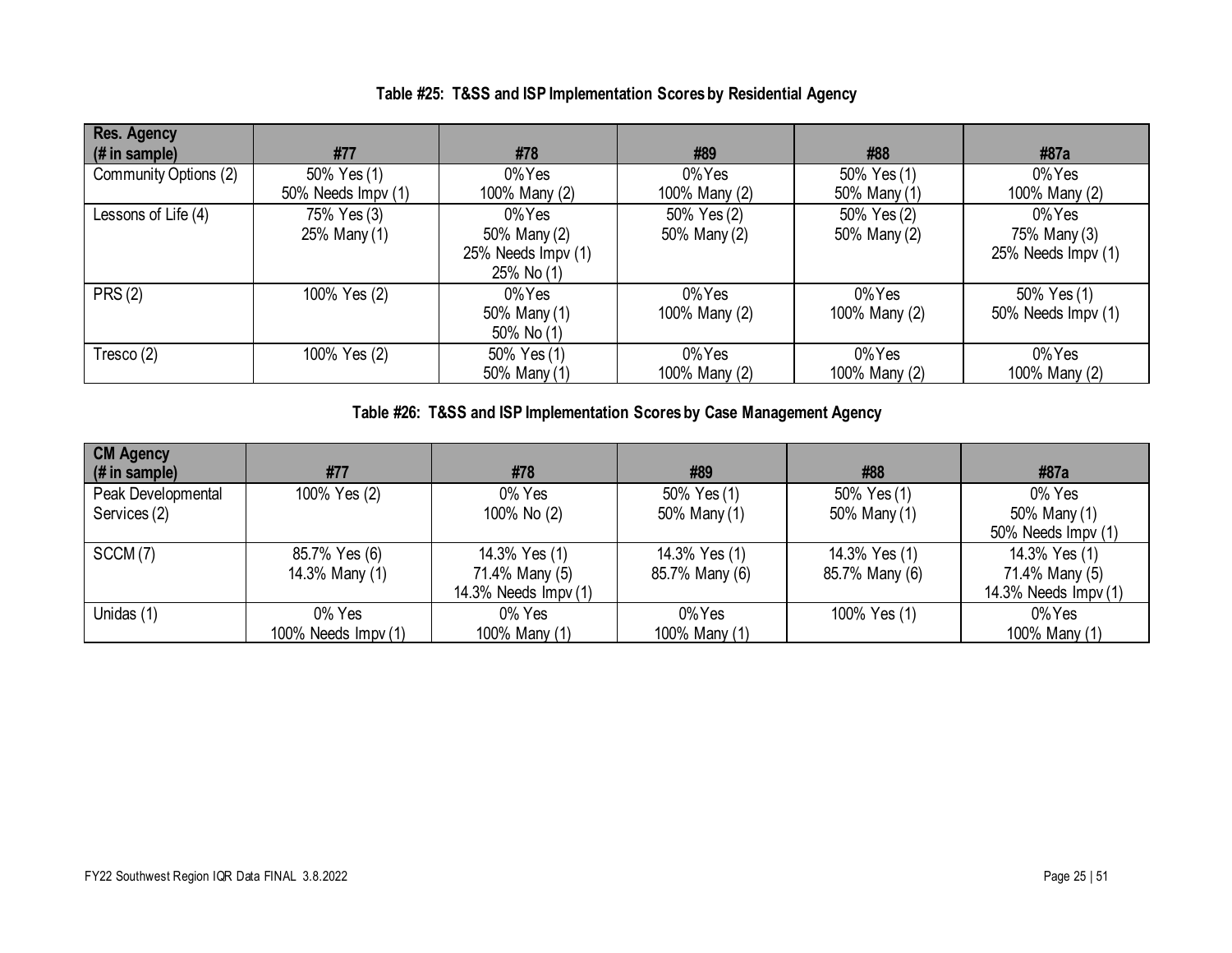As evidenced above, the different components of each person's ISP are evaluated. Based on that analysis, an overview of the adequacy of ISP content as well as implementation and effectiveness of the ISP can be determined. There are multiple questions in the FY22 IQR protocol that probe these items, and the level of intensity of services that individuals in the review receive.

Question #65: Does my ISP contain current and accurate information?

Question #124: Overall, has the IDT process been adequate for assessing, planning, implementing and monitoring of services for this person?

Question #85: Overall, is the ISP adequate to meet the person's needs?

Question #161: Does the person receive services and supports recommended in the ISP?

Question #87b: Are current services adequate to meet the person's needs?

Question #164: Is the total program of the level of intensity adequate to meet this person's needs?

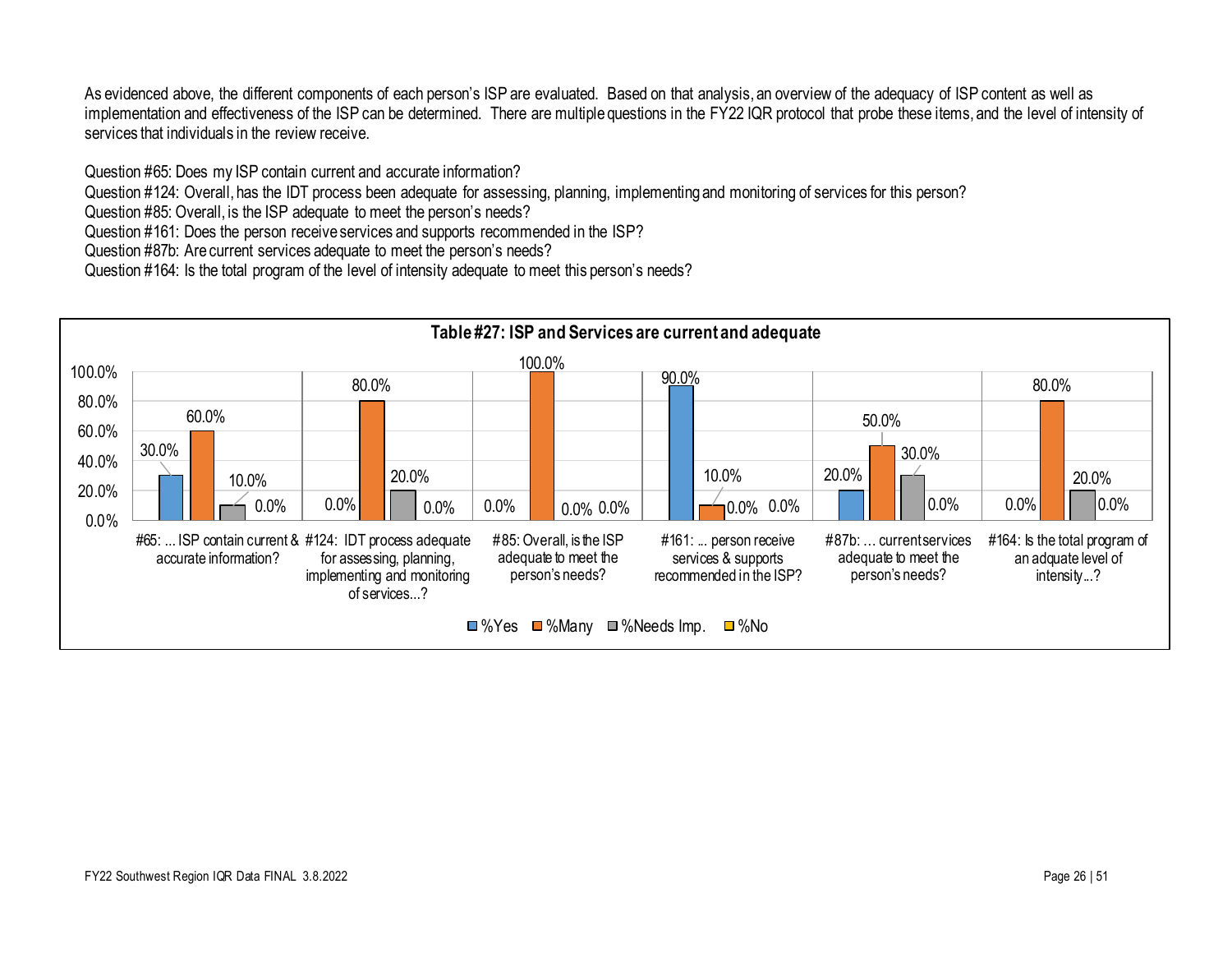| Res. Agency<br>(# in sample) | #65                | #124               | #85           | #161         | #87b               | #164               |
|------------------------------|--------------------|--------------------|---------------|--------------|--------------------|--------------------|
| Community                    | 0% Yes             | 0% Yes             | 0% Yes        | 100% Yes (2) | 50% Yes (1)        | $0\%$ Yes          |
| Options (2)                  | 100% Many (2)      | 100% Many (2)      | 100% Many (2) |              | 50% Needs Impv (1) | 100% Many (2)      |
| Lessons of Life (4)          | 25% Yes (1)        | 0% Yes             | 0% Yes        | 75% Yes (3)  | 0% Yes             | 0%Yes              |
|                              | 50% Many (2)       | 75% Many (3)       | 100% Many (4) | 25% Many (1) | 75% Many (3)       | 75% Many (3)       |
|                              | 25% Needs Impv (1) | 25% Needs Impv (1) |               |              | 25% Needs Impv (1) | 25% Needs Impv (1) |
| PRS(2)                       | 0% Yes             | 0% Yes             | 0% Yes        | 100% Yes (2) | 50% Yes (1)        | 0% Yes             |
|                              | 100% Many (2)      | 50% Many (1)       | 100% Many (2) |              | 50% Needs Impv (1) | 50% Many (1)       |
|                              |                    | 50% Needs Impv (1) |               |              |                    | 50% Needs Impv (1) |
| Tresco (2)                   | 100% Yes (2)       | 0% Yes             | 0% Yes        | 100% Yes (2) | 0% Yes             | 0%Yes              |
|                              |                    | 100% Many (2)      | 100% Many (2) |              | 100% Many (2)      | 100% Many (2)      |
|                              |                    |                    |               |              |                    |                    |

**Table #28: ISP Content and Adequacy Scores, by Residential Agency**

**Table #29: ISP Content and Adequacy Scores, by Case Management Agency**

|                       | Question         |                    |               |                                |                    |                    |  |
|-----------------------|------------------|--------------------|---------------|--------------------------------|--------------------|--------------------|--|
| <b>CM Agency</b>      |                  |                    |               |                                |                    |                    |  |
| (# in sample)         | #65              | #124               | #85           | #161                           | #87b               | #164               |  |
| Peak                  | 0% Yes           | 0% Yes             | 0% Yes        | 100% Yes (2)                   | 0% Yes             | 0% Yes             |  |
| Developmental         | 100% Many (2)    | 50% Many (1)       | 100% Many (2) |                                | 50% Many (1)       | 50% Many (1)       |  |
| Services (2)          |                  | 50% Needs Impv (1) |               |                                | 50% Needs Impv (1) | 50% Needs Impv (1) |  |
| $\overline{SCCM}$ (7) | 42.9% Yes (3)    | 0% Yes             | $0\%$ Yes     | $85.7\%$ Yes (6)               | 14.3% Yes (1)      | 0% Yes             |  |
|                       | 42.9% Many (3)   | 85.7% Many (6)     | 100% Many (7) | 14.3% Many (1)                 | 57.1% Many (4)     | 85.7% Many (6)     |  |
|                       | 14.2% Needs Impv | 14.3% Needs Impv   |               |                                | 28.6% Needs Impv   | 14.3% Needs Impv   |  |
|                       |                  |                    |               |                                |                    |                    |  |
| Unidas (1)            | 0% Yes           | 0% Yes             | $0\%$ Yes     | $\sqrt{100\% \text{ Yes}}$ (1) | 100% Yes (1)       | $0\%$ Yes          |  |
|                       | 100% Many (1)    | 100% Many (1)      | 100% Many (1) |                                |                    | 100% Many (1)      |  |
|                       |                  |                    |               |                                |                    |                    |  |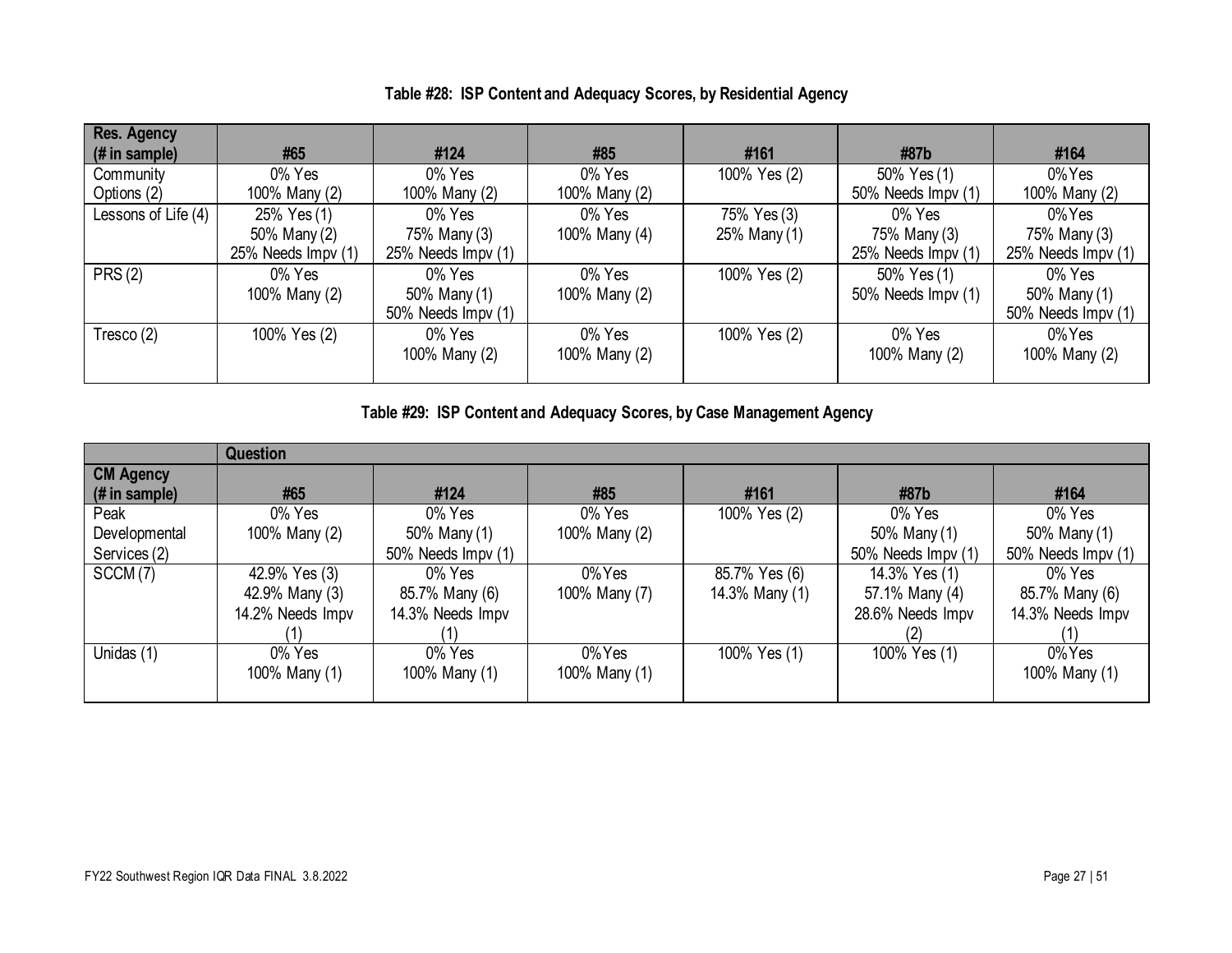#### **G. Case Management**

Case Management services are intended to be person-centered and are key to enabling people to pursue their desired life outcomes while gaining greater independence and access to needed services and supports. The region scored well on two questions, "does the case manager know the person" and "is the Case Manager available to the person" as pictured below. The tables below detail the related findings.

Question #24: Does the case manager "know" the person? Question #25: Does the case manager understand his/her role/job? Question #26: Is the case manager available to the person? Question #27: Was the case manager able to describe the person's health related needs?



#### **Table #31: Case Management Scores, by Case Management Agency**

| <b>CM Agency</b><br>(# in sample) | #24            | #25                  | #26            | #27            |
|-----------------------------------|----------------|----------------------|----------------|----------------|
| Peak Developmental                | 100% Yes (2)   | 0% Yes               | 100% Yes (2)   | 0% Yes         |
| Services (1)                      |                | 50% Many (1)         |                | 100% Many (2)  |
|                                   |                | 50% Needs Impv (1)   |                |                |
| SCCM(8)                           | 85.7% Yes (6)  | 42.9% Yes (3)        | 71.4% Yes (5)  | 42.9% Yes (3)  |
|                                   | 14.3% Many (1) | 42.9% Many (3)       | 28.6% Many (2) | 57.1% Many (4) |
|                                   |                | 14.2% Needs Impv (1) |                |                |
| Unidas (1)                        | 100% Yes (1)   | 0%Yes                | 100% Yes (1)   | 100% Yes (1)   |
|                                   |                | 100% Many (1)        |                |                |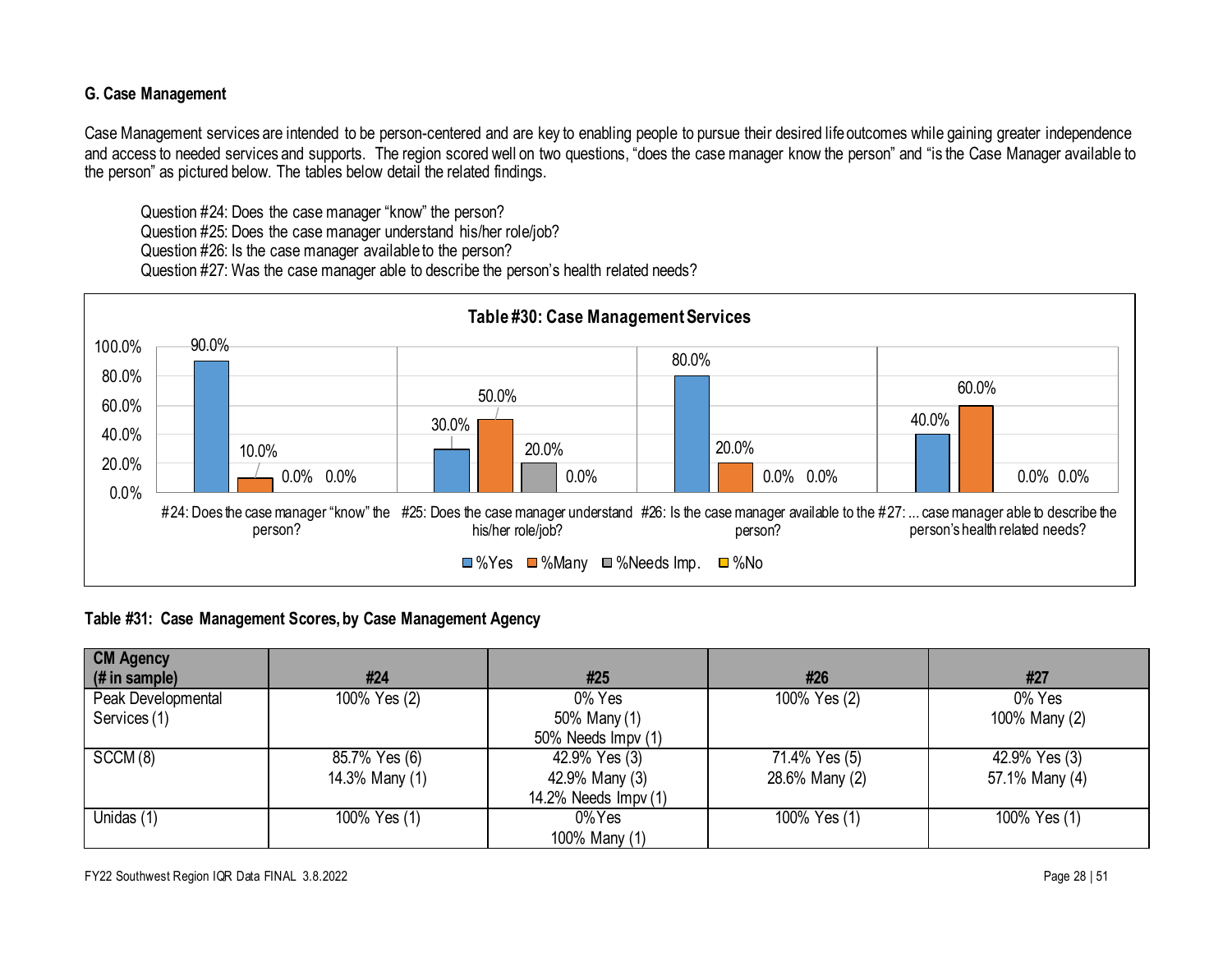Other important questions related to Case Management include:

Question #28: Does the case manager have an appropriate expectation of growth for this person?

Question #29: Does the case management record contain documentation that the case manager is monitoring and tracking the delivery of services as outlined in the ISP? Question #30: Does the case manager provide case management services at the level needed by this person?



**Table #33: Case Management Scores, by Case Management Agency**

| <b>CM Agency</b><br>$#$ in sample) | #28          | #29                  | #30                  |
|------------------------------------|--------------|----------------------|----------------------|
| Peak Developmental Services        | 100% Yes (2) | 0% Yes               | 0% Yes               |
| (2)                                |              | 50% Many (1)         | 50% Many (1)         |
|                                    |              | 50% Needs Impv (1)   | 50% Needs Impv (1)   |
| SCCM(7)                            | 100% Yes (7) | 42.9% Yes (3)        | 28.6% Yes (2)        |
|                                    |              | 42.9% Many (3)       | 57.1% Many (4)       |
|                                    |              | 14.2% Needs Impv (1) | 14.3% Needs Impv (1) |
| Unidas (1)                         | 100% Yes (1) | 100% Yes (1)         | 0%Yes                |
|                                    |              |                      | 100% Many (1)        |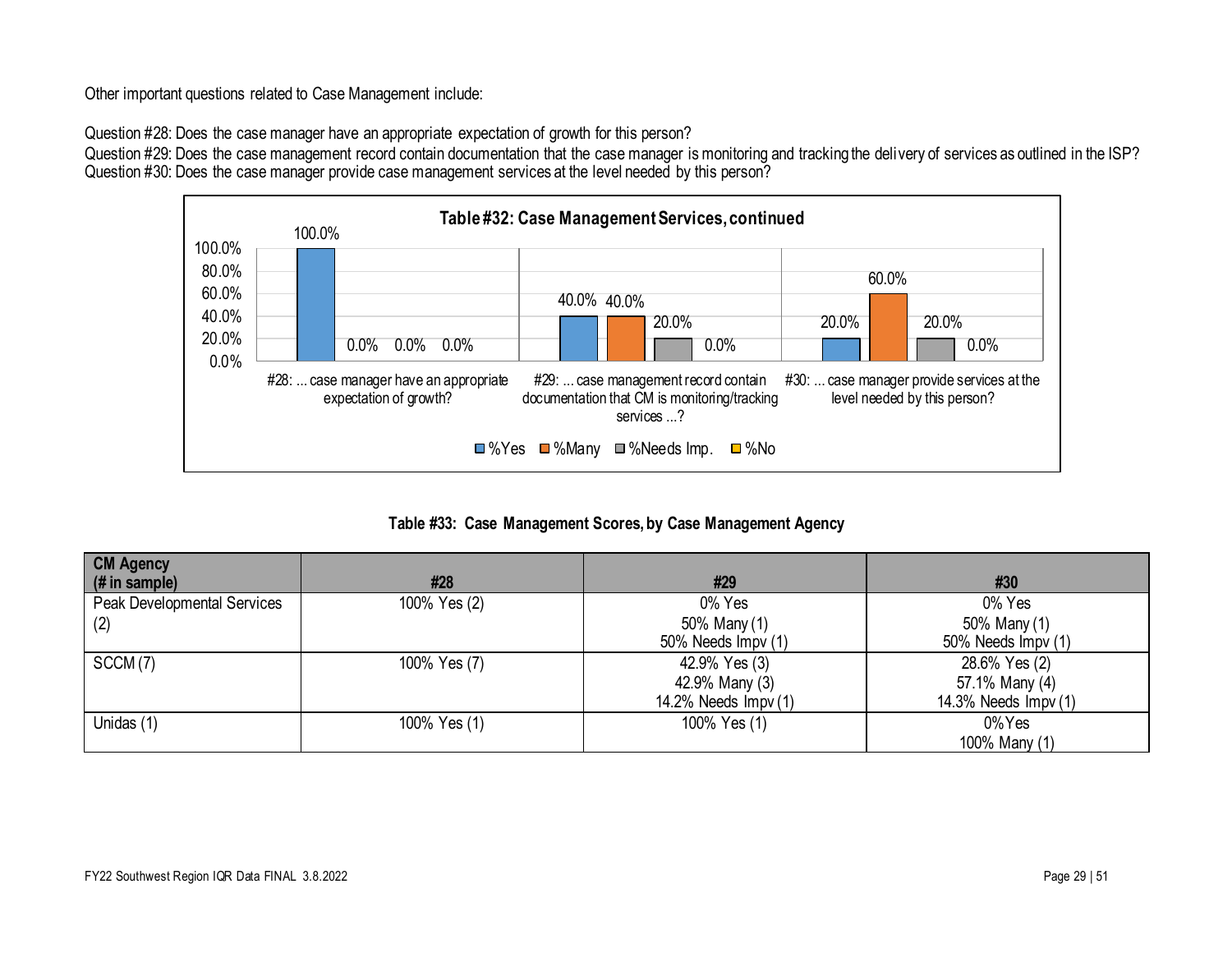#### **H. Supported Employment**

Access to competitive integrated employment enables an individual to engage in community life, increase personal resources, improve self-sufficiency and contribute back to the community. The 2018 Waiver Standards emphasize that, "employment should be the first consideration. If someone does not choose employment, the decision should be based on informed choice". Making an informed choice about employment is an individualized process. All people have unique histories and backgrounds, which means that some people may have limited experiences and will require more information to make a decision about employment while others may have a rich and varied employment history and can make an informed choice based on that history.

There are multiple components that make up the process of ensuring Informed Choice. These are probed as part of the Individual Quality Review, and detailed in the tables below. As the 2018 DD Waiver Standards emphasize,

2018 DD Waiver Standards Chapter 4.5… "Person-centered practice must include informed choice. Informed choice is when a person makes a decision based on a solid understanding of all available options and consequences of how that choice will impact his/her life. Options are developed through a partnership with the person and knowledgeable supports, including team members and nonpaid supports who empower the person to make informed choices. Informed choice is critical in PCP and can move the lives of people with I/DD forward."

Informed choice generally includes the following information from 2018 DD Waiver Standards Chapter 4.5 and 6.6.3.4:

- 1. *Assessment:* The first step in making an informed choice about employment starts with the assessment process.
- 2. *Information: …* discussing with the person/guardian what was learned through the assessment (4.5) is also expected and helpful. In addition, providing information about different work options and resources available to the person in a way that is understandable by the person is important.
- 3. *Experience:* If a person has no volunteer or work history, then the individual and guardian should consider trying new discovery experiences in the community to determine interests, skills, abilities, and needs. Opportunity for Trial Work or Volunteering: … providing the individual with access to job exploration activities including volunteer work and/or trial work opportunities, if the individual and guardian are interested, is key.
- 4. *Identification of barriers:* considering potential impact on the person's life, health and safety and creating strategies to address any related issues that may arise.

The IQR Questions related to these four Informed Choice areas and the results follow.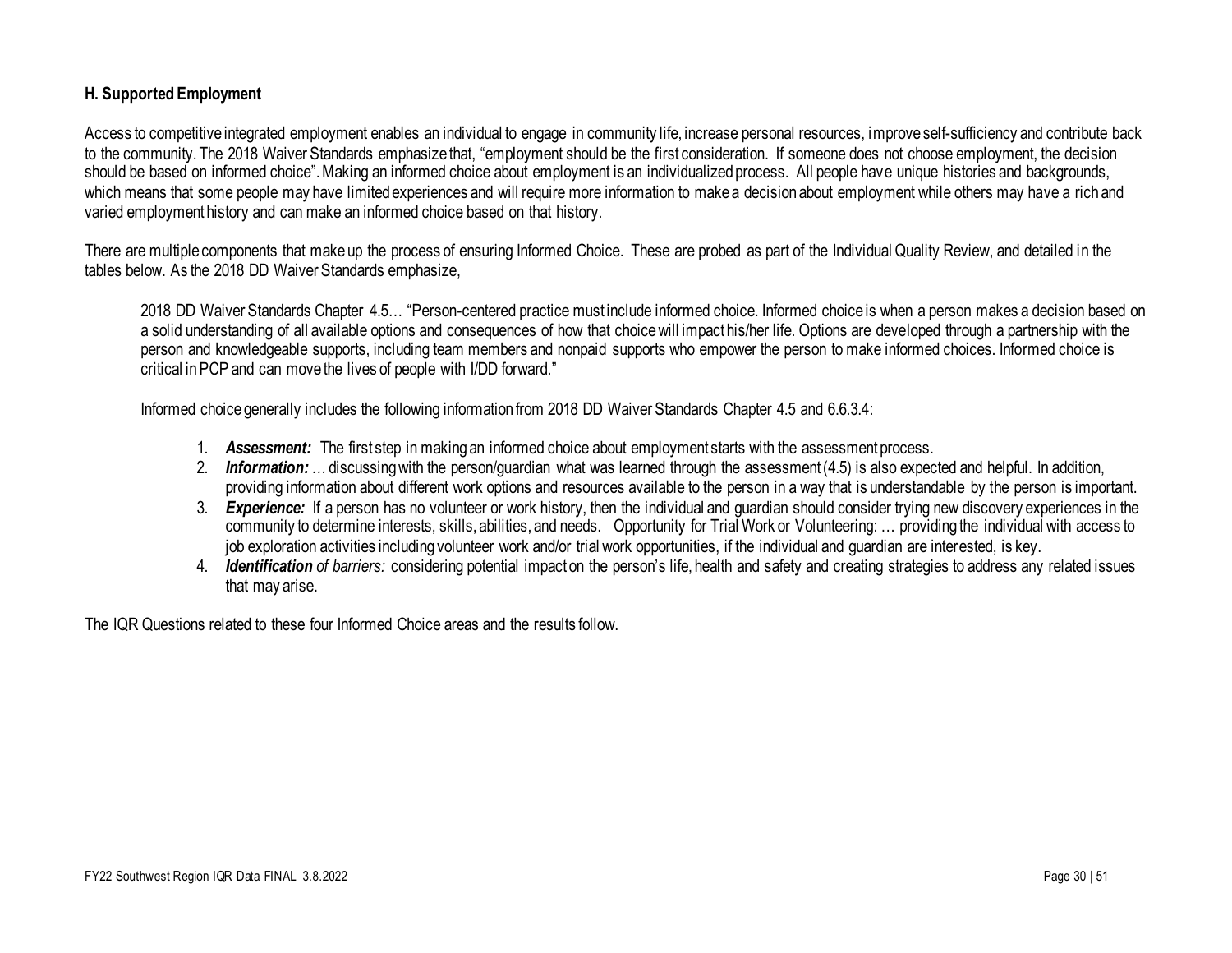#### **1. Components of Informed Choice: Assessment**

Question #125. Does (Name) have a current Person-Centered Assessment?

Question #126. Did this assessment address vocational interests, abilities and needs?

Question #127. Did the individual participate personally in the Person-Centered Assessment?

Question #128. Did the Guardian participate in the Person-Centered Assessment?

Question #129. Is the individual engaged in the Informed Choice Project? *Note: This question was answered N/A by all surveyors as this project no longer exists.*

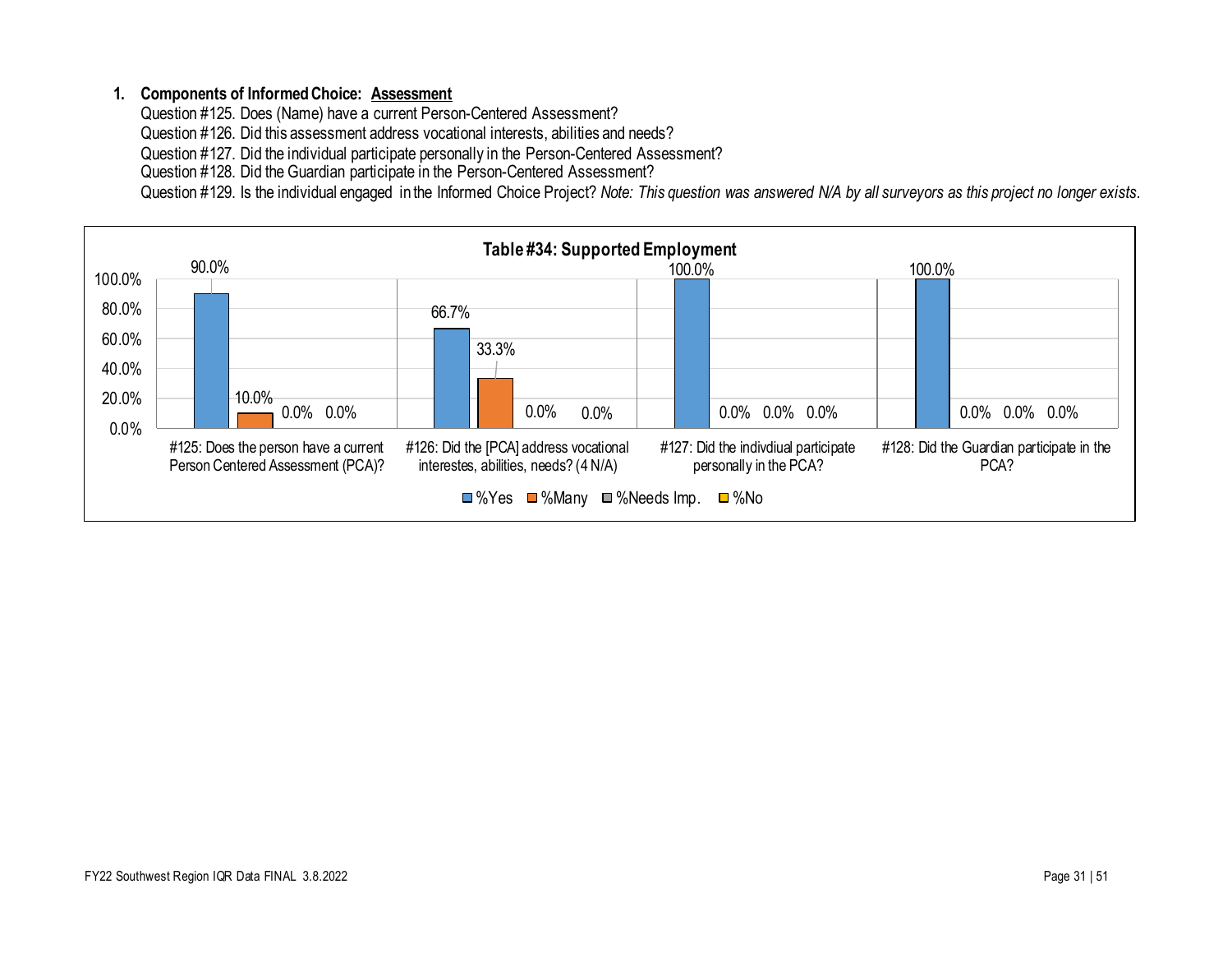## **Table #35: Supported Employment Scores by Provider Agency**

| <b>Res. Agency</b><br>(# in sample) | #125                        | #126                    | #127         | #128         |
|-------------------------------------|-----------------------------|-------------------------|--------------|--------------|
| Community Options (2)               | 100% Yes (2)                | (2 N/A)                 | 100% Yes (2) | 100% Yes (2) |
| Lessons of Life (4)                 | 75% Yes (3)<br>25% Many (1) | 0% Yes<br>100% Many (2) | 100% Yes (4) | 100% Yes (4) |
| PRS(2)                              | 100% Yes (2)                | 100% Yes (2)            | 100% Yes (2) | 100% Yes (2) |
| Tresco (2)                          | 100% Yes (2)                | 100% Yes (2)            | 100% Yes (2) | 100% Yes (2) |

## **Table #36: Supported Employment Scores by Case Management Agency**

| <b>CM Agency</b>   |                |              |              |              |
|--------------------|----------------|--------------|--------------|--------------|
| (# in sample)      | #125           | #126         | #127         | #128         |
| Peak Developmental | 100% Yes (2)   | 100% Yes (1) | 100% Yes (2) | 100% Yes (2) |
| Services (2)       |                | (1 N/A)      |              |              |
| SCCM(7)            | 85.7% Yes (6)  | 60% Yes (3)  | 100% Yes (7) | 100% Yes (7) |
|                    | 14.3% Many (1) | 40% Many (2) |              |              |
|                    |                | (2 N/A)      |              |              |
| Unidas (1)         | 100% Yes (1)   | (1 N/A)      | 100% Yes (1) | 100% Yes (1) |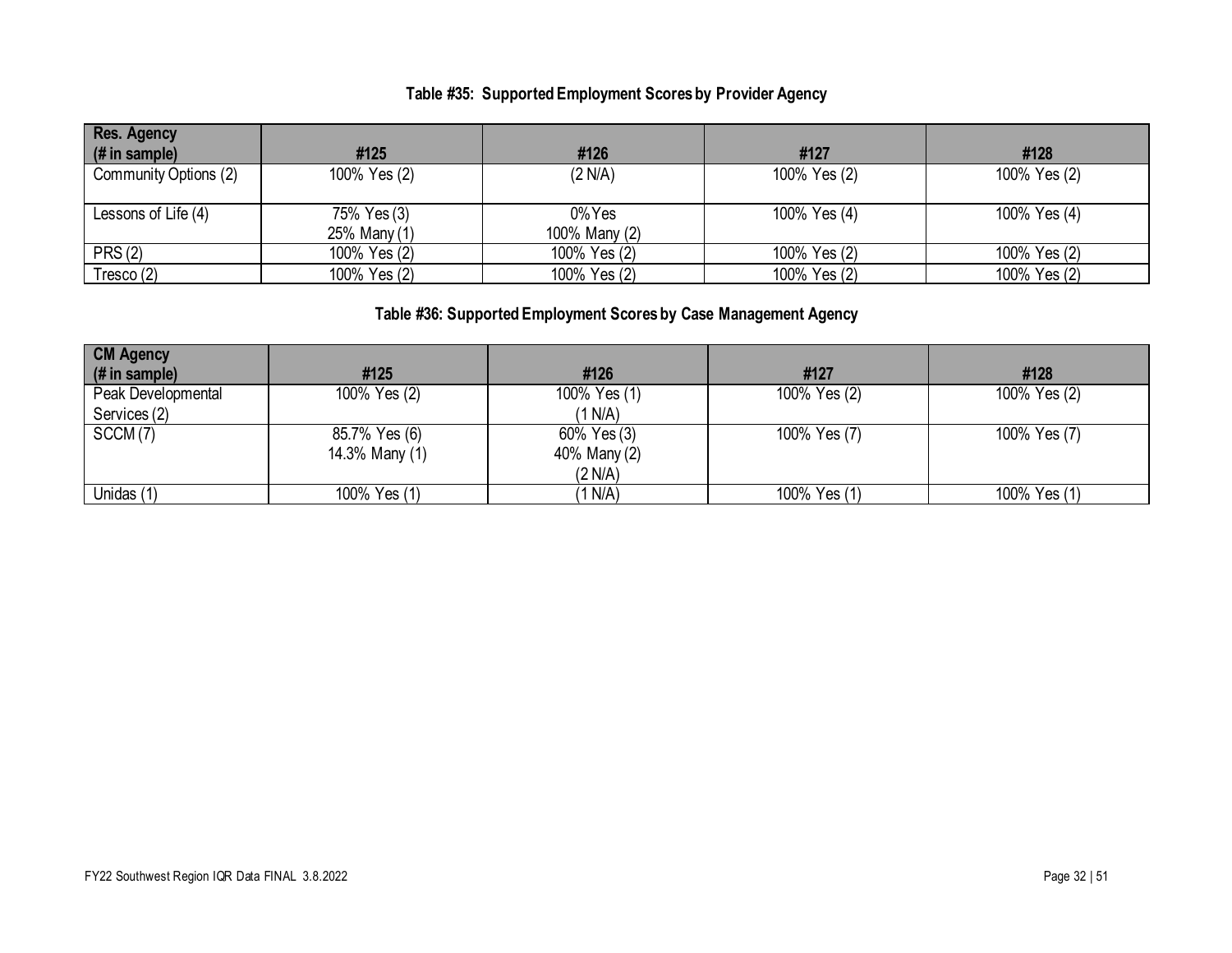#### **2. Components of Informed Choice: Information and Experience**

Question #130. Has the individual been offered the opportunity to participate in work or job exploration including volunteer work and/or trial work opportunities? Question #131. If #130 is Yes, are these new experiences clearly documented in the ISP Work, Education and/or Volunteer History section? Question #132. If #130 is No, is the individual trying new discovery experiences in the community to determine interests, abilities, skills and needs? Question #133. Has the Guardian had the opportunity to gain information on how the individual responded during job exploration activities such as volunteering and/or trial work experiences?

Question #134. Has the individual received information regarding the range of employment options available to him/her?

Question #135. Has the Guardian received information regarding the range of employment options available for the individual?

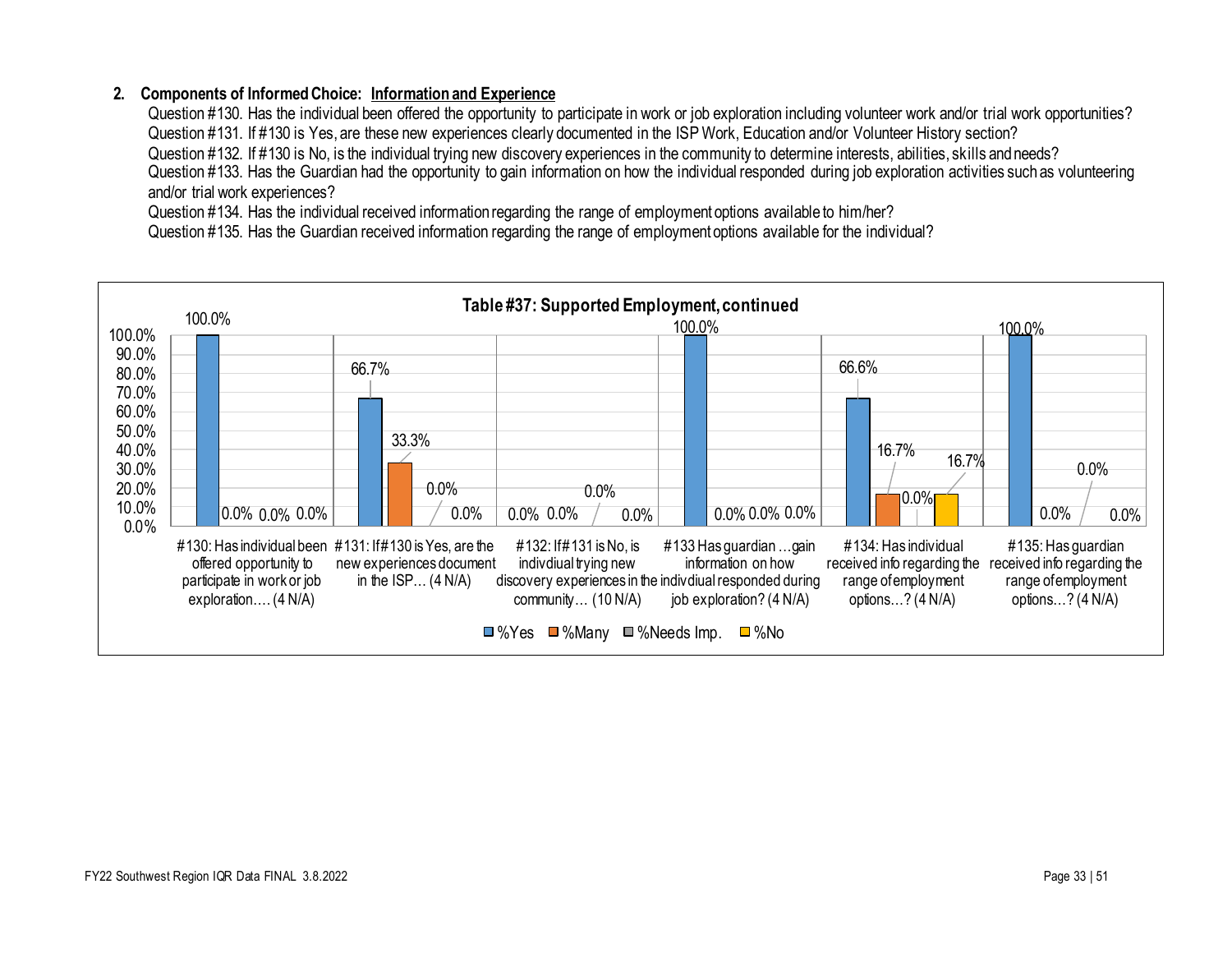# **Table #38: Supported Employment Scores by Provider Agency**

| <b>Res. Agency</b><br>(# in sample) | #130                    | #131                                   | #132    | #133                    | #134                                | #135                    |
|-------------------------------------|-------------------------|----------------------------------------|---------|-------------------------|-------------------------------------|-------------------------|
| Community<br>Options (2)            | (2 N/A)                 | (2 N/A)                                | (2 N/A) | (2 N/A)                 | (2 N/A)                             | (2 N/A)                 |
| Lessons of Life<br>(4)              | 100% Yes (2)<br>(2 N/A) | 50% Yes (1)<br>50% Many (1)<br>(2 N/A) | (4 N/A) | 100% Yes (2)<br>(2 N/A) | 100% Yes (2)<br>(2 N/A)             | 100% Yes (2)<br>(2 N/A) |
| PRS(2)                              | 100% Yes (2)            | 50% Yes (1)<br>50% Many (1)            | (2 N/A) | 100% Yes (2)            | 0%Yes<br>50% Many (1)<br>50% No (1) | 100% Yes (2)            |
| Tresco (2)                          | 100% Yes (2)            | 100% Yes (2)                           | (2 N/A) | 100% Yes (2)            | 100% Yes (2)                        | 100% Yes (2)            |

**Table #39: Supported Employment Scores by Case Management Agency**

| <b>CM Agency</b><br>$\mid$ (# in sample) | #130                    | #131                                   | #132    | #133                    | #134                                   | #135                    |
|------------------------------------------|-------------------------|----------------------------------------|---------|-------------------------|----------------------------------------|-------------------------|
| Peak<br>Developmental<br>Services (2)    | 100% Yes (1)<br>(1 N/A) | 100% Yes (1)<br>(1 N/A)                | (2 N/A) | 100% Yes (1)<br>(1 N/A) | 0% Yes<br>100% No (1)<br>(1 N/A)       | 100% Yes (1)<br>(1 N/A) |
| SCCM(7)                                  | 100% Yes (5)<br>(2 N/A) | 60% Yes (3)<br>40% Many (2)<br>(2 N/A) | (7 N/A) | 100% Yes (5)<br>(2 N/A) | 80% Yes (4)<br>20% Many (1)<br>(2 N/A) | 100% Yes (5)<br>(2 N/A) |
| Unidas (1)                               | (1 N/A)                 | (1 N/A)                                | (1 N/A) | (1 N/A)                 | (1 N/A)                                | (1 N/A)                 |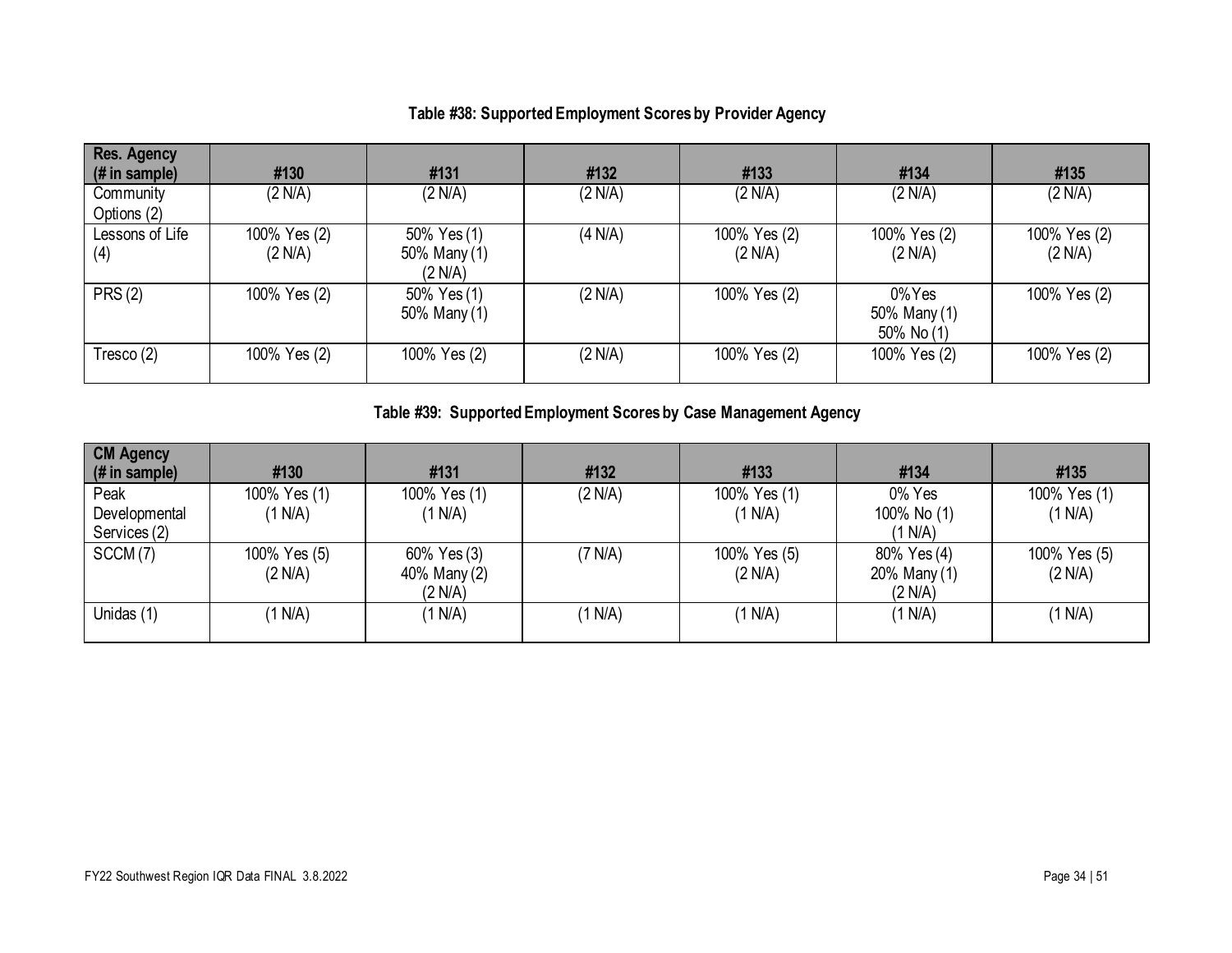### **3. Components of Informed Choice: Identification of Employment Barriers/Issues.**

Question #136. If there are barriers to employment, has the Team, including the individual, addressed how to overcome those barriers to employment and integrating clinical info, AT, & therapies as necessary...?

Question #137. If there are barriers to employment, has the Team addressed with the Guardian how to overcome those barriers to employment and integrating clinical info, AT, & therapies as necessary...?

Question #138. Has the individual participated in work or volunteer activities during the past year?

Question #139. Has the individual identified what type of work or volunteer activities he/she would like to do?

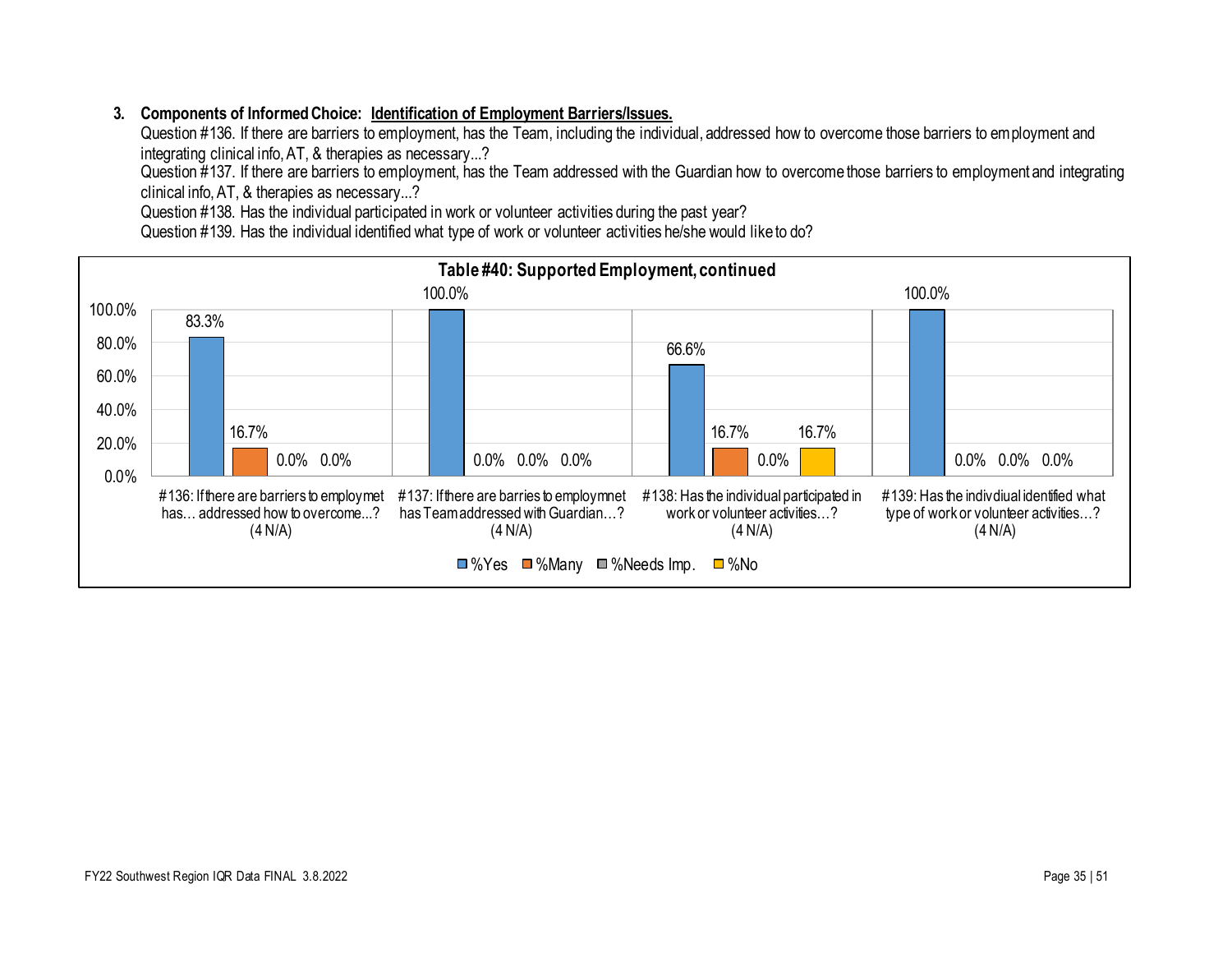# **Table #41: Supported Employment Scores by Provider Agency**

| <b>Res. Agency</b><br>$#$ in sample) | #136                                   | #137                    | #138                        | #139                    |
|--------------------------------------|----------------------------------------|-------------------------|-----------------------------|-------------------------|
| Community Options (2)                | (2 N/A)                                | (2 N/A)                 | (2 N/A)                     | (2 N/A)                 |
| Lessons of Life (4)                  | 50% Yes (1)<br>50% Many (1)<br>(2 N/A) | 100% Yes (2)<br>(2 N/A) | 100% Yes (2)<br>(2 N/A)     | 100% Yes (2)<br>(2 N/A) |
| <b>PRS (2)</b>                       | 100% Yes (2)                           | 100% Yes (2)            | 50% Yes (1)<br>50% No (1)   | 100% Yes (2)            |
| Tresco $(2)$                         | 100% Yes (2)                           | 100% Yes (2)            | 50% Yes (1)<br>50% Many (1) | 100% Yes (2)            |

# **Table #42: Supported Employment Scores by Case Management Agency**

| <b>CM Agency</b>   |              |              |              |              |
|--------------------|--------------|--------------|--------------|--------------|
| (# in sample)      | #136         | #137         | #138         | #139         |
| Peak Developmental | 100% Yes (1) | 100% Yes (1) | 0% Yes       | 100% Yes (1) |
| Services (2)       | (1 N/A)      | (1 N/A)      | 100% No (1)  | (1 N/A)      |
|                    |              |              | (1 N/A)      |              |
| SCCM(7)            | 80% Yes (4)  | 100% Yes (5) | 80% Yes (4)  | 100% Yes (5) |
|                    | 20% Many (1) | (2 N/A)      | 20% Many (1) | (2 N/A)      |
|                    | (2 N/A)      |              | (2 N/A)      |              |
| Unidas (1)         | (1 N/A)      | (1 N/A)      | (1 N/A)      | (1 N/A)      |
|                    |              |              |              |              |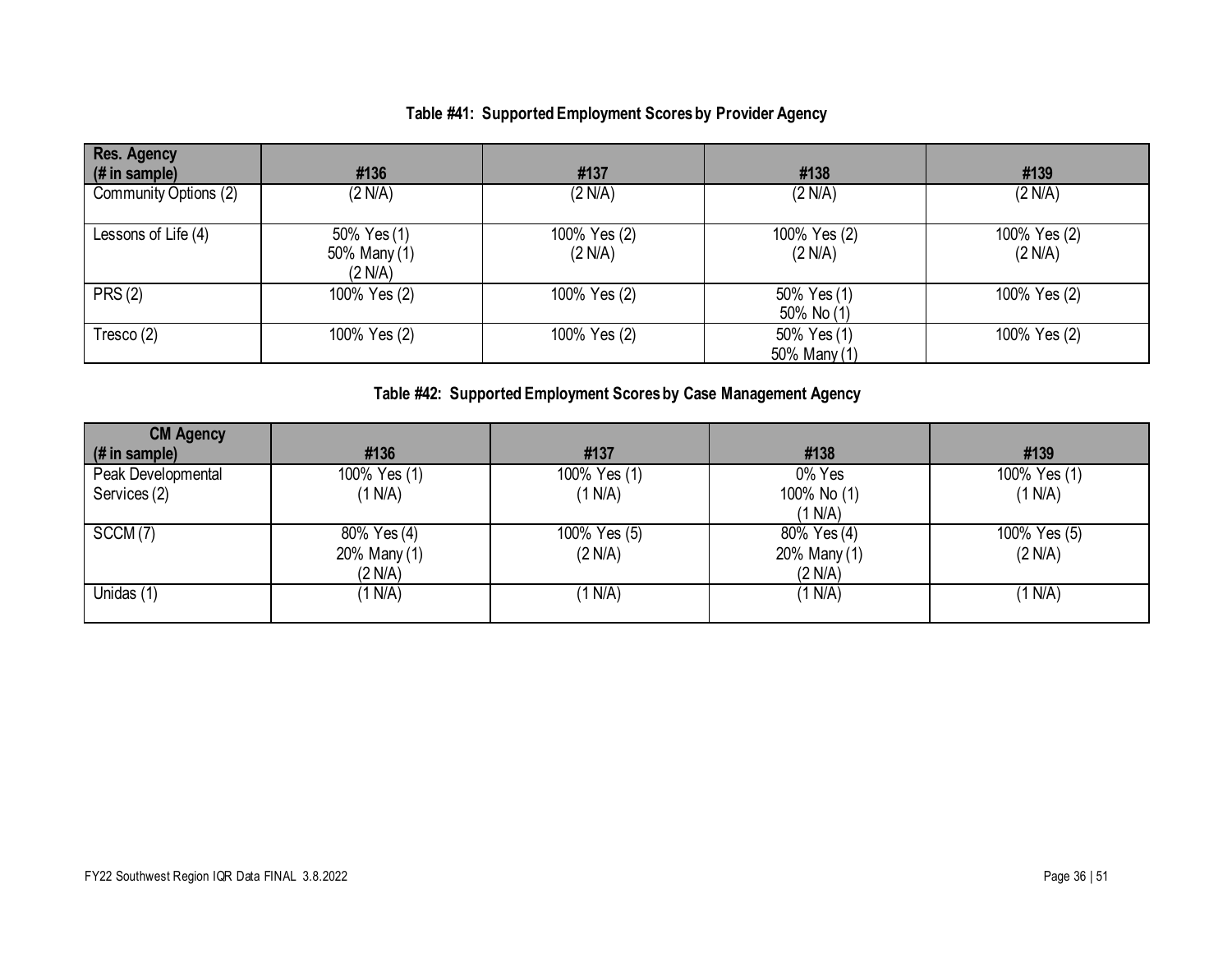#### **4. JCMs Involved in Supported Employment**

Question #140. Does the Guardian support him/her working? Question #142. Is the individual engaged in Supported Employment? Question #144. Does the person have a Career Development Plan?

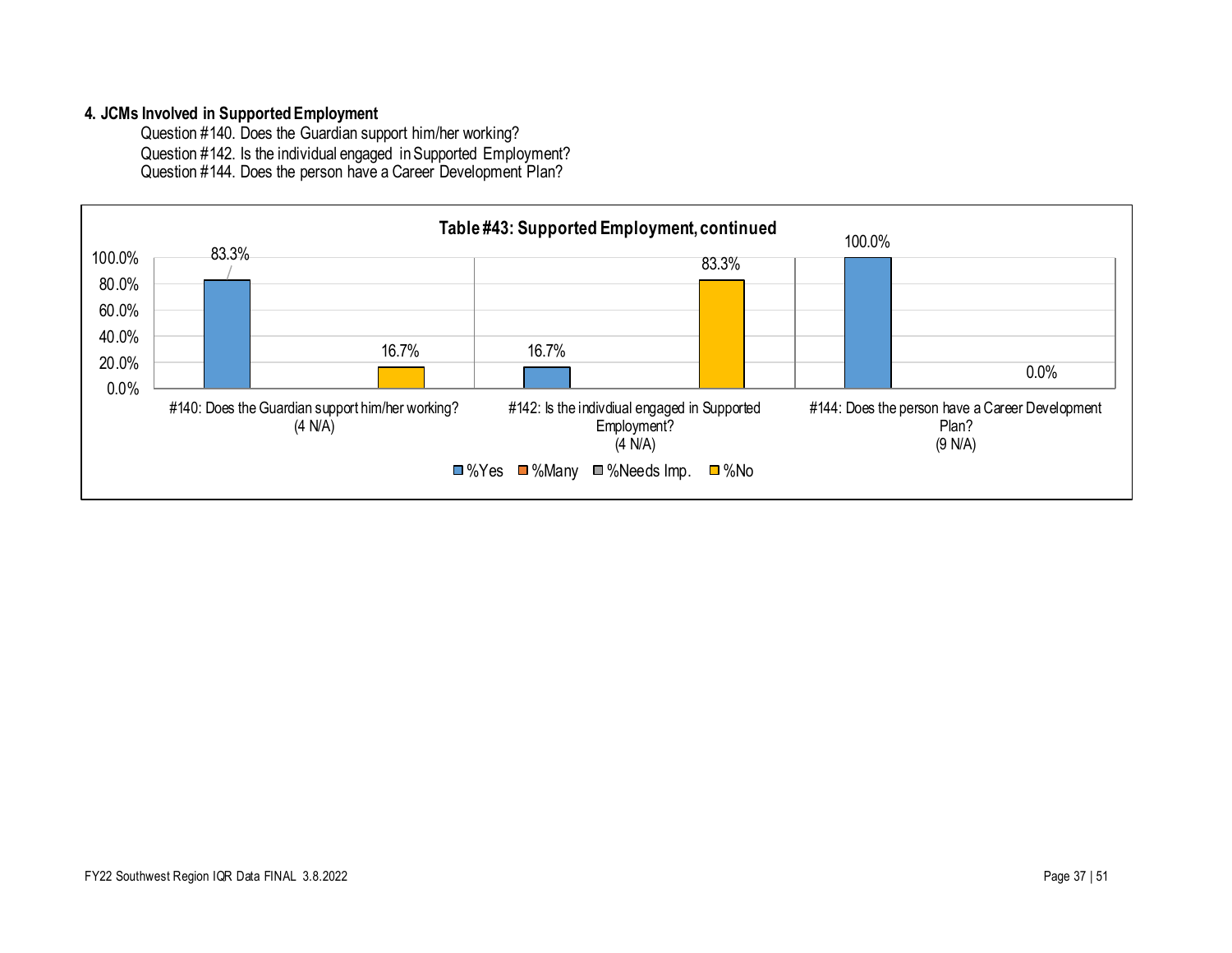# **Table #44: Supported Employment Scores by Provider Agency**

| <b>Res. Agency</b><br>(# in sample) | #140                        | #142                                 | #144                    |
|-------------------------------------|-----------------------------|--------------------------------------|-------------------------|
| Community Options (2)               | (2 N/A)                     | (2 N/A)                              | (2 N/A)                 |
| Lessons of Life (4)                 | 100% Yes (2)<br>(2 N/A)     | 50% Yes (1)<br>50% No (1)<br>(2 N/A) | 100% Yes (1)<br>(3 N/A) |
| PRS(2)                              | 50% Yes (1)<br>50% No $(1)$ | 0%Yes<br>100% No (2)                 | (2 N/A)                 |
| Tresco $(2)$                        | 100% Yes (2)                | 0% Yes<br>100% No (2)                | (2 N/A)                 |

# **Table #45: Supported Employment Scores by Case Management Agency**

| <b>CM Agency</b>            |              |             |              |
|-----------------------------|--------------|-------------|--------------|
| (# in sample)               | #140         | #142        | #144         |
| Peak Developmental Services | 100% Yes (1) | 0% Yes      | (2 N/A)      |
| (2)                         | (1 N/A)      | 100% No (1) |              |
|                             |              | (1 N/A)     |              |
| SCCM(7)                     | 80% Yes (4)  | 20% Yes (1) | 100% Yes (1) |
|                             | 20% No (1)   | 80% No (4)  | (6 N/A)      |
|                             | (2 N/A)      | (2 N/A)     |              |
| Unidas (1)                  | (1 N/A)      | (1 N/A)     | (1 N/A)      |
|                             |              |             |              |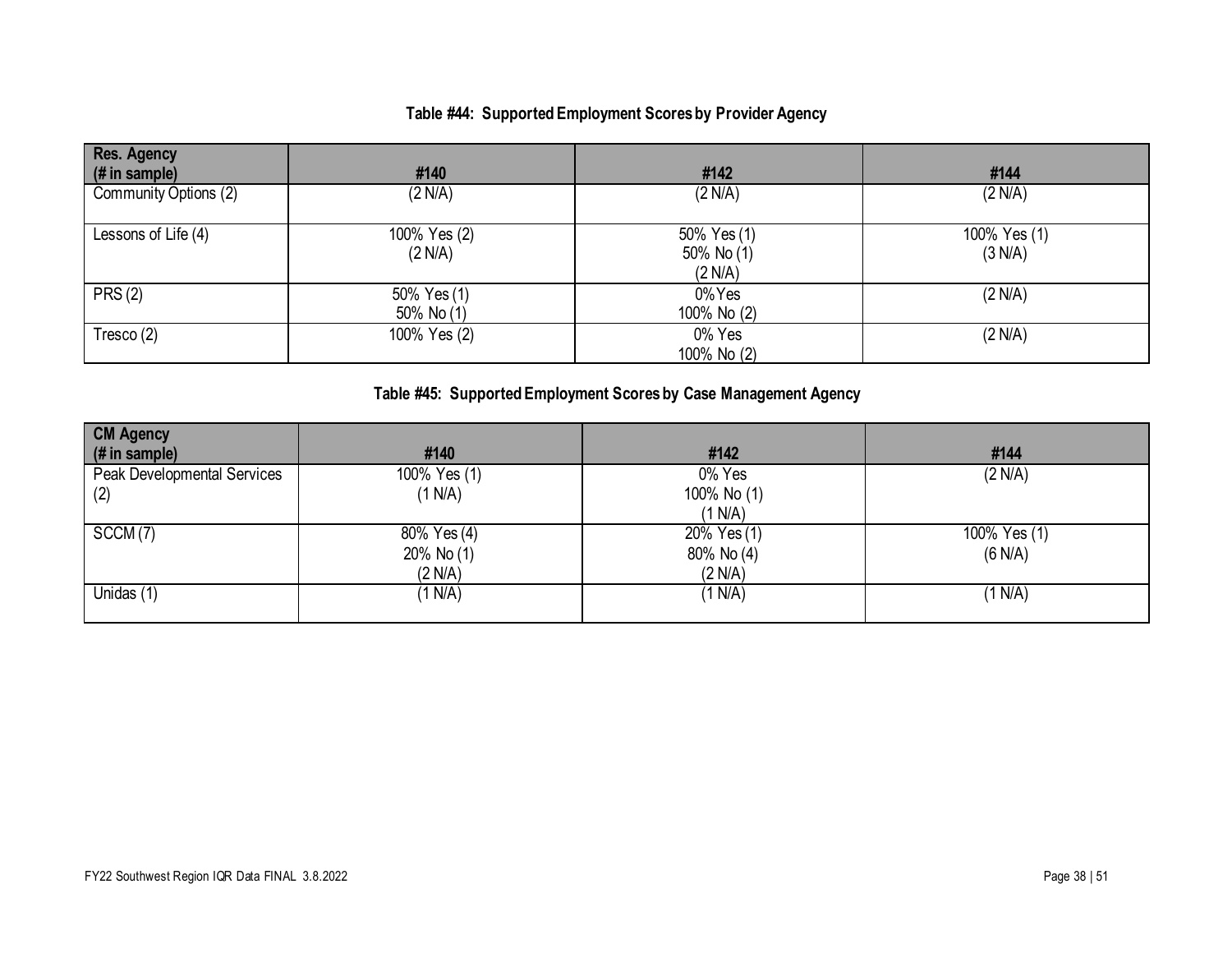### **I. IQR Scored Protocol Questions**

Below are all of the questions in the protocol and the scores of the Southwest Region Review. The questions that are highlighted below are also included in the data above.

| Question                                                                                                                                                                                    | 2021<br>$(sample=10)$                             |
|---------------------------------------------------------------------------------------------------------------------------------------------------------------------------------------------|---------------------------------------------------|
| <b>CASE MANAGEMENT</b>                                                                                                                                                                      |                                                   |
| 24. Does the case manager "know" the person?<br>CPRQ26; '17IQR#8c, '18IQR24                                                                                                                 | 90% Yes (9)<br>10% Many (1)                       |
| 25. Does the case manager understand his/her role/job?<br>CPRQ27 '17IQR#16, '18IQR25                                                                                                        | 30% Yes (3)<br>50% Many (5)<br>20% Needs Impv (2) |
| 26. Is the case manager available to the person? CPRQ29; '17IQR#16a, '18IQR27                                                                                                               | 80% Yes (8)<br>20% Many (2)                       |
| 27. Was the case manager able to describe the person's health related needs? CPRQ30,, '18IQR28                                                                                              | 40% Yes (4)<br>60% Many (6)                       |
| 28. Does the case manager have an appropriate expectation of growth for this person? CPRQ31, '18IQR29                                                                                       | 100% Yes (10)                                     |
| 29. Does the case management record contain documentation that the case manager is monitoring and tracking the delivery of services as outlined in the ISP?<br>CPRQ32; '17IQR#16b, '18IQR30 | 40% Yes (4)<br>40% Many (4)<br>20% Needs Impv (2) |
| 30. Does the case manager provide case management services at the level needed by this person? CPRQ33; '17IQR#16c, '18IQR31                                                                 | 20% Yes (2)<br>60% Many (6)<br>20% Needs Impv (2) |
| <b>EMPLOYMENT AND DAY</b>                                                                                                                                                                   |                                                   |
| 31. Does the direct services staff "know" the person?<br>CPRQ35; '17IQR#8a, '18IQR33                                                                                                        | 80% Yes (8)<br>20% Many (2)                       |
| 32. Does the direct service staff have input into the person's ISP? CPRQ36, '18IQR34                                                                                                        | 90% Yes (9)<br>10% Needs Impv (1)                 |
| 33. Did the direct service staffreceive training on implementing this person's ISP? CPRQ37, '18IQR35                                                                                        | 40% Yes (4)<br>60% Many (6)                       |
| 34. Was the direct service staff able to describe this person's health-related needs? CPRQ38, '18IQR36                                                                                      | 30% Yes (3)<br>60% Many (6)<br>10% Needs Impv (1) |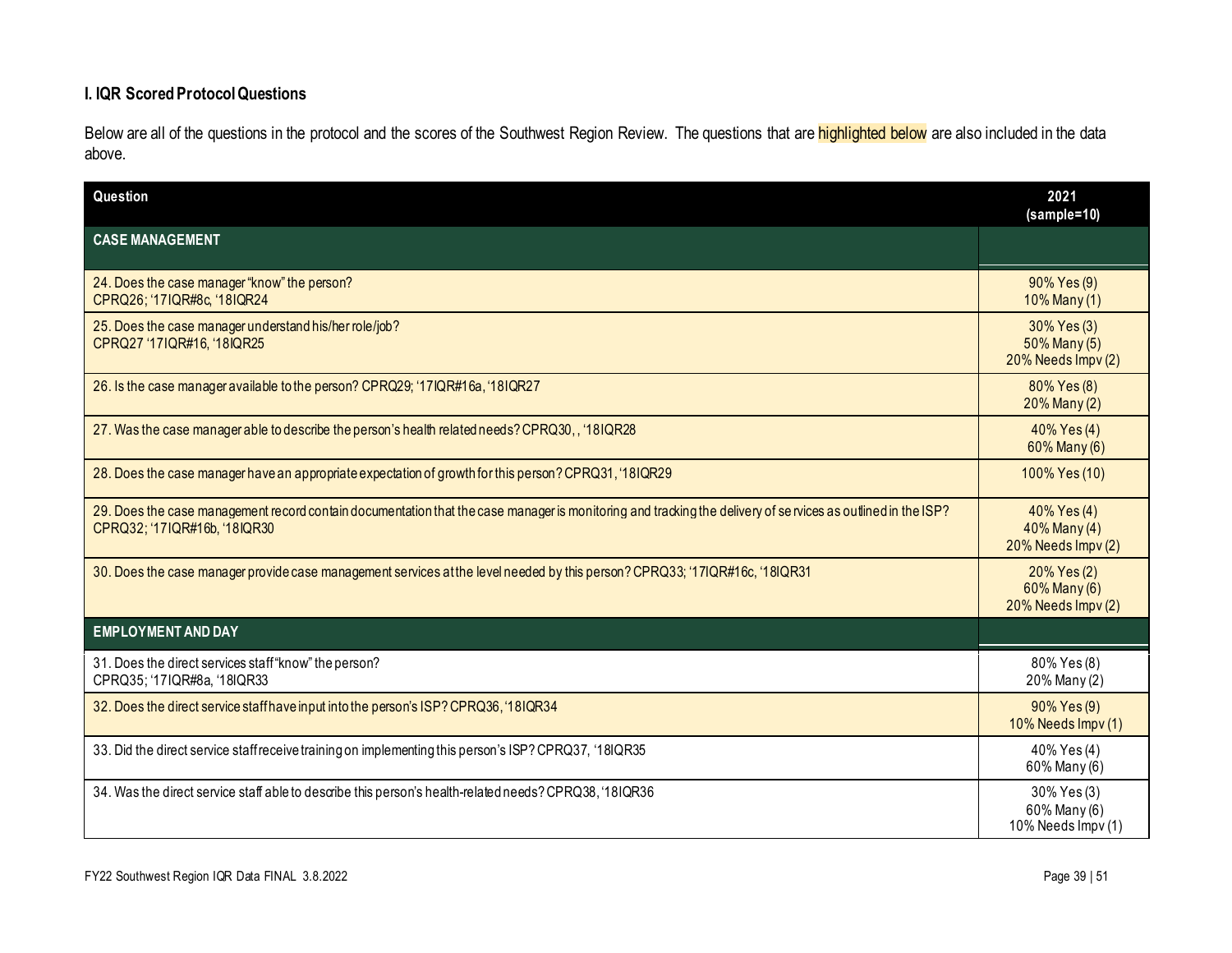| Question                                                                                                                                                                 | 2021<br>(sample=10)                               |
|--------------------------------------------------------------------------------------------------------------------------------------------------------------------------|---------------------------------------------------|
| 35. Was the direct service staff able to describe his/her responsibilities in providing daily care/supports to the person? CPRQ39, '18IQR37                              | 20% Yes (2)<br>80% Many (8)                       |
| 35a. Was the direct service staff able to provide specific information regarding the person's daily activities? CPRQ39a, '18IQR37a                                       | 90% Yes (9)<br>10% Needs Impv (1)                 |
| 35b. Can the directservice staff describe his/her responsibilities in implementing this person's ISP, including outcomes, action plans, and WDSIs? CPRQ39b,<br>'18IQR37b | 20% Yes (2)<br>80% Many (8)                       |
| 36. Did the direct service staffhave training on the provider's complaint process and how to report abuse, neglectand exploitation? CPRQ41, '18IQR39                     | 100% Yes (10)                                     |
| 37. Does the direct service staffhave an appropriate expectation of growth for this person? CPRQ42, '18IQR40                                                             | 90% Yes (9)<br>10% Many (1)                       |
| 38. Does the person's day/work environment generally clean, free of safety hazards and conducive to the work/activity intended? CPRQ43, '18IQR41                         | 100% Yes (4)<br>6 CND                             |
| <b>RESIDENTIAL</b>                                                                                                                                                       |                                                   |
| 39. Does the residential direct services staff "know" the person? CPRQ44; '17IQR#8b, '18IQR42                                                                            | 90% Yes (9)<br>10% Needs Impv (1)                 |
| 40. Does the direct service staff have input into the person's ISP? CPRQ45, '18IQR43                                                                                     | 90% Yes (9)<br>10% Many (1)                       |
| 41. Did the direct service staffreceive training on implementing this person's ISP? CPRQ46, '18IQR44                                                                     | 40% Yes (4)<br>50% Many (5)<br>10% Needs Impv (1) |
| 42. Is the residence safe for individuals (void of hazards)? CPRQ47, '18IQR45                                                                                            | 100% Yes (10)                                     |
| 43. Was the residential direct service staffable to describe this person's health-related needs? CPRQ48, '18IQR46                                                        | 10% Yes (1)<br>70% Many (7)<br>20% Needs Impv (2) |
| 44. Was the direct service staff able to describe his/her responsibilities in providing daily care/supports to the person? CP RQ49, '18IQR47                             | 30% Yes (3)<br>60% Many (6)<br>10% Needs Impv (1) |
| 44a. Was the direct service staff able to provide specific information regarding the person's daily activities? CPRQ49a, '18IQR47a                                       | 80% Yes (8)<br>20% Many (2)                       |
| 44b. Can the directservice staff describe his/her responsibilities in implementing this person's ISP, including outcomes, action plans, and WDSIs? CPRQ49b,<br>'18IQR47b | 30% Yes (3)<br>50% Many (5)<br>20% Needs Impv (2) |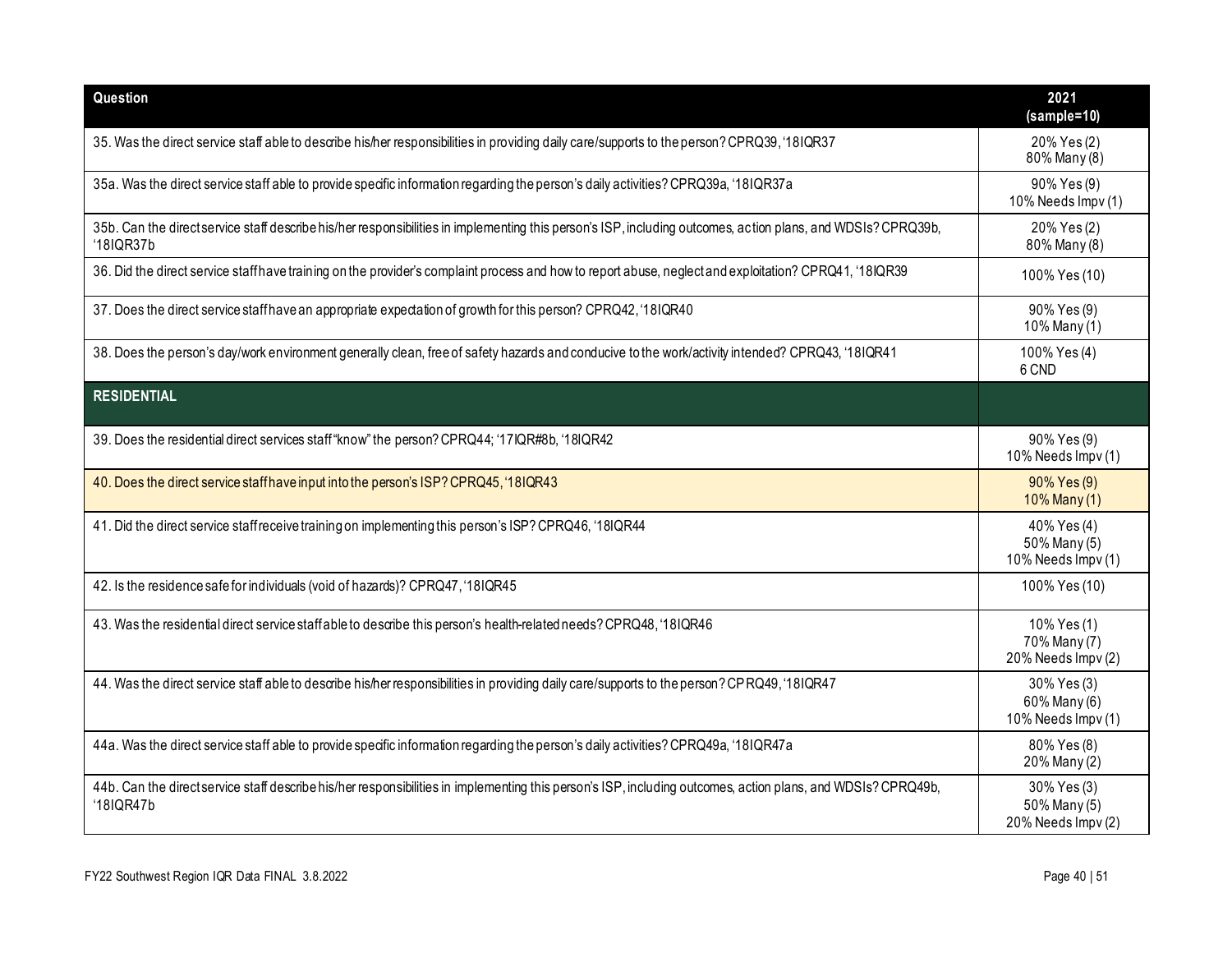| Question                                                                                                                                                                                                                                                | 2021<br>(sample=10)                               |
|---------------------------------------------------------------------------------------------------------------------------------------------------------------------------------------------------------------------------------------------------------|---------------------------------------------------|
| 45. Did the direct service staffhave training on the provider's complaint process and how to report abuse, neglect and exploitation? CPRQ51, '18IQR49                                                                                                   | 80% Yes (8)<br>10% Many (1)<br>10% Needs Impv (1) |
| 46. Does the residential direct service staff have an appropriate expectation of growth for this person? CPRQ52, '18IQR50                                                                                                                               | 70% Yes (7)<br>20% Many (2)<br>10% Needs Impv (1) |
| 47. Does the person's residential environment offer a minimal level of quality of life? CPRQ53, '18IQR51                                                                                                                                                | 90% Yes (9)<br>10% Many (1)                       |
| <b>HEALTH</b>                                                                                                                                                                                                                                           |                                                   |
| 48. Overall, were the team members interviewed able to describe the person's health-related needs? CPRQ54; '17IQR#21b, '18IQR52                                                                                                                         | 10% Yes (1)<br>80% Many (8)<br>10% Needs Impv (1) |
| 49. Is there evidence that the IDT discussed the person's health related issues? CPRQ55; '17IQR#21, '18IQR53                                                                                                                                            | 40% Yes (4)<br>60% Many (6)                       |
| 50. Was the eCHAT updated timely? '17IQR#18g, '18IQR54                                                                                                                                                                                                  | 20% Yes (2)<br>80% Many (8)                       |
| 50a. Is the eCHAT updated timely with the ISP and after changes in condition?                                                                                                                                                                           | 90% Yes (9)<br>10% Many (1)                       |
| 50b. Is the eCHAT complete?                                                                                                                                                                                                                             | 60% Yes (6)<br>40% Many (4)                       |
| 50c. Is the eCHAT accurate?                                                                                                                                                                                                                             | 20% Yes (2)<br>70% Many (7)<br>10% Needs Impv (1) |
| 51. Are all of the individual's needed medical treatments, including routine, scheduled and chronic needs, timely received? 17IQR#19, '18IQR55                                                                                                          | 20% Yes (2)<br>80% Many (8)                       |
| 52. Has the individual received all age and gender appropriate health screening/immunizations in accordance with national best practice and/or as recommended<br>(Does the individual receive routine/scheduled medical treatment? 171QR#19a, '18IQR56) | 20% Yes (2)<br>80% Many (8)                       |
| 53. Does the individual receive medication as prescribed? 17IQR#19e, '18IQR57                                                                                                                                                                           | 10% Yes (1)<br>80% Many (8)<br>10% Needs Impv (1) |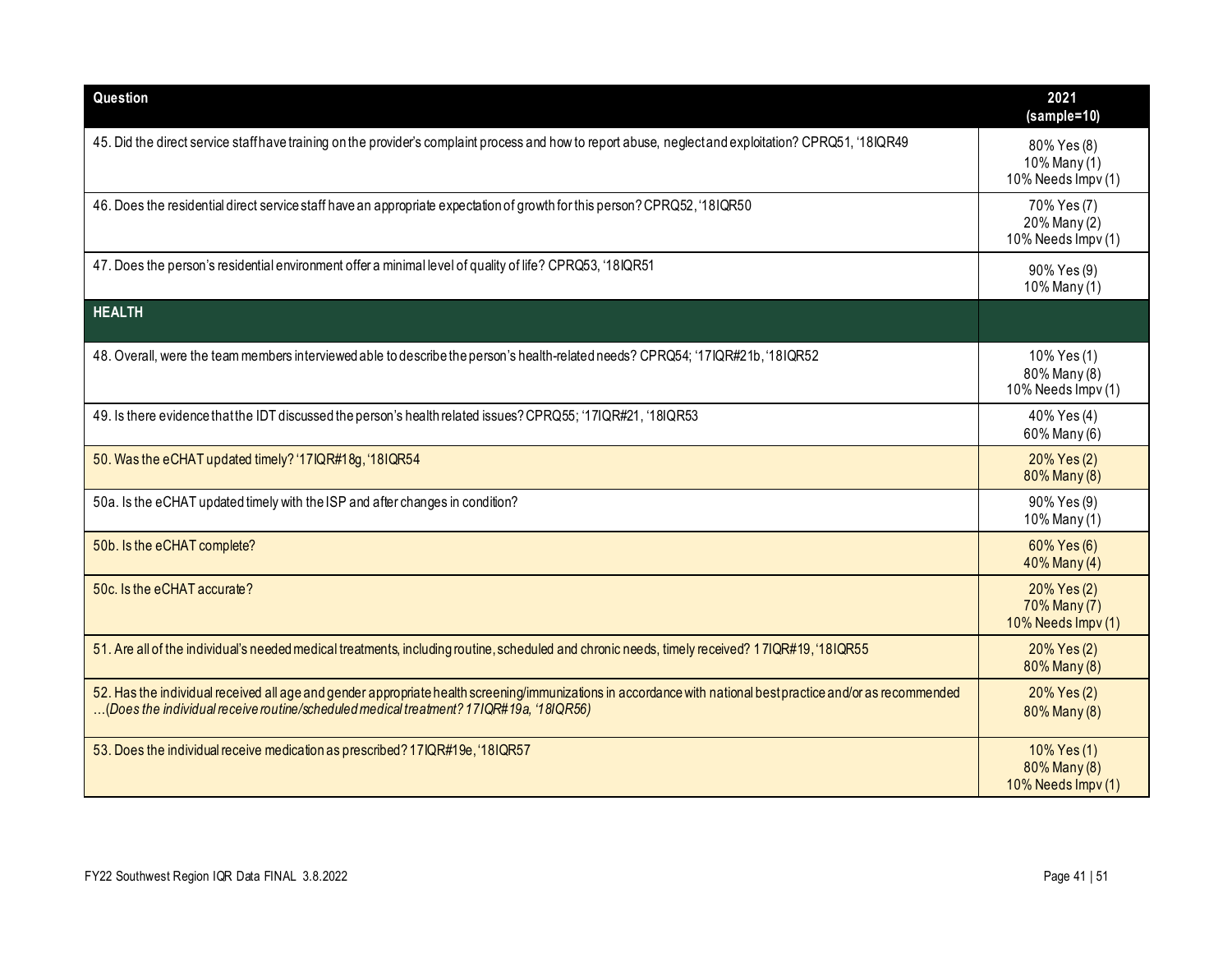| Question                                                                                                                        | 2021<br>$(sample=10)$                                                 |
|---------------------------------------------------------------------------------------------------------------------------------|-----------------------------------------------------------------------|
| 54. Are nursing services provided as needed by the individual? 17IQR#20, '18IQR59                                               | $0\%$ Yes<br>70% Many (7)<br>30% Needs Impv (3)                       |
| 55. Is the CARMP consistent with recommendation in other healthcare documents? (Is the CARMP is accurate? '17IQR#21f, '18IQR60) | 22.2% Yes (2)<br>77.8% Many (7)<br>1 N/A                              |
| 56. Is the CARMP consistently implemented as intended?, '18IQR61                                                                | 77.8% Yes (7)<br>22.2% Many (2)<br>1 N/A                              |
| 57. Are the person's health supports/needs being adequately addressed? CPRQ56; '17IQR#19, '18IQR62                              | 10% Yes (1)<br>90% Many (9)                                           |
| 57a. Are assessment recommendations followed up on in a timely way?                                                             | 20% Yes (2)<br>80% Many (8)                                           |
| 57b. Were needed equipment/communication devices delivered timely?                                                              | 33.3% Yes (2)<br>66.7% Many (4)<br>4 N/A                              |
| 57c. Were medical specialist appointments attended timely?                                                                      | 40% Yes (4)<br>60% Many (6)                                           |
| 57d. Were changes in personal condition, if any, responded to timely?                                                           | 77.8% Yes (7)<br>$11.1\%$ Many $(1)$<br>11.1% Needs Impv (1)<br>1 N/A |
| 57e. Were Health Care Plans available, accurate and consistently implemented?                                                   | 30% Yes (3)<br>60% Many (6)<br>10% Needs Impv (1)                     |
| <b>ASSESSMENTS</b>                                                                                                              |                                                                       |
| 58. Did the team arrange for and obtain the needed, relevant assessments? CPRQ58; '17IQR#18, '18IQR65                           | 40% Yes (4)<br>60% Many (6)                                           |
| 59. Are the assessments adequate for planning? CPRQ59; '17IQR#4f, '18IQR66                                                      | 0% Yes<br>100% Many (10)                                              |
| 59a. Were assessments provided timely?                                                                                          | 10% Yes (1)<br>90% Many (9)                                           |
| 59b. Did assessments contain accurate information?                                                                              | 20% Yes (2)<br>80% Many (8)                                           |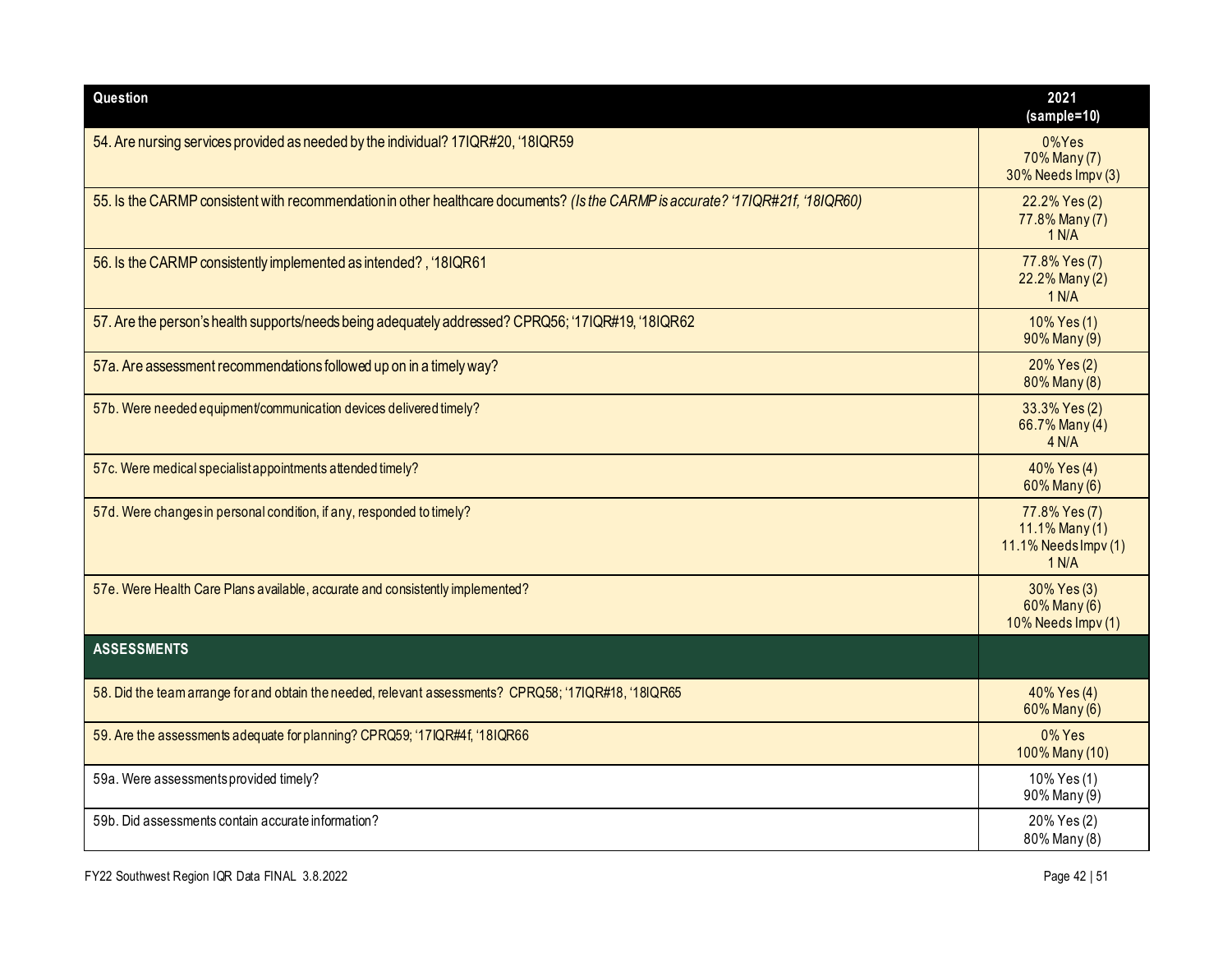| Question                                                                                                                                                                                                                                      | 2021<br>$(sample=10)$                                                        |
|-----------------------------------------------------------------------------------------------------------------------------------------------------------------------------------------------------------------------------------------------|------------------------------------------------------------------------------|
| 59c. Did assessments contain information accurate to guide planning?                                                                                                                                                                          | 0%Yes<br>90% Many (9)<br>10% Needs Impv (1)                                  |
| 59d. Did assessments contain recommendations?                                                                                                                                                                                                 | 60% Yes (6)<br>40% Many (4)                                                  |
| 60. Were the recommendations from assessments used in planning? CPRQ60; '17IQR#5, '18IQR67                                                                                                                                                    | 30% Yes (3)<br>70% Many (7)                                                  |
| 61. For medical, clinical or health related rec's, has a DCF been completed if the individual and/or their guardian/health care decision maker have decided not to<br>follow all or part of an order, rec, or suggestion? '17IQR#5c, '18IQR68 | 57.1% Yes (4)<br>28.6% Many (2)<br>14.3% No (1)<br>3 N/A                     |
| ADEQUACY OF PLANNING AND ADEQUACY OF SERVICES                                                                                                                                                                                                 |                                                                              |
| 62. Is there a document called an Individual Service Plan (ISP) that was developed within the past year? CPRQ61; '17IQR#9, '18IQR69                                                                                                           | 100% Yes (10)                                                                |
| 63. Was the ISP developed by an appropriately constituted IDT? CPRQ62; '17IQR#3, '18IQR70                                                                                                                                                     | 80% Yes (8)<br>20% Many (2)                                                  |
| 64. For any team members not physically present at the IDT meeting, is there evidence of their participation in the development of the ISP? CP RQ63; '17IQR#3d,<br>'18IQR71                                                                   | 50% Yes (4)<br>12.5% Many (1)<br>12.5% Needs Impv (1)<br>25% No (2)<br>2 N/A |
| 65. Does my ISP contain current and accurate information? '17IQR#6, '18IQR72                                                                                                                                                                  | 30% Yes (3)<br>60% Many (6)<br>10% Needs Impv (1)                            |
| 66. Does the long term vision show expectations for growth and skill building? CPRQ64; '17IQR#7b, '18IQR73                                                                                                                                    | 80% Yes (8)<br>10% Many (1)<br>10% No (1)                                    |
| 67. Does the ISP give adequate guidance to achieving the person's long-term vision? CPRQ65; '17IQR#7c, '18IQR74                                                                                                                               | 70% Yes (7)<br>30% Many (3)                                                  |
| 68. Is measurable data kept which verifies the consistent implementation of each of the action steps? '17IQR#12a, '18IQR75                                                                                                                    | 20% Yes (2)<br>50% Many (5)<br>30% Needs Impv (3)                            |
| 69. Does the data kept identify what the person doesso a determination regarding progress/lack of progress can be made? '17IQR#12b, '18IQR76                                                                                                  | 40% Yes (4)<br>30% Many (3)                                                  |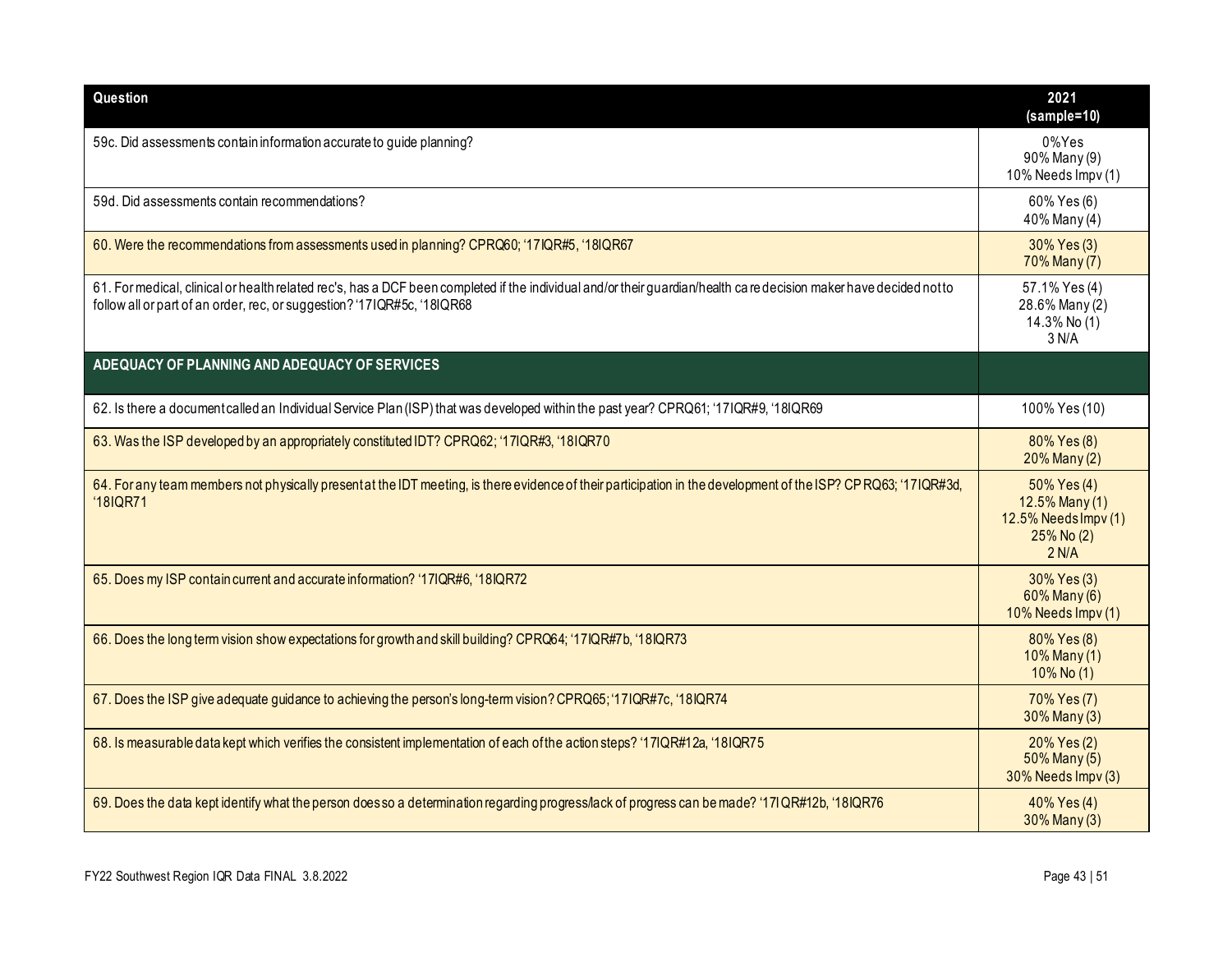| Question                                                                                                                                                                                                                                                                                             | 2021<br>$(sample=10)$                                                  |
|------------------------------------------------------------------------------------------------------------------------------------------------------------------------------------------------------------------------------------------------------------------------------------------------------|------------------------------------------------------------------------|
|                                                                                                                                                                                                                                                                                                      | 20% Needs Impv (2)<br>$10\%$ No (1)                                    |
| 70. Is each action step in the ISP implemented at a frequency that enables the person to learn new skills? '17IQR#12c, '18IQR77                                                                                                                                                                      | 50% Yes (5)<br>$10\%$ Many (1)<br>40% Needs Impv (4)                   |
| 71. If the person is not successful in achieving actions steps, has the team tried to determine why, and change their approach if needed? '18IQR78                                                                                                                                                   | 60% Yes (3)<br>40% No (2)<br>5 N/A                                     |
| 72. If the person achieves action steps, does the team move to the next in the progression of steps or develops a new one? '17IQR#12c, '18IQR79                                                                                                                                                      | 0% Yes<br>25% Many (1)<br>50% Needs Impv (2)<br>$25\%$ No (1)<br>6 N/A |
| 73. Has the person made measurable progress on actions steps during this past year?'17IQR#13b, '18IQR80                                                                                                                                                                                              | 20% Yes (2)<br>40% Many (4)<br>10% Needs Impv (1)<br>30% No (3)        |
| 74. Do the outcomes in the ISP include criteria by which the team can determine when the outcome(s) have been achieved? CPRQ67; '17IQR#7e, '18IQR81                                                                                                                                                  | 50% Yes (5)<br>40% Many (4)<br>$10\%$ Needs Impv $(1)$                 |
| 75. Are the ISP outcomes related to achieving the person's long-term vision? CPRQ68; '17IQR#7d, '18IQR82                                                                                                                                                                                             | 90% Yes (9)<br>10% Many (1)                                            |
| 76. Do the ISP outcomes and related action plans and teaching strategies address the person's major needs as identified in the Personal Challenges and<br>Obstacles That Need to be Addressed In Order to Achieve the Desired Outcomes section of the ISP/Action plans?" CPRQ69; '17IQR#7g, '18IQR83 | 60% Yes (6)<br>40% Many (4)                                            |
| 77. Are the Teaching and Support Strategies sufficient to ensure consistent implementation of the services planned? CPRQ71; '17IQR#7i, '18IQR84                                                                                                                                                      | 80% Yes (8)<br>10% Many (1)<br>10% Needs Impv (1)                      |
| 78. Are the recommendations and/or objectives/strategies of ancillary providers integrated into the ISP? CPRQ72; '17IQR#7m, '18IQR85                                                                                                                                                                 | 10% Yes (1)<br>60% Many (6)<br>10% Needs Impv (1)<br>$20\%$ No $(2)$   |
| 79. Has the person made measurable progress in therapy this year? '17IQR#13a, '18IQR86'                                                                                                                                                                                                              | 0%Yes<br>70% Many (7)<br>30% Needs Impv (3)                            |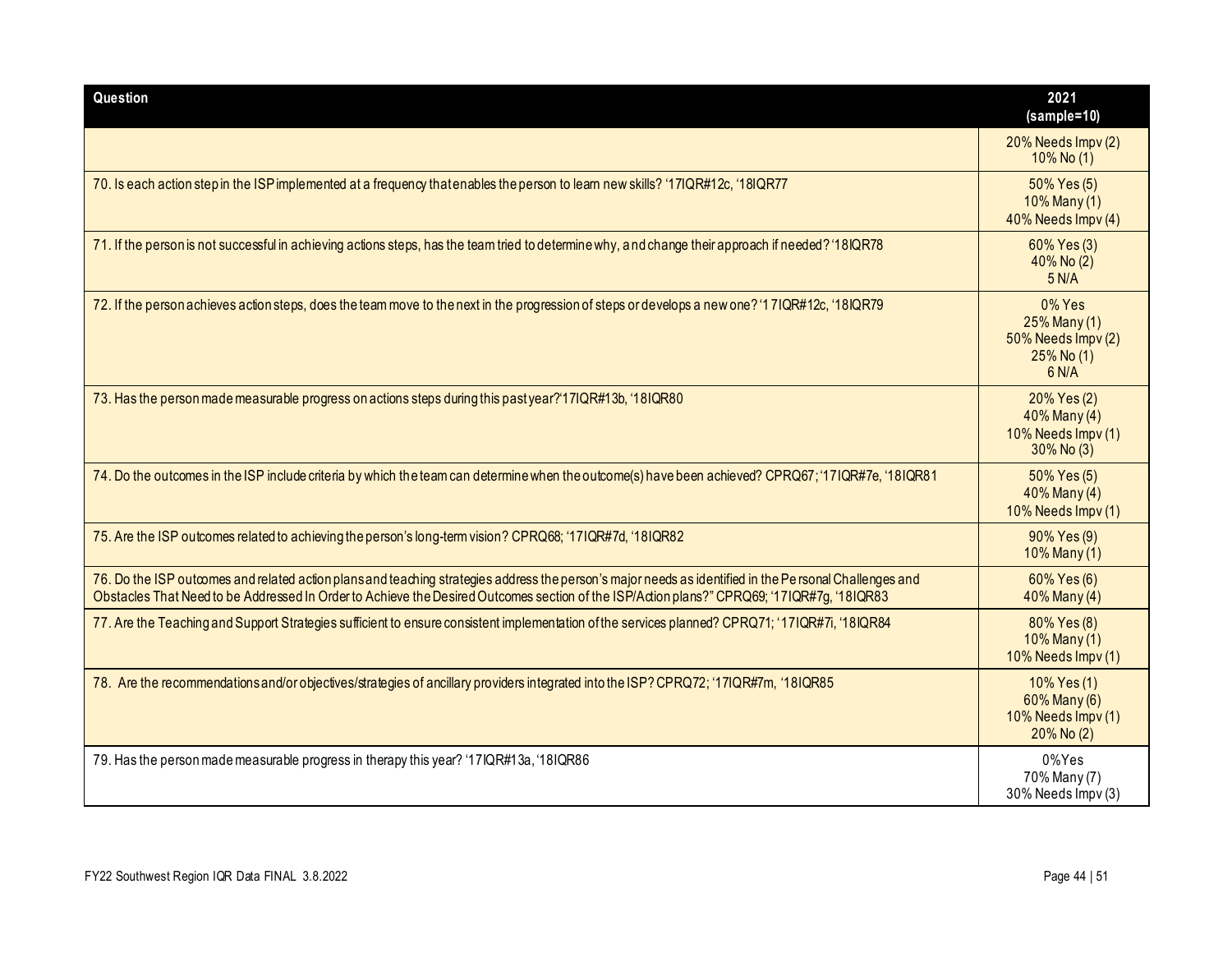| Question                                                                                                                                                                                                    | 2021<br>(sample=10)                                  |
|-------------------------------------------------------------------------------------------------------------------------------------------------------------------------------------------------------------|------------------------------------------------------|
| 80. If needed, does the ISP contain a specific Medical Emergency Response Plan (MERP)? CPRQ73b '17IQR#20c, '18IQR87                                                                                         | $10\%$ Yes (1)<br>80% Many (8)<br>10% Needs Impv (1) |
| 81. Does the ISP contain information regarding primary health (medical) care? CPRQ74, '18IQR88                                                                                                              | 80% Yes (8)<br>20% Many (2)                          |
| 81a. Does the ISP face sheet contain contact information for the PCP? CPRQ74a, '18IQR88a                                                                                                                    | 100% Yes (10)                                        |
| 81b. Is the Healthcare coordinator's name and contact information listed in the ISP? CPRQ74b, '18IQR88b                                                                                                     | 90% Yes (9)<br>10% Many (1)                          |
| 82. Does the ISP reflect how the person will obtain prescribed medications? CPRQ76, '18IQR89                                                                                                                | 70% Yes (7)<br>30% Many (3)                          |
| 83. Based on the evidence, is adequate transportation available for the person? (Does the ISP reflect how the person will get to work/day activities, shopping, and<br>social activities? CPRQ75, '18IQR90) | 100% Yes (10)                                        |
| 84. Does the ISP contain a list of adaptive equipment needed and who will provide it? CPRQ77; '17IQR#25a, '18IQR91                                                                                          | 30% Yes (3)<br>70% Many (7)                          |
| 85. Overall, is the ISP adequate to meet the person's needs? CPRQ78; '17IQR#7, '18IQR92                                                                                                                     | 0% Yes<br>100% Many (10)                             |
| 86. Is the ISP being implemented? (If 85 is "3")<br>CPRQ79 '17IQR#12, '18IQR93                                                                                                                              | 10 N/A                                               |
| 87a. Is the ISP being implemented? (If 85 is "0", "1", or "2") CPRQ80a '17IQR#12, '18IQR94a                                                                                                                 | 10% Yes (1)<br>70% Many (7)<br>20% Needs Impv (2)    |
| 87b. Are current services adequate to meet the person's needs? CPRQ80b'17IQR#11, '18IQR94b                                                                                                                  | 20% Yes (2)<br>50% Many (5)<br>30% Needs Impv (3)    |
| 88. Was the direct service staff trained on the implementation of this person's ISP? CPRQ81, '18IQR95                                                                                                       | 30% Yes (3)<br>70% Many (7)                          |
| 89. Were the direct service staff able to describe their responsibilities in providing daily care/supports to the person? CPRQ82, '18IQR96                                                                  | 20% Yes (2)<br>80% Many (8)                          |
| EXPECTATION OF GROWTH AND QUALITY OF LIFE, SATISFACTION                                                                                                                                                     |                                                      |
| 90. Based on all of the evidence, has the person achieved progress in the pastyear? CPRQ84; '17IQR#13, '18IQR98                                                                                             | 10% Yes (1)<br>70% Many (7)<br>20% Needs Impv (2)    |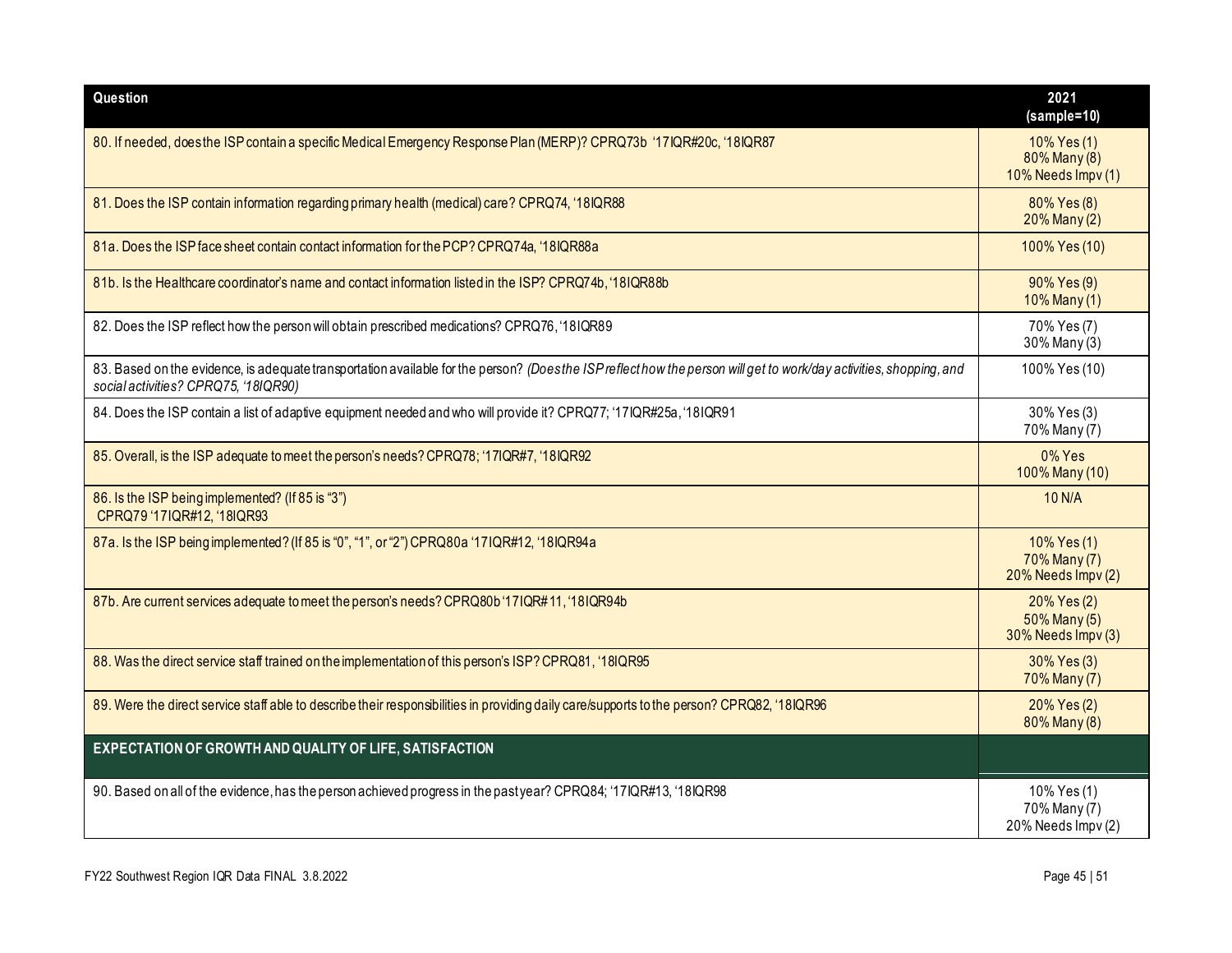| Question                                                                                                                                                                                        | 2021<br>(sample=10)                      |
|-------------------------------------------------------------------------------------------------------------------------------------------------------------------------------------------------|------------------------------------------|
| 91. Overall, does the IDT have an appropriate expectation of growth for this person? CPRQ85; '17IQR#8d, '18IQR99                                                                                | 70% Yes (7)<br>30% Many (3)              |
| 92. Was the person provided the assistance and support needed to participate meaningfully in the planning process? CPRQ86; '17IQR#1b, '18IQR100                                                 | 70% Yes (7)<br>30% Many (3)              |
| 93. Is the person offered a range of opportunities for participation in each life area? CPRQ87, '18IQR101                                                                                       | 100% Yes (10)                            |
| 94. Does the person have the opportunity to make informed choices? CPRQ88; '17IQR#30, '18IQR102                                                                                                 | 88.9% Yes (8)<br>11.1% Many (1)<br>1 CND |
| 94a. About where and with whom to live? CPRQ89; '17IQR#23c, '18IQR102a                                                                                                                          | 88.9% Yes (8)<br>11.1% Many (1)<br>1 CND |
| 94b. About where and with whom to work/spend his/her day? CPRQ90; '17IQR#23d, '18IQR102b                                                                                                        | 100% Yes (9)<br>1 CND                    |
| 94c. About where and with whom to socialize/spend leisure time? CPRQ91, '18IQR102c                                                                                                              | 100% Yes (9)<br>1 CND                    |
| 95. Does the evidence support that providers do not prevent the person from pursuing relationships? CPRQ92; '17IQR#31f, '18IQR103 (and are respecting the<br>rights of this person)             | 100% Yes (10)                            |
| 96. Overall, were all team members interviewed trained or knowledgeable on how to report abuse, neglect and exploitation? CPR 93*; '17IQR#35a, '18IQR105                                        | 50% Yes (5)<br>50% Many (5)              |
| 97. Does this person and/or guardian have access to the complaint processes/procedures? CPRQ94, '18IQR106                                                                                       | 90% Yes (9)<br>10% Many (1)              |
| 98. Does the individual have restrictions that should be reviewed by a Human Rights Committee? '17IQR#34h, '18IQR107                                                                            | 70% Yes (7)<br>30% No (3)                |
| 99. If there are restrictions that should be reviewed by HRC, have the restrictions been reviewed (quarterly) and approved (annually) by the HRC? If no, describe<br>why. '17IQR#34i, '18IQR108 | 100% Yes (7)<br>3 N/A                    |
| 100. If there are restrictions that should be reviewed by HRC, is a plan to enable the individual to regain his/her rights and reduce or eliminate these restrictions?<br>'17IQR#34j, '18IQR109 | 57.1% Yes (4)<br>42.9% No (3)<br>3 N/A   |
| 101. Is the person protected from abuse, neglect and exploitation? '17IQR#35, '18IQR110                                                                                                         | 60% Yes (6)<br>40% Many (4)              |
| 102. Have all incidents of suspected abuse, neglect and exploitation been reported and investigated? '17IQR#35b, '18IQR111                                                                      | 87.5% Yes (7)<br>12.5% Many (1)<br>2 N/A |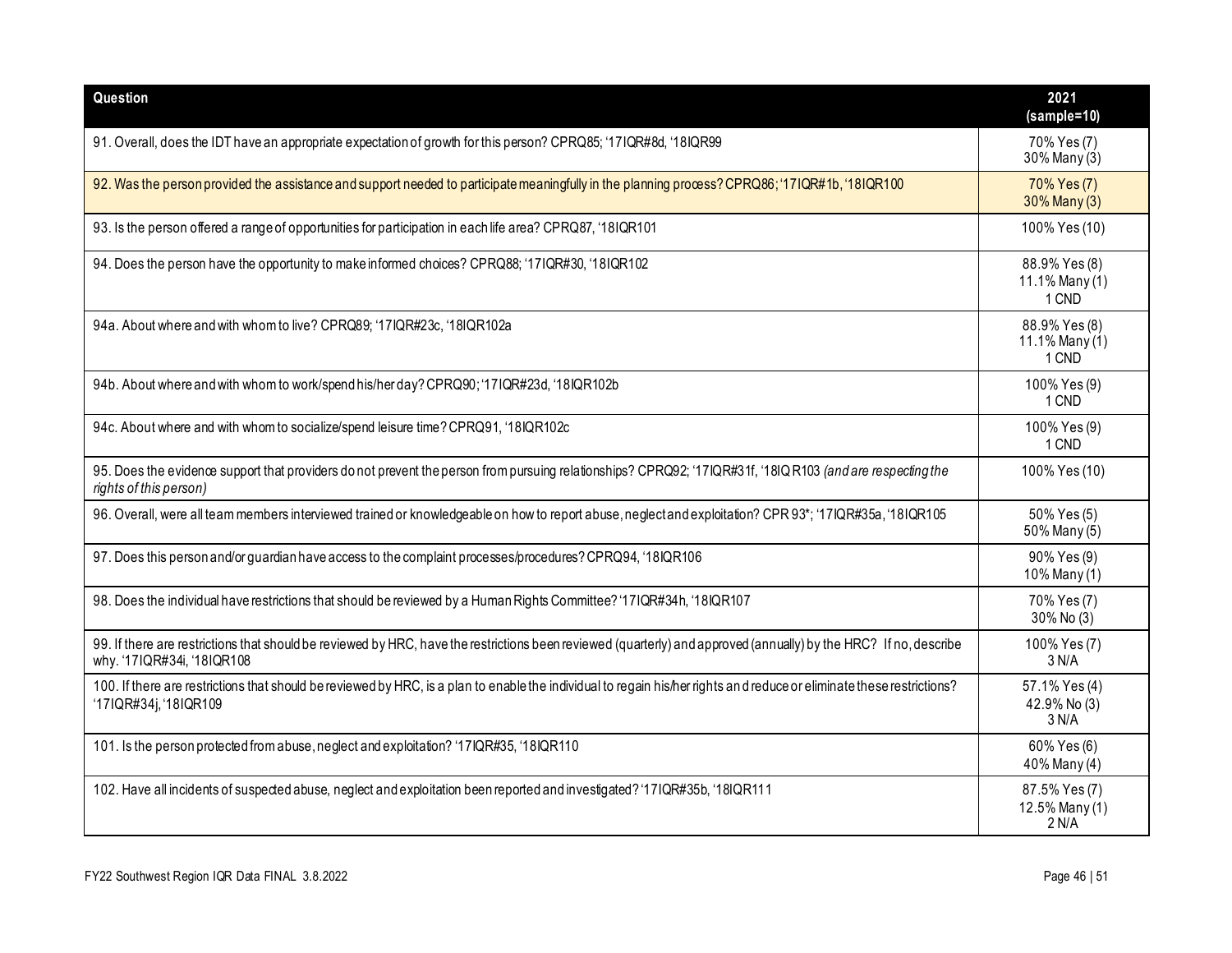| Question                                                                                                                                                                                                          | 2021<br>(sample=10)                                   |
|-------------------------------------------------------------------------------------------------------------------------------------------------------------------------------------------------------------------|-------------------------------------------------------|
| 103. Is the individual safe? '17IQR#24, '18IQR112                                                                                                                                                                 | 80% Yes (8)<br>20% Many (2)                           |
| 104. What is the level of participation of the legal guardian in this person's life and service planning? CPRQ 97; '17IQR#15a, '18IQR113                                                                          | 30% Active (3)<br>60% Moderate (6)<br>10% Limited (1) |
| 105. If the person is retired, does he/she have opportunities to engage in activities of interest during the day? CPRQ 100; '17IQR#29b, '18IQR114                                                                 | 100% Yes (6)<br>4 N/A                                 |
| 106. Does the person have daily choices/appropriate autonomy over his/her life? CPRQ101 '17IQR#30, '18IQR115                                                                                                      | 100% Yes (10)                                         |
| 107. Have the person's cultural preferences been accommodated? CPRQ102; '17IQR#31e, '18IQR116                                                                                                                     | 100% Yes (10)                                         |
| 108. Is the person treated with dignity and respect? CPRQ103; '17IQR#34c, '18IQR117                                                                                                                               | 50% Yes (5)<br>50% Many (5)                           |
| 109. Does the person have food and drinkavailable according to their specific nutritional needs and recommendations? CPRQ108; '17IQR#23e, '18IQR118                                                               | 100% Yes (10)                                         |
| 110. Does the person have sufficient personal money? CPRQ110 '17IQR#34f, '18IQR119                                                                                                                                | 90% Yes (9)<br>10% Many (1)                           |
| 111. Does the person getalong with their day program/employment provider staff? CPRQ111, '18IQR120                                                                                                                | 100% Yes (9)<br>1 CND                                 |
| 112. Does the person getalong with their residential provider staff? CPRQ112, '18IQR121                                                                                                                           | 100% Yes (10)                                         |
| <b>TEAM PROCESS</b>                                                                                                                                                                                               |                                                       |
| 113. Are the individual members of the IDT following up on their responsibilities? CPRQ 114; '17IQR#10, '18IQR122                                                                                                 | 0% Yes<br>70% Many (7)<br>30% Needs Impv (3)          |
| 114. If there is evidence of situations in which the team failed to reach a consensus on the person's service and support needs, has the team made efforts to build<br>consensus? CPRQ 115; '17IQR#17c, '18IQR123 | 0% Yes<br>100% Many (1)<br>9 N/A                      |
| 115. Do records or facts exist to indicate that the team convened meetings as needed due to changed circumstances and/or needs? CPRQ 116; '17IQR#17d,<br>'18IQR124                                                | 60% Yes (6)<br>30% Many (3)<br>10% No (1)             |
| 116. Is there adequate communication among team members between meetings to ensure the person's program can be/is being implemented? CPRQ117,<br>'18IQR125                                                        | 40% Yes (4)<br>40% Many (4)<br>20% Needs Impv (2)     |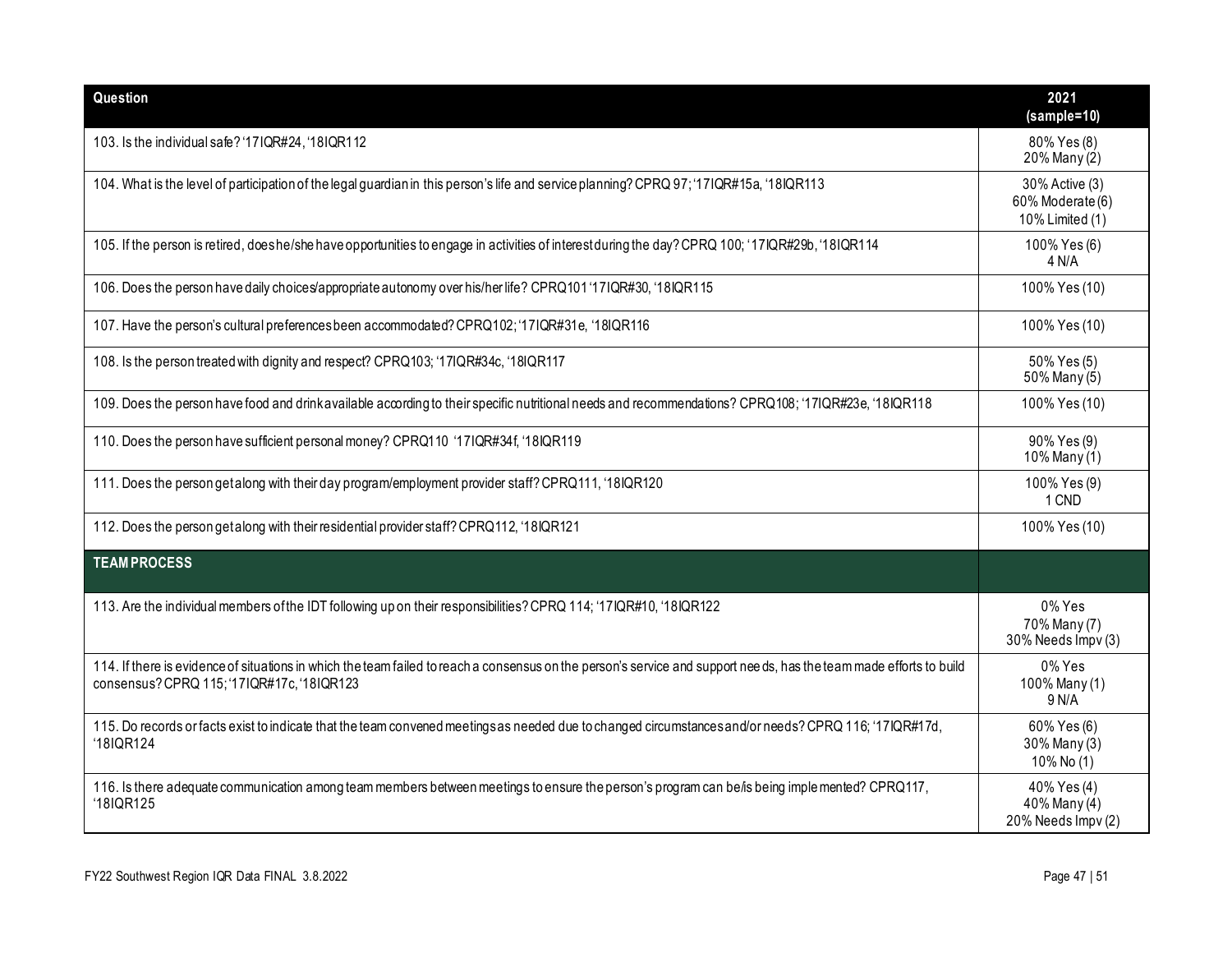| Question                                                                                                                                                                          | 2021<br>(sample=10)                             |
|-----------------------------------------------------------------------------------------------------------------------------------------------------------------------------------|-------------------------------------------------|
| 117. Do you recommend Dispute Resolution for this IDT? CPRQ118, '18IQR126                                                                                                         | 0% Yes<br>100% No (10)                          |
| 118. Is there evidence or documentation of physical regression in the last year? CPRQ119'17IQR#17d, '18IQR127                                                                     | 10% Yes (1)<br>90% No (9)                       |
| 119. Is there evidence or documentation of behavioral or functional regression in the last year? CPRQ120; '17IQR14c, '18IQR128                                                    | 20% Yes (2)<br>80% No (8)                       |
| 120. If #118 OR #119 is scored "Yes", is the IDT adequately addressing the regression? CPRQ121; '18IQR129                                                                         | 100% Yes (2)<br>8 N/A                           |
| 121. Has the person changed residential/day services in the last year? CPRQ122, '18IQR130                                                                                         | 10% Yes (1)<br>90% No (9)                       |
| 122. If #121 is Yes, was the change Planned by the IDT? CPRQ122a, '18IQR131                                                                                                       | 0% Yes<br>100% No (1)<br>9 N/A                  |
| 123. If #121 is Yes, did the change meet the person's needs and/or preferences? CPRQ122b, '18IQR132                                                                               | 100% Yes (1)<br>9 N/A                           |
| 124. Overall, has the IDT process been adequate for assessing, planning, implementing and monitoring of services for this person? CPRQ123; '17IQR#7n,<br>'18IQR133                | $0\%$ Yes<br>80% Many (8)<br>20% Needs Impv (2) |
| <b>SUPPORTED EMPLOYMENT</b>                                                                                                                                                       |                                                 |
| 125. Does (Name) have a current Person-Centered Assessment? '18IQR134                                                                                                             | 90% Yes (9)<br>$10\%$ Many (1)                  |
| 126. Did this assessment address vocational interests, abilities and needs? CPRQ126; '17IQR#26a, '18IQR135                                                                        | 66.7% Yes (4)<br>33.3% Many (2)<br>4 N/A        |
| 127. Did the individual participate personally in the Person Centered Assessment? '18IQR136                                                                                       | 100% Yes (10)                                   |
| 128. Did the Guardian participate in the Person Centered Assessment? '18IQR137                                                                                                    | 100% Yes (10)                                   |
| 129. Is the individual engaged in the Informed Choice Project? '18IQR138                                                                                                          | 10 N/A                                          |
| 130. Has the individual been offered the opportunity to participate in work or job exploration including volunteer work and/or trial work opportunities? '17IQR#26e,<br>'18IQR139 | 100% Yes (6)<br>4 N/A                           |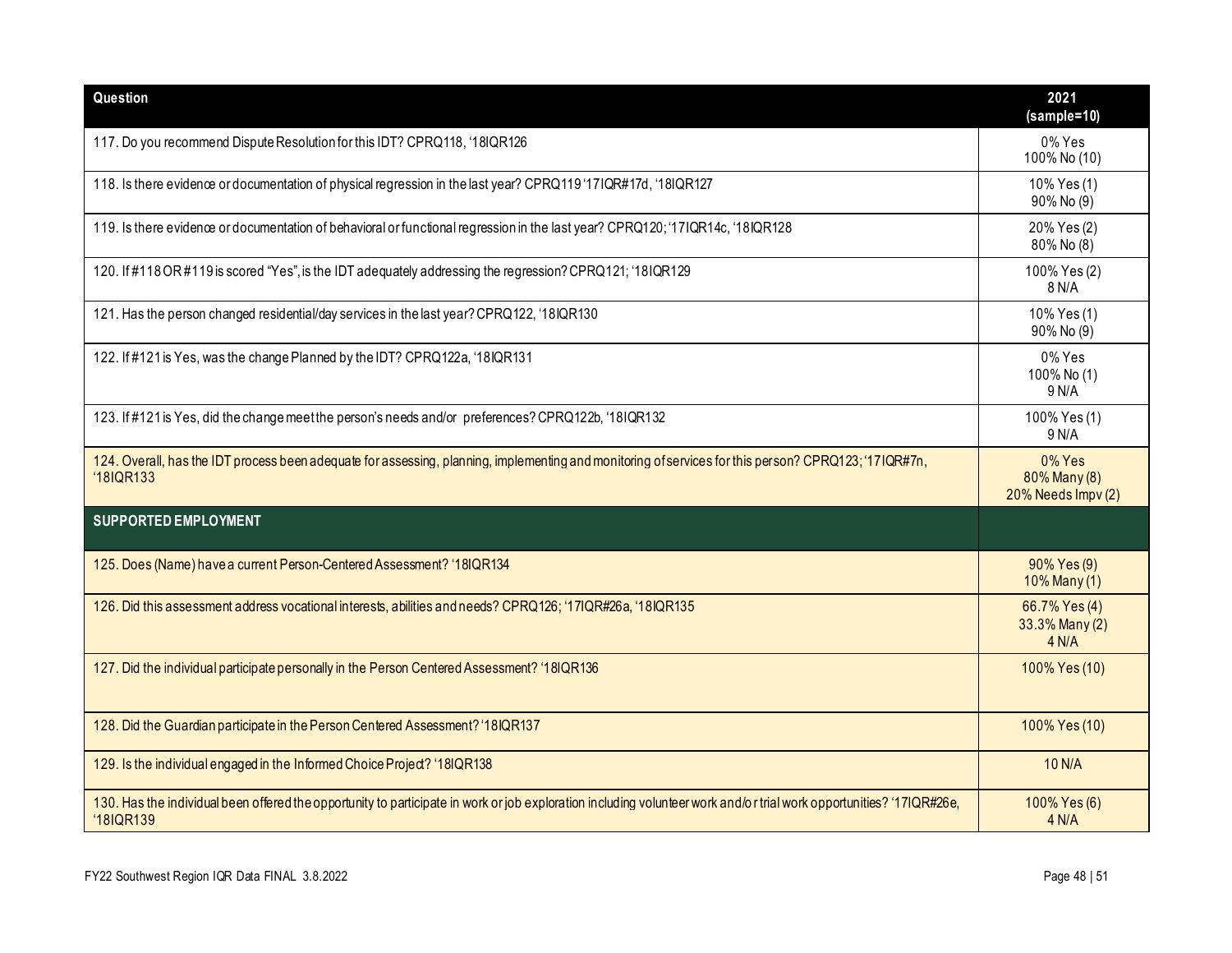| Question                                                                                                                                                                                                                        | 2021<br>(sample=10)                                      |
|---------------------------------------------------------------------------------------------------------------------------------------------------------------------------------------------------------------------------------|----------------------------------------------------------|
| 131. If #130 is Yes, are these new experiences clearly documented in the ISP Work, Education and/or Volunteer History section? '18IQR140                                                                                        | 66.7% Yes (4)<br>33.3% Many (2)<br>4 N/A                 |
| 132. If #131 is No, is the individual trying new discovery experiences in the community to determine interests, abilities, skills and needs? '18IQR141                                                                          | 10 N/A                                                   |
| 133. Has the Guardian had the opportunity to gain information on how the individual responded during job exploration activities such as volunteering and/or trial<br>work experiences? '18IQR142                                | 100% Yes (6)<br>4 N/A                                    |
| 134. Has the individual received information regarding the range of employment options available to him/her? '17IQR#26c, '18IQR143                                                                                              | 66.6% Yes (4)<br>16.7% Many (1)<br>16.7% No (1)<br>4 N/A |
| 135. Has the Guardian received information regarding the range of employment options available for the individual? '18IQR144                                                                                                    | 100% Yes (6)<br>4 N/A                                    |
| 136. If there are barriers to employment, has the Team, including the individual, addressed how to overcome those barriers to employment and integrating clinical<br>info., AT, & therapies as necessary  '17IQR#27b, '18IQR145 | 83.3% Yes (5)<br>16.7% Many (1)<br>4 N/A                 |
| 137. If there are barriers to employment, has the Team addressed with the Guardian how to overcome those barriers to employment and integrating clinical info.,<br>AT, & therapies as necessary ? '18IQR146                     | 100% Yes (6)<br>4 N/A                                    |
| 138. Has the individual participated in work or volunteer activities during the past year? '18IQR147                                                                                                                            | 66.6% Yes (4)<br>16.7% Many (1)<br>16.7% No (1)<br>4 N/A |
| 139. Has the individual identified what type of work or volunteer activities he/she would like to do? '18IQR148                                                                                                                 | 100% Yes (6)<br>4 N/A                                    |
| 140. Does the Guardian support him/her working? '18IQR149                                                                                                                                                                       | 83.3% Yes (5)<br>16.7% No (1)<br>4 N/A                   |
| 142. Is the individual engaged in Supported Employment? CPRQ129, '18IQR151                                                                                                                                                      | 16.7% Yes (1)<br>83.3% No (5)<br>4 N/A                   |
| 144. Does the person have a Career Development Plan? CPRQ128 17IQR#26e, '18IQR153                                                                                                                                               | 100% Yes (1)<br>9 N/A                                    |
| <b>BEHAVIOR</b>                                                                                                                                                                                                                 |                                                          |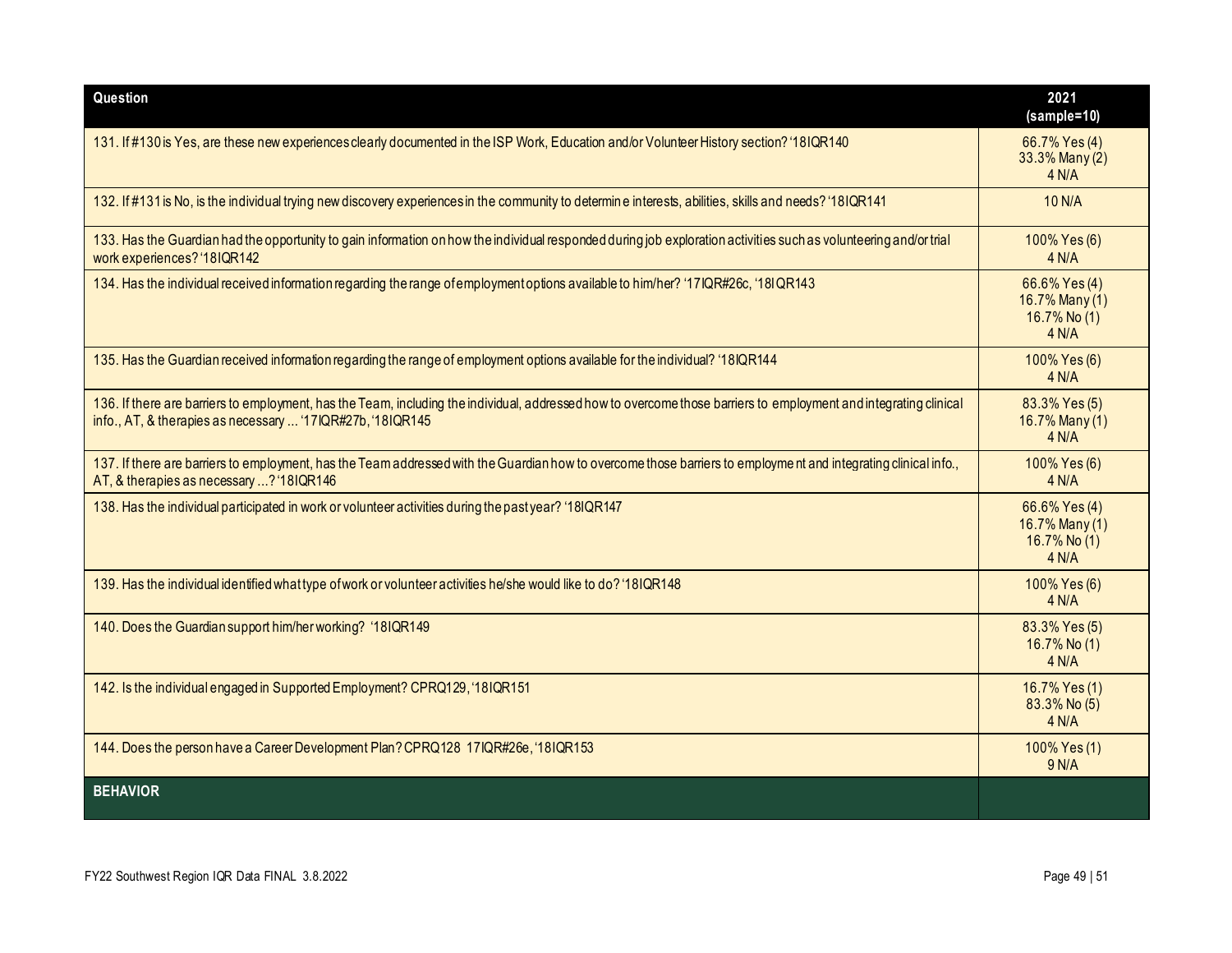| Question                                                                                                                                                            | 2021<br>(sample=10)                                      |
|---------------------------------------------------------------------------------------------------------------------------------------------------------------------|----------------------------------------------------------|
| 145. Is the person considered by the IDT to need behavior services now? CPRQ131; '17IQR#5d, '18IQR154                                                               | 90% Yes (9)<br>10% No $(1)$                              |
| 146. Does the person need behavior services now? CPRQ132<br>'17IQR#11e, '18IQR155                                                                                   | 90% Yes (9)<br>10% No (1)                                |
| 147. Have behavioral assessments been completed? CPRQ133, '18IQR156                                                                                                 | 66.7% Yes (6)<br>33.3% Many (3)<br>1 N/A                 |
| 148. Does the person have a positive behavior support plan developed out of the behavior assessments that meets the person's needs? CPRQ134 '17IQR#5g,<br>'18IQR157 | 88.9% Yes (8)<br>11.1% Many (1)<br>1 N/A                 |
| 149. Has the staffbeen trained on the Positive Behavior Support Plan? CPRQ135; '17IQR#10d, '18IQR158                                                                | 77.8% Yes (7)<br>22.2% Many (2)<br>1 N/A                 |
| 150. If needed, does the person have a Behavior Crisis Intervention Plan that meets the person's needs? CPRQ 73a; '17IQR#5h, '18IQR159                              | 100% Yes (4)<br>6 N/A                                    |
| 151. Does the person receive behavioral services consistent with his/her needs? CPRQ 136 '17IQR#5i, '18IQR160                                                       | 77.8% Yes (7)<br>22.2% Many (2)<br>1 N/A                 |
| 152. Are behavior support services integrated into the ISP? CPRQ 137; '17IQR#11d, '18IQR161                                                                         | 33.3% Yes (3)<br>44.5% Many (4)<br>22.2% No (2)<br>1 N/A |
| <b>ADAPTIVE EQUIPMENT / AUGMENTATIVE COMMUNICATION</b>                                                                                                              |                                                          |
| 153. Has the person received all adaptive equipment needed? CPRQ138; '17IQR#25b, '18IQR162                                                                          | 80% Yes (8)<br>$20\%$ Many $(2)$                         |
| 154. Has the person received all assistive technology needed? CPRQ139; '17IQR#25c, '18IQR163                                                                        | 40% Yes (4)<br>60% Many (6)                              |
| 155. Do direct care staff know how to appropriately help the person use his/her equipment? '17IQR#25f, '18IQR164                                                    | 80% Yes (8)<br>20% Many (2)                              |
| 156. Is the person's equipment and technology in good repair?'17IQR#25d, '18IQR165                                                                                  | 90% Yes (9)<br>10% Many (1)                              |
| 157. Is the person's equipment/technology available in all appropriate environments? '17IQR#25e, '18IQR166                                                          | 70% Yes (7)<br>30% Many (3)                              |